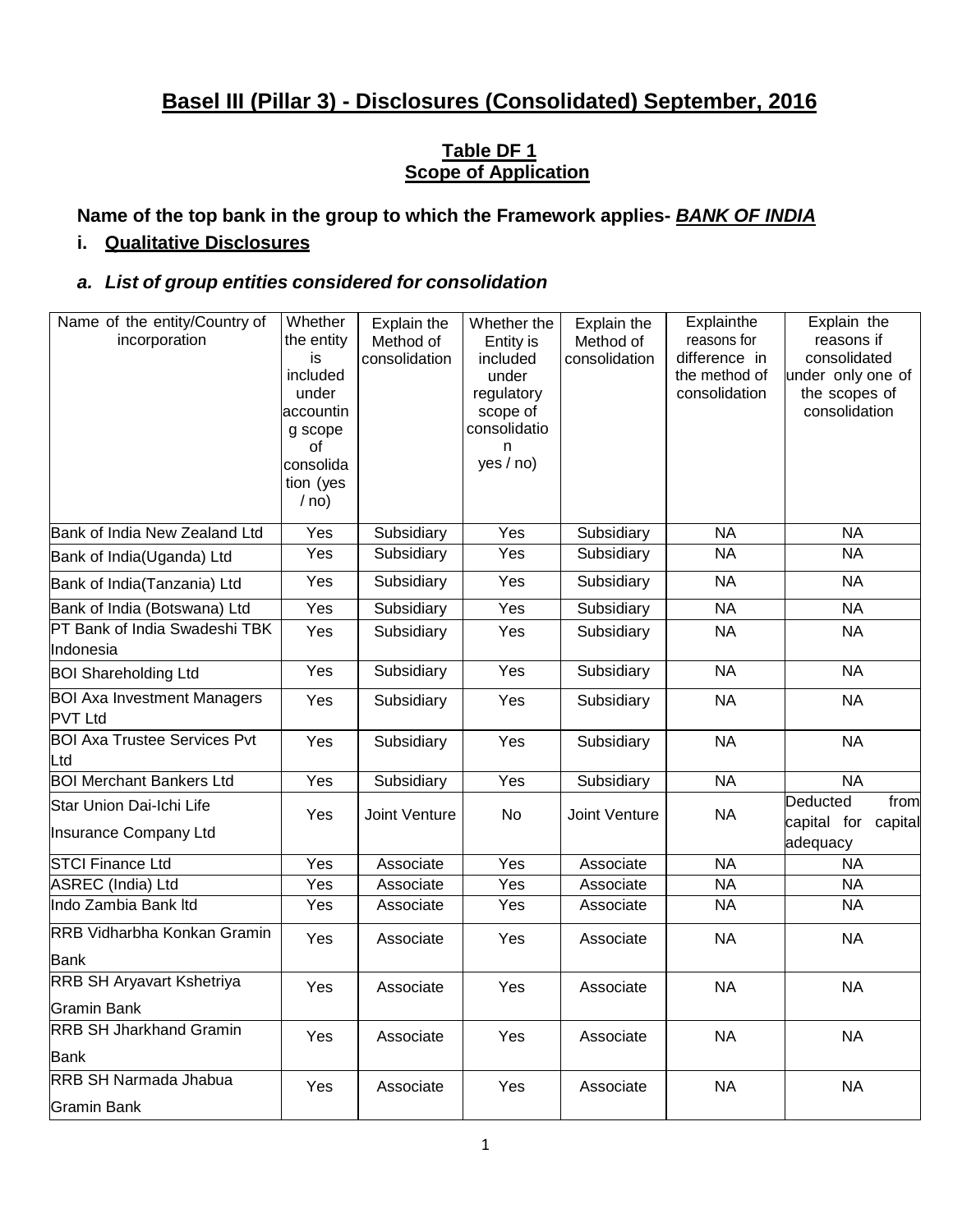# *b. List of group entities not considered for consolidation both under the accounting and regulatory scope of consolidation*

There are no group entities that are not considered for consolidation under both the accounting scope of consolidation and regulatory scope of consolidation.

#### **(ii) Quantitative Disclosures:**

# *c. List of group entities considered for consolidation*

| Name of the entity / country of<br>incorporation  | Principle activity of<br>the entity                   | Total balance sheet<br>equity (as stated in<br>the accounting<br>balance sheet of the<br>legal entity) (Equity $+$<br>Reserve) (Rs Mn) | Total balance sheet<br>assets (as stated in the<br>accounting balance sheet<br>of the legal entity)<br>(Rs Mn) |
|---------------------------------------------------|-------------------------------------------------------|----------------------------------------------------------------------------------------------------------------------------------------|----------------------------------------------------------------------------------------------------------------|
| Bank of India Newzealand LTD                      | Banking                                               | 2562.64                                                                                                                                | 3802.03                                                                                                        |
| Bank of India(Uganda) LTD                         | Banking                                               | 622.85                                                                                                                                 | 2945.31                                                                                                        |
| Bank of India(Tanzania) LTD                       | Banking                                               | 925.53                                                                                                                                 | 4865.11                                                                                                        |
| Bank of India (Botswana) LTD                      | Banking                                               | 254.47                                                                                                                                 | 1467.23                                                                                                        |
| PT Bank of India Swadeshi TBK Indonesia Banking   |                                                       | 5664.67                                                                                                                                | 23735.10                                                                                                       |
| <b>BOI Shareholding LTD</b>                       | <b>Clearing &amp; Settlement</b><br>of Stock Exchange | 318.84                                                                                                                                 | 336.53                                                                                                         |
| <b>BOI Axa Investment Managers PVT LTD</b>        | <b>Assets Management</b>                              | 618.87                                                                                                                                 | 688.70                                                                                                         |
| <b>BOI Axa Trustee Services PVT LTD</b>           | <b>Trusteeship Services</b>                           | 0.74                                                                                                                                   | 0.90                                                                                                           |
| <b>BOI Merchant Bankers Ltd</b>                   | <b>Merchant Banking</b>                               | 116.93                                                                                                                                 | 125.73                                                                                                         |
| Star Union Dai-Ichi Life Insurance<br>Company LTD | Life Insurance                                        | 4200.28                                                                                                                                | 55300.53                                                                                                       |
| <b>STCI Finance LTD</b>                           | NBFC-NDSI                                             | 11578.07                                                                                                                               | 41711.32                                                                                                       |
| ASREC (India) LTD                                 | <b>Assets Recovery</b><br>Company                     | 1341.94                                                                                                                                | 1869.04                                                                                                        |
| Indo Zambia Bank LTD                              | Banking                                               | 4444.48                                                                                                                                | 18300.04                                                                                                       |
| <b>RRB Vidharbha Konkan Gramin Bank</b>           | Banking                                               | 1719.46                                                                                                                                | 40990.89                                                                                                       |
| <b>RRB Gramin Bank of Aryavart</b>                | Banking                                               | 15706.48                                                                                                                               | 160713.79                                                                                                      |
| <b>RRB Jharkhand Gramin Bank</b>                  | Banking                                               | 1408.25                                                                                                                                | 32807.49                                                                                                       |
| <b>IRRB Narmada Jhabua Gramin Bank</b>            | Banking                                               | 5654.00                                                                                                                                | 69597.36                                                                                                       |

## *d. The aggregate amount of capital deficiencies in all subsidiaries which are not included in the regulatory scope of consolidation i.e. that are deducted:*

There is no capital deficiency in the subsidiaries.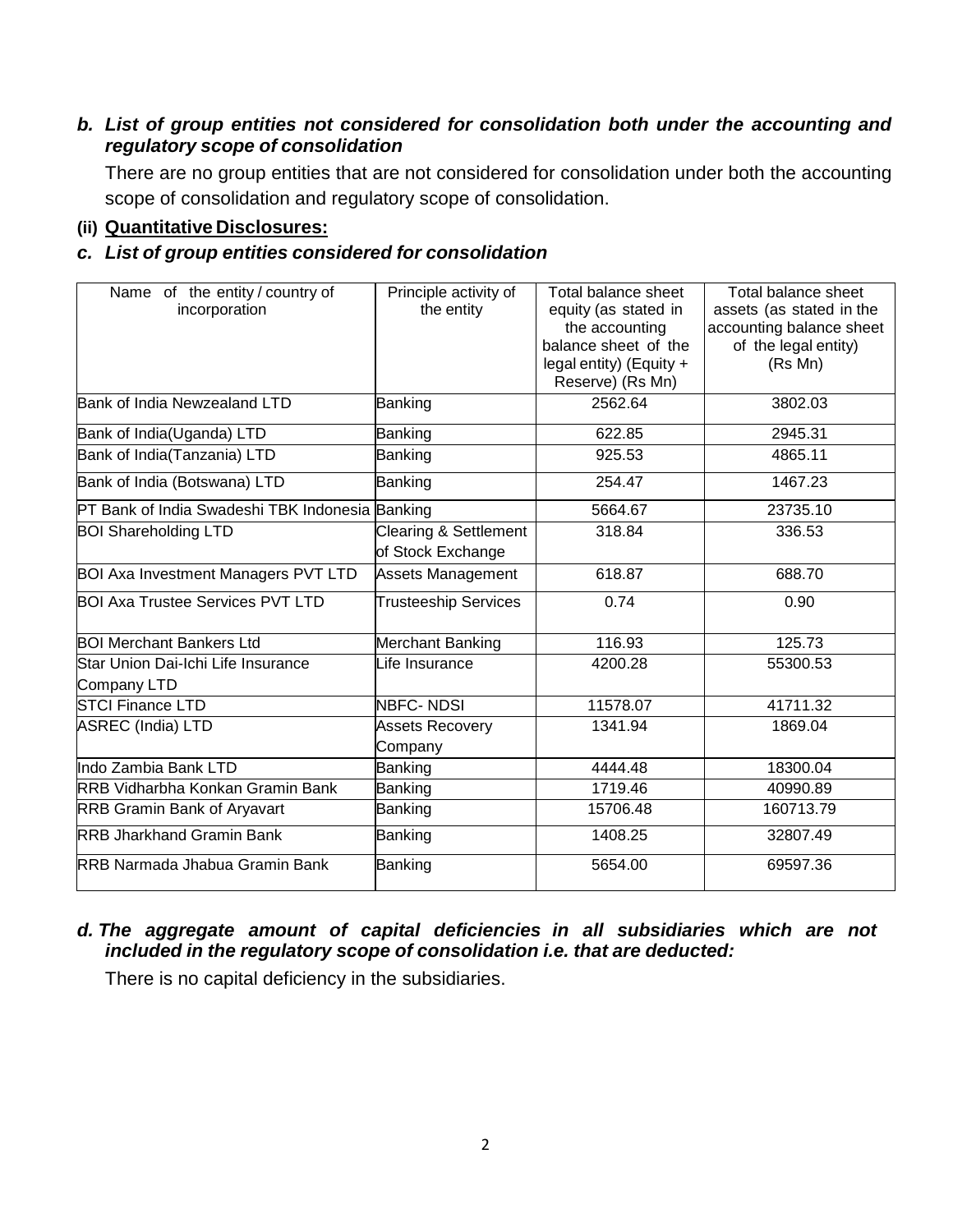#### *e. The aggregate amounts (e.g. current book value) of the bank's total interests in insurance entities, which are risk-weighted:*

| Name<br>the<br>Ωt<br>linsurance entities /<br>country of incorporation | Principle activity<br>of the entity | <b>Total Balance</b><br>Sheet equity<br>(as stated in the<br>accounting<br>balance sheet of<br>the legal entity)<br><b>Rs</b> Mn | % of bank's<br>holding in the total<br>equity / proportion<br>of voting power | Quantitative impact on<br>regulatory capital of using<br>risk weighting method versus<br>using the full deduction<br>method (Rs Mn) |
|------------------------------------------------------------------------|-------------------------------------|----------------------------------------------------------------------------------------------------------------------------------|-------------------------------------------------------------------------------|-------------------------------------------------------------------------------------------------------------------------------------|
| Star Union Dai-Ichi Life<br>Insurance Company LTD                      | Life Insurance                      | 55300.53                                                                                                                         | 30.00                                                                         | 1875.00                                                                                                                             |

# *f. Any restrictions or impediments on transfer of funds or regulatory capital within the banking group are as governed by RBI.*

# **Table DF - 2**

# **Capital Adequacy**

## **i. Qualitative disclosures**

## *a. A summary discussion of the bank's approach to assessing the adequacy of its capital to support current and future activities.*

#### **1. Bank of India**

The Bank carries out regular assessment of its Capital requirements from time to time to maintain a comfortable Capital to Risk Weighted Assets Ratio (CRAR). The capital plan is reviewed on an annual basis to take care of the future growth in business, capital requirements, policy guidelines, macro-economic scenarios, risk appetite etc. The Bank has also developed Internal Capital Adequacy Assessment Process (ICAAP) to comprehensively address all risks and maintain necessary additional capital.

#### **2. PT Bank of India Indonesia Tbk (Subsidiary)**

Refer to the local regulation, in order to run foreign exchange business; Bank's Tier-1 should be minimum IDR 1 trillion.

# **3. Bank of India (Tanzania) Ltd (Subsidiary) and Bank of India (Uganda) Ltd (subsidiary)**

Capital adequacy and the use of regulatory capital are monitored regularly by the Bank's Management, employing techniques based on the guidelines developed by the Basel Committee, as implemented by the Bank of Tanzania (BOT) and Bank of Uganda (BOU), for supervision purposes. The required information is filed with the BOT and BOU, the local regulators on a quarterly basis.

The bank's regulatory capital as managed by its management is divided into two tiers: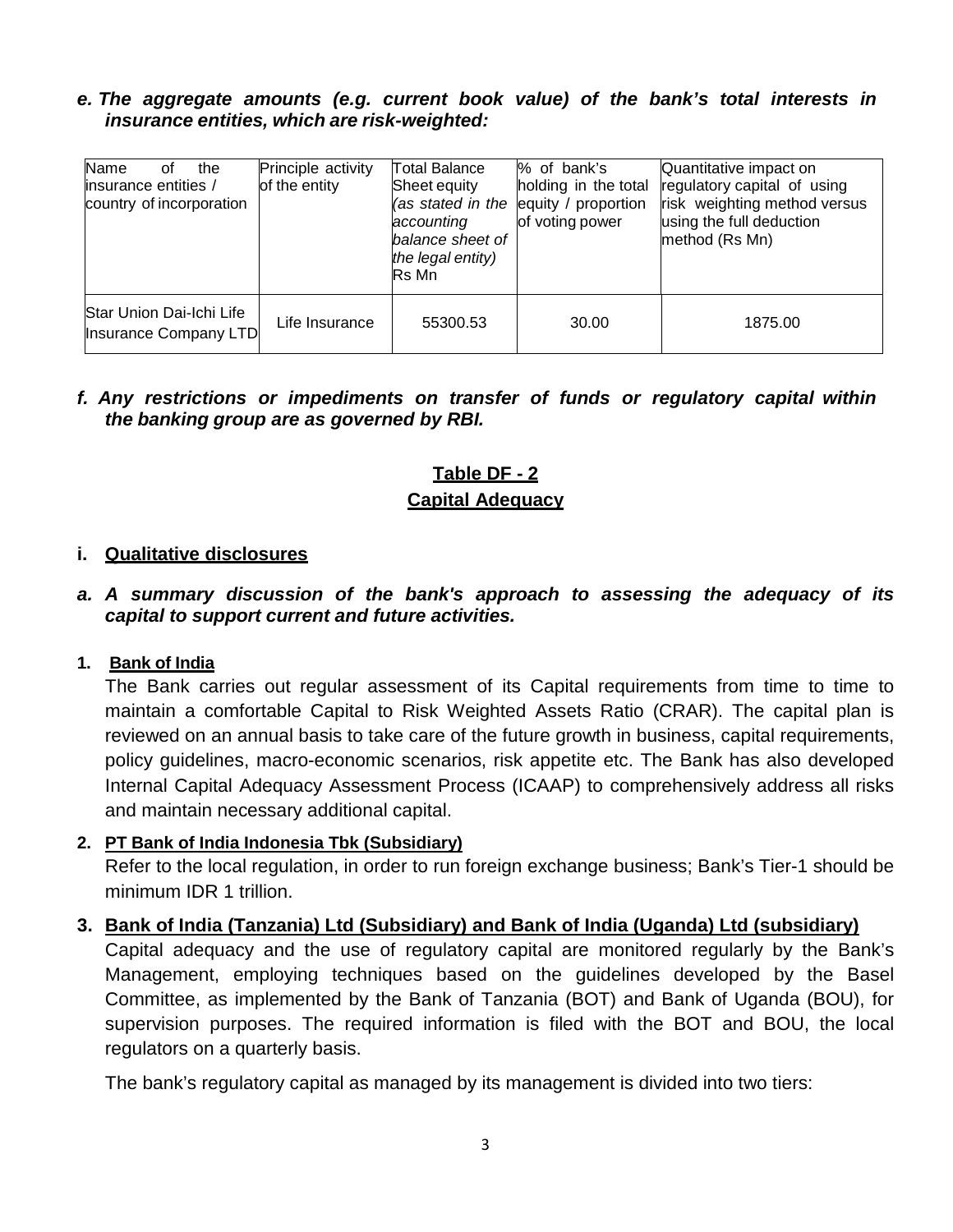Tier 1 capital: - Share capital, retained earnings and reserves created by appropriation of retained earnings. Prepaid expenses and deferred charges are deducted in arriving at Tier 1 Capital.

Tier 2 capital: - Qualifying subordinate loan capital, collective impairment allowances and unrealized gains arising on the fair valuation of equity instruments held as available for sale.

# **4. Bank of India (New Zealand) Ltd (Subsidiary)**

Capital adequacy and the use of regulatory capital are monitored regularly by the Bank's Management, employing techniques based on the guidelines of the Reserve Bank of New Zealand (RBNZ), for supervision purposes. The required information is disclosed in General Disclosure Statement on quarterly basis. The bank's regulatory capital as managed by its management solely consists of Tier 1 Capital

Tier 1 capital: - Share capital, retained earnings and reserves created by appropriation of retained earnings

## **5. Bank of India (Botswana) Ltd**

The bank's regulatory capital as managed by its management is divided into two tiers:

Tier 1 Capital: - Share capital, retained earnings and reserves (now loss for the subsidiary) created by appropriation of retained earnings. Prepaid expenses and deferred charges are deducted in arriving at Tier 1 Capital.

Tier 2 Capital: -Qualifying subordinate loan capital, collective impairment allowances i.e, provision on standard assets and unrealized gains arising on the fair valuation of equity instruments held as available for sale.

# **Amount in Rs. Mn.** (b) Capital requirements for credit risk: 2,62,774.83  $\triangleright$  Portfolios subject to standardised approach  $\triangleright$  Securitisation exposures (c) Capital requirements for market risk: Standardised duration approach; 18,702.90  $\triangleright$  Interest rate risk 11,736.83 Foreign exchange risk (including gold) 343.98  $\triangleright$  Equity risk 6,578.55 (d) Capital requirements for operational risk: Basic Indicator Approach<br>➢ The Standardised Approach (if applicable) (e) Common Equity Tier 1, Tier 1 and Total Capital ratios: For the top consolidated group; and For significant bank subsidiaries (stand alone or sub-consolidated depending on how the Framework is applied) ▶ Common Equity Tier 1 Capital (CET 1) 8.50%  $\triangleright$  Tier 1 Capital (T 1) 9.97% ▶ Total Capital Ratio 13.11%

# **ii. Quantitative disclosures :-**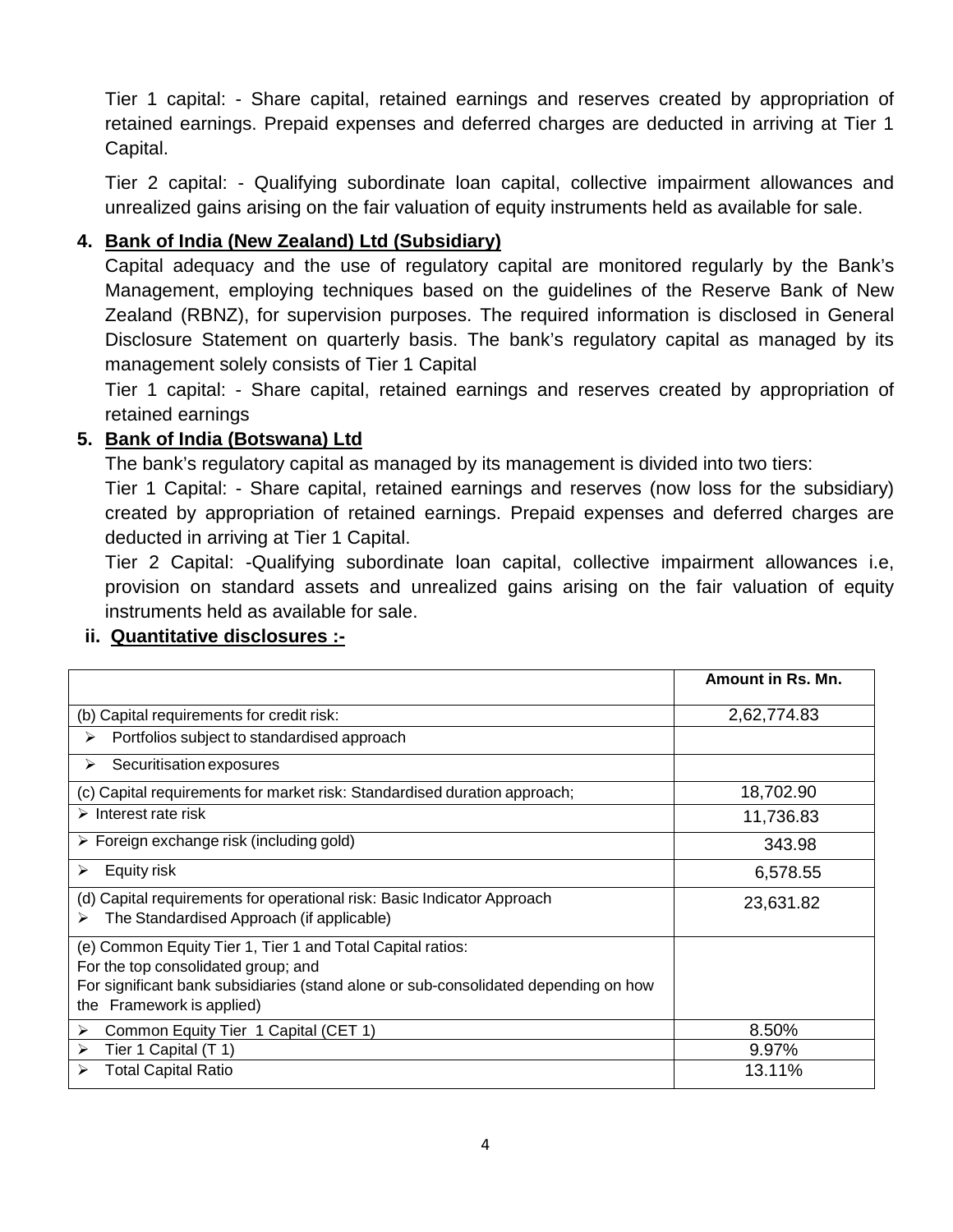# **Table DF 3 - Credit risk General disclosures for all banks**

# **i. Qualitative Disclosures**

- **a. The general qualitative disclosure requirement with respect to credit risk, including:**
- **Definition of past due and impaired (for accounting purposes)**

## **1.0 Bank of India**

The Bank follows Reserve Bank of India regulations, which are summed up below:

## **1.1 Non-performing Assets**

An asset, including a leased asset, becomes non-performing when it ceases to generate income for the bank.

A non-performing asset (NPA) is a loan or an advance where;

- Interest and/ or installment of principal remain overdue for a period of more than 90 days in respect of a term loan,
- the account remains 'out of order' as indicated below, in respect of an Overdraft/Cash Credit (OD/CC),
- The bill remains overdue for a period of more than 90 days in the case of bills purchased and discounted,
- The installment of principal or interest thereon remains overdue for two crop seasons for short duration crops,
- The installment of principal or interest thereon remains overdue for one crop season for long duration crops.
- The amount of liquidity facility remains outstanding for more than 90 days, in respect of a securitization transaction undertaken in terms of guidelines on securitization dated February 1, 2006.
- Bank should classify an account as NPA only if the interest charged during any quarter is not serviced fully within 90 days from the end of the quarter.
- A loan for infrastructure/non-infrastructure project will be classified as NPA during any time before commencement of commercial operations as per record of recovery (90 days overdue) unless it is restructured and becomes eligible for classification as "Standard Asset"
- A loan for an infrastructure project will be classified as NPA if it fails to commence commercial operations within two years from original DCCO, even if it is regular as per record of recovery, unless it is restructured and becomes eligible for classification as "Standard Asset"
- A loan for a non-infrastructure project will be classified as NPA if it fails to commence commercial operations within twelve months from original DCCO, even if it is regular as per record of recovery, unless it is restructured and becomes eligible for classification as "Standard Asset"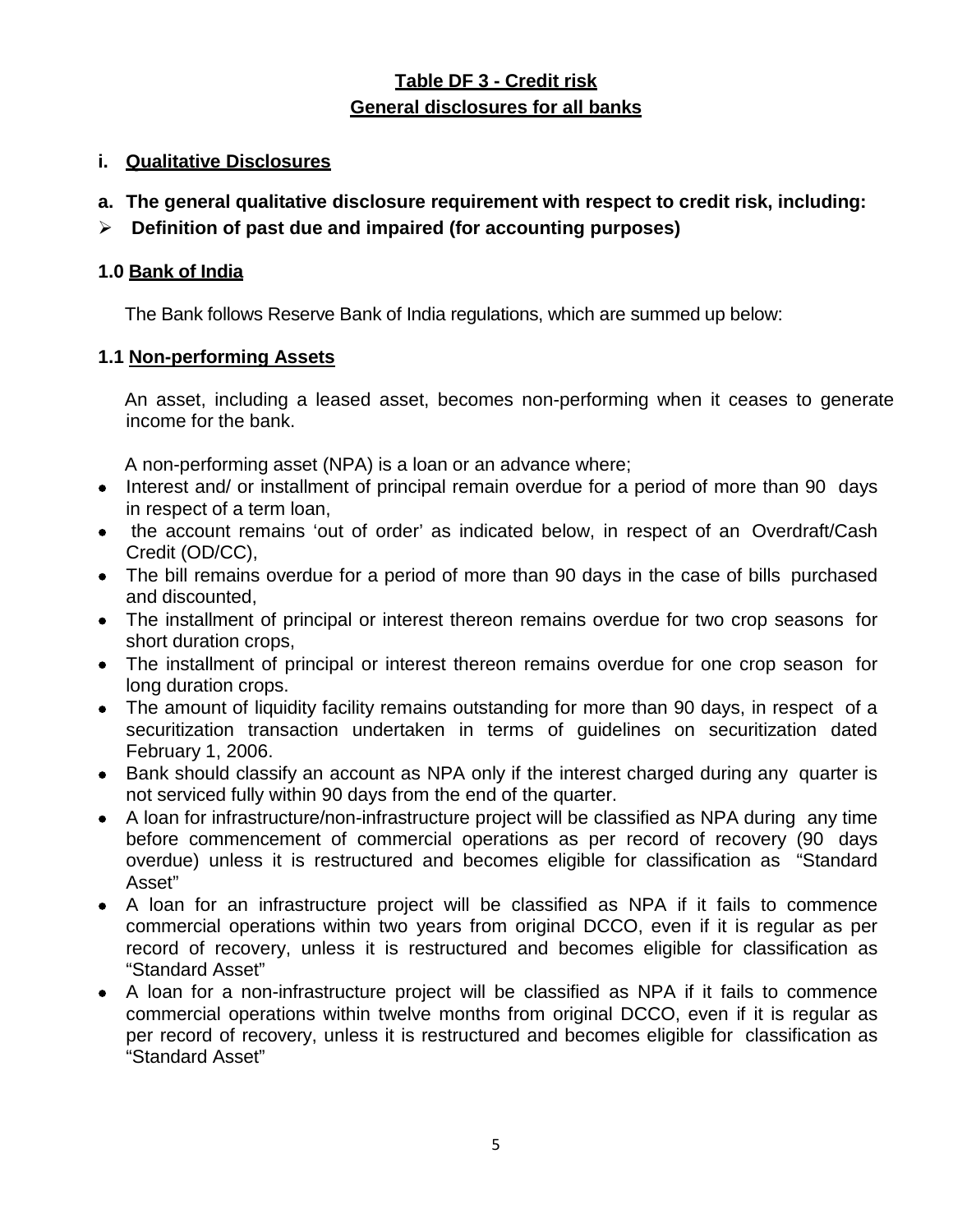# **1.2 'Out of Order' status**

An account is treated as 'out of order' if the outstanding balance remains continuously in excess of the sanctioned limit/drawing power. In cases where the outstanding balance in the principal operating account is less than the sanctioned limit/drawing power, but there are no credits continuously for 90 days as on the date of Balance Sheet or credits are not enough to cover the interest debited during the same period, these accounts are treated as 'out of order'.

#### **1.3 Overdue**

Any amount due to the bank under any credit facility is 'overdue' if it is not paid on the due date fixed by the bank.

#### **1.4 Non Performing Investments**

In respect of securities, where interest/ principal is in arrears, the Bank does not reckon income on the securities and makes appropriate provisions for the depreciation in the value of the investment.

A non-performing investment (NPI), similar to a non-performing advance (NPA), is one where:

- Interest/ installment (including maturity proceeds) is due and remains unpaid for more than 90 days.
- This applies mutatis-mutandis to preference shares where the fixed dividend is not paid.
- In the case of equity shares, in the event the investment in the shares of any company is valued at Re.1 per company on account of the non-availability of the latest balance sheet in accordance with the Reserve Bank of India instructions, those equity shares are also reckoned as NPI.
- Any credit facility availed by the issuer is NPA in the books of the bank, investment in any of the securities issued by the same issuer is treated as NPI and vice versa.
- The investments in debentures / bonds, which are deemed to be in the nature of advance, are subjected to NPI norms as applicable to investments.

# **2.0 PT Bank of India Indonesia Tbk (Subsidiary)**

The Credit Quality is assessed based on the factors such as business prospects, performance of the debtor and repayment capacity. It is undertaken depending upon the materiality and significance of each assessment factor and components and the relevance of the assessment factors and components to the characteristics of the debtor concerned. Accordingly, the assets are classified into current, special mention, substandard, doubtful and loss category.

"Assets" are classified into Earning Assets and Non-earning Assets. Earning Assets are provision of funds by a bank to earn revenues. "Non-Earning Assets" are assets of the Bank other than Earning Assets with potential for Loss.

An asset becomes non-performing when it ceases to generate revenue for the bank. A non-performing asset is a loan or an advance where the arrears in principal and / or interest exceed 90 days.

Past due: Any amount due to the bank under any credit facility is "past due" if it is not paid on the due date fixed by the bank.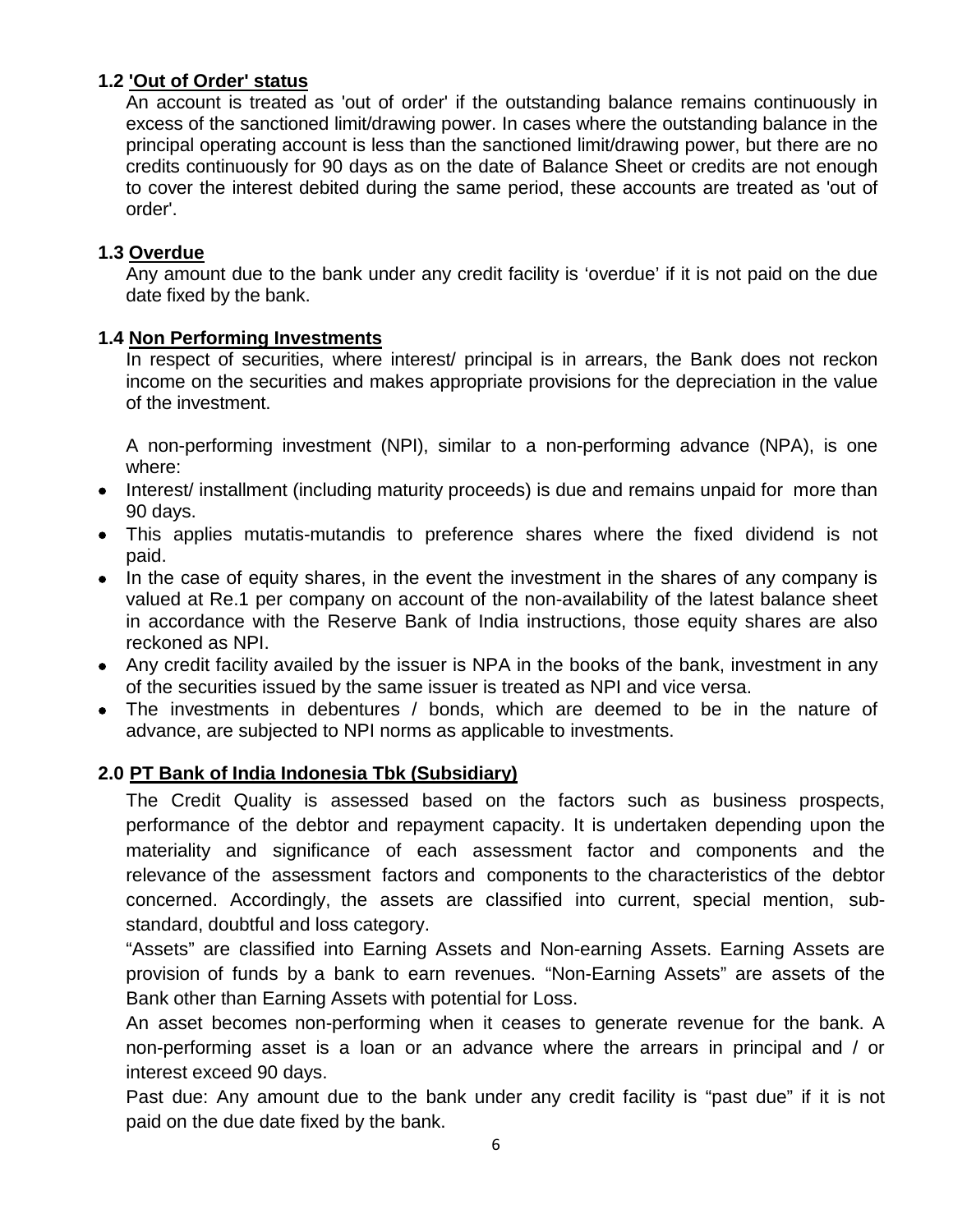On 1<sup>st</sup> January 2010, PT Bank of India Indonesia Tbk started implementation of the New Accounting Policy i.e. PSAK 50 & 55 which is similar to the International Accounting Standards IAS 32 & 39 according to which the financial asset must be presented at the fair value. We are now in progress to integrate PSAK calculation into bank's core banking, which is in line with our business plan that is up-gradation technology.

Outstanding Loans and advances reviewed by quantitative approach should be classified as follows:

| No of Days Past Due | <b>Classification</b> | Provisioning |
|---------------------|-----------------------|--------------|
| $91 - 180$          | Substandard           | 10%          |
| 181-270             | Doubtful              | 50%          |
| 271 and More        | LOSS                  | 100%         |

# **3.0 Bank of India (Tanzania) Ltd & Bank of India (New Zealand) Ltd (Subsidiaries)**

Credit risk is a risk of financial loss to the bank, if a customer or counterparty to a financial instrument fails to meet its contractual obligations and arises principally from the bank's loans and advances to customers and other banks, and investment debt securities.

The Board of Directors has delegated responsibility for the oversight of credit risk to its Credit committee. The credit department of the bank, reporting to the Credit committee is responsible for management of the bank's credit risk, including:-

- Formulating credit policies covering collateral requirements, credit assessment, risk grading and reporting, documentary and legal procedures, and compliance with regulatory and statutory requirements.
- Establishing the authorization structure for approval and renewal of credit facilities. The credit limits are governed by the Credit policy, as approved by the board.
- Reviewing and assessing credit risks.
- Limiting concentrations of exposure to counterparties, geographies and industries (for loans and advances).

# **3.1 Definitions of past due and impaired (for accounting purposes)**

Overdrafts and other credit facilities without specific due dates shall be considered past due if:

- Exceeds the customer's borrowing limit.
- Customers borrowing limit is expired.
- Deposits are insufficient to cover the interest calculated and due for the period
- Bill has been dishonored
- Bill or account is not paid on due date
- Loans which are payable in installments are considered as past due in their entirety. If any of the installments have become due and unpaid for thirty days or more.
- Outstanding Loans and advances reviewed by quantitative approach should be classified as follows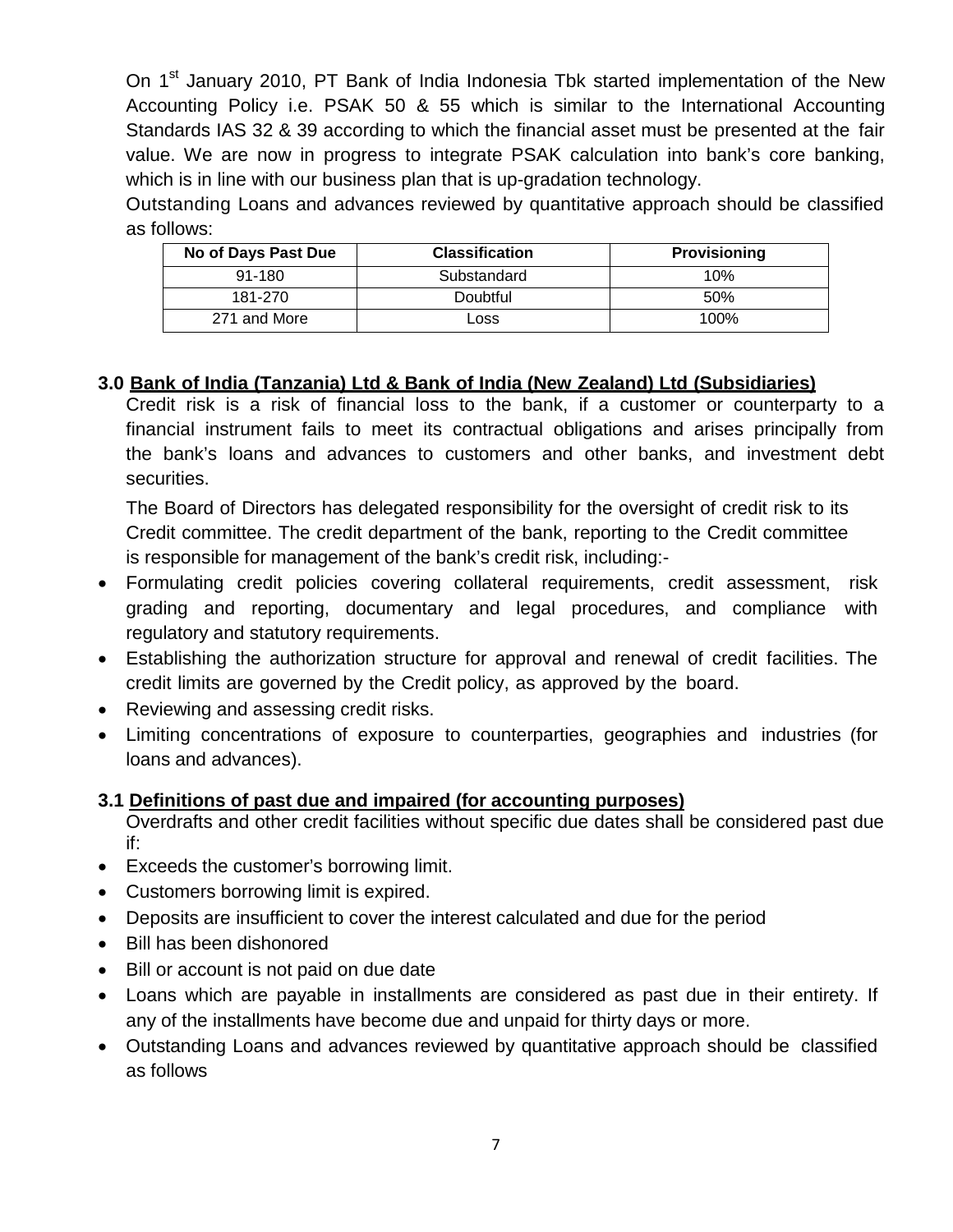| No of Days Past Due | <b>Classification</b> | <b>Provisioning</b> |
|---------------------|-----------------------|---------------------|
| $91 - 180$          | Substandard           | 10%                 |
| 181-270             | <b>Doubtful</b>       | 50%                 |
| 271 and More        | Loss                  | $100\%$             |

#### **4.0Bank of India Uganda**

Outstanding Loans and advances reviewed by quantitative approach should be classified as follows:

| No of Days Past Due | <b>Classification</b> | <b>Provisioning</b> |
|---------------------|-----------------------|---------------------|
| 91-179              | Substandard           | 20%                 |
| 180-365             | Doubtful              | 50%                 |
| 365 and more        | Loss                  | 100%                |

#### **5.0Bank of India (Botswana) Ltd.**

Outstanding Loans and advances reviewed by quantitative approach should be classified as follows:

| No of Days Past Due                                          | <b>Classification</b> | Provisioning          |  |
|--------------------------------------------------------------|-----------------------|-----------------------|--|
| Arrears more than 90 days and less than 1 year               | Substandard           | 10%                   |  |
| If arrears more than 1 year and have adequate security       | Doubtful              | 20%+100% of shortfall |  |
| If arrears more than 2 years to 4 years and have adequate    | Doubtful              | 30%+100% of shortfall |  |
| security                                                     |                       |                       |  |
| If arrears more than 4 years and have adequate security      | Doubtful              | 100%                  |  |
| If arrears more than 1 year and specific accounts identified | Loss                  | 100%                  |  |
| as loss assets and have inadequate security                  |                       |                       |  |

#### **b . Discussion of the Bank's Credit Risk Management Policy**

#### **A. Bank of India**

- In a bank's portfolio, losses stem from outright default due to inability or unwillingness of a customer or counterparty to meet commitments in relation to lending, trading, settlement and other financial transactions or from reduction in portfolio value arising from actual or perceived deterioration in credit quality.
- Against this backdrop a robust risk management framework is necessary for the longterm financial health of a bank. Credit Risk Management encompasses identification, measurement, monitoring and control of the credit risk exposures.
- The Bank has identified various types of credit risk at a generic level in the Credit Risk Management policy. More granular identification is done at the product /process level. Various risks are looked into before introducing new products/processes, which are cleared from the risk angle.
- The Credit Risk Management framework outlined in the policy is built on three distinct building blocks namely Policy & Strategy, Organizational Set up and Operations/Systems.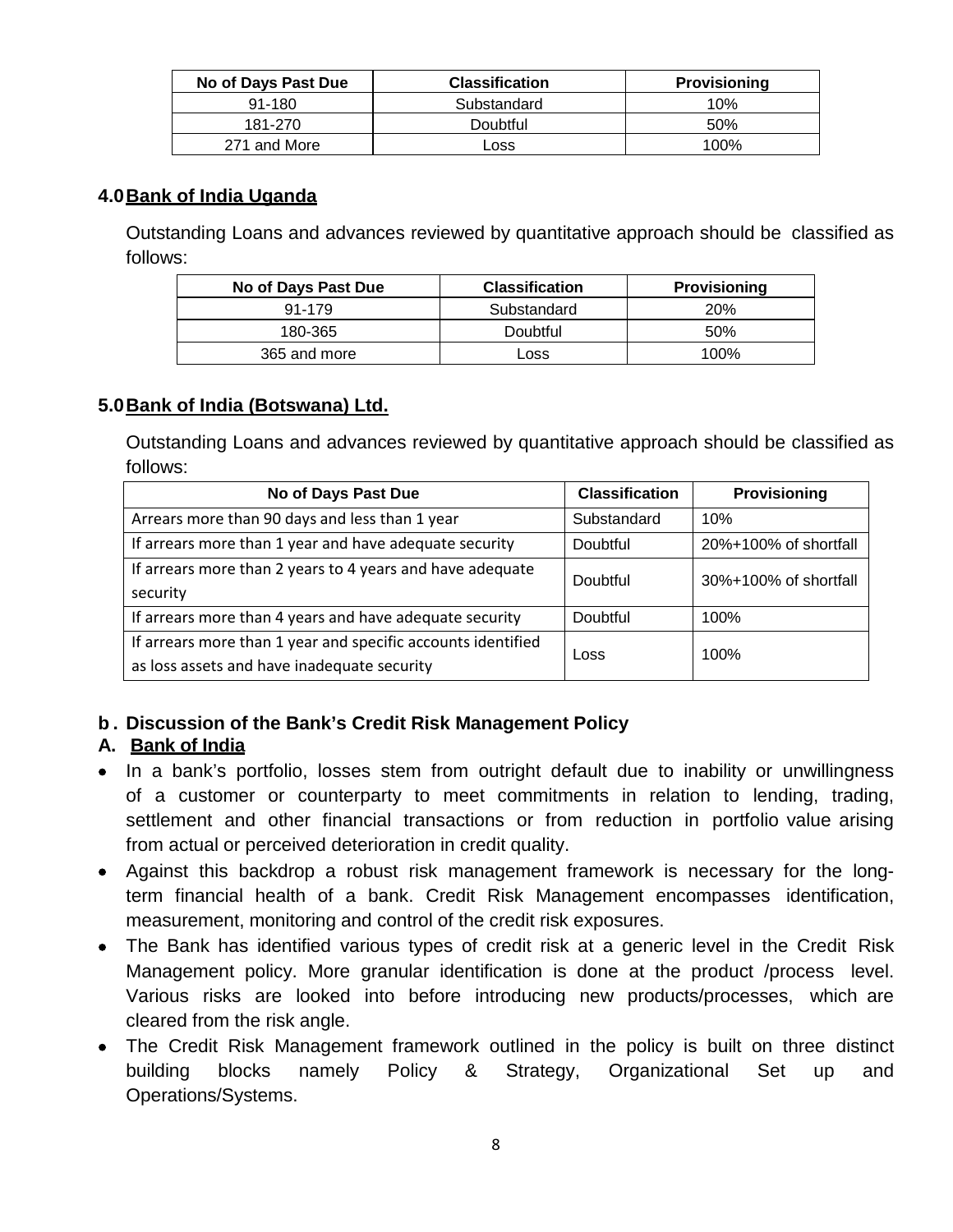# **i) Policy and Strategy**

The Bank has been following a conservative risk philosophy, which has steered the bank through difficult times. However the Bank has an open policy regarding new and unexplored areas and new opportunities are not lost sight of. The important aspects of this philosophy are embodied in the circulars and are periodically codified in the form of Manual of Instructions.

The business objectives and the strategy of the Bank is decided taking into account the profit considerations, the level of various risks faced, level of capital, market scenario and competition. The Bank is always conscious of its asset quality and earnings and hence judiciously matches profit maximization with risk control.

The Credit Risk Management policy and significant credit risk related policies like Credit Policy, and Credit Monitoring Policy are approved and periodically reviewed by the Board of Directors. The Credit Policy covers various areas of credit like Clientele, Marketing, Segmented Approach to Lending, Credit Delivery, Credit Thrust, Tenure of Credit, Credit Acquisition, Risk Rating (including risk acceptance criteria), Pricing, Credit appraisal, Assessment of Limits, Exposure Norms, Industry Norms, Collateral and Margins, Review of Relationship, Scheme of Delegation, Statutory and other Restrictions and Documentation. Credit Policy for International Operations is in place and each center has its own credit policy dovetailed to the main policy. The delegation of powers for credit matters is covered by a separate policy. In addition Credit Risk is tracked and monitored as per the Credit Monitoring Policy. Restructuring Policy, Write Off and Recovery Policy, Asset Classification and Provisioning Policy, Bank Exposure Policy, Country Risk policy and Credit Audit Policy are also in place. Investments are contracted as per the policy guidelines laid down in the Investment Policy and after clearance by the Investment Committee.

#### **ii) Organizational Set up**

The organizational structure of the Bank for Credit Risk Management function has the Board of Directors at the Apex levels that have the overall oversight of management of risks. The Risk Management Committee of the Board (R. Com) which is the subcommittee of the Board headed by the Chairman & Managing Director and whose members also include heads of Credit, Market & Operational Risk Management Committees, devises the policy and strategy for integrated risk management including credit risk. At is the operational level the Credit Risk Management Committee (CRMC) manages the credit risk. The main functions includes implementation of credit risk management policy approved by the Board, monitoring credit risk on a bank wide basis, recommending to the board for its approval all policies relating to credit matters including delegation of credit, prudential limits on large credit exposures, portfolio management, etc.

The Risk Management Department headed by the Chief Risk Officer of General Manger rank, measures, controls and manages credit risk on bank wide basis within the limits set by the Board and enforces compliance with risk parameters set by Board/R. Com/M.Com. The Credit Monitoring Department headed by a General Manager, monitors the quality of loan portfolio, identifies problems and takes steps to correct deficiencies. Loan review / credit audit is undertaken by the Credit Audit function.

#### **iii) Operations/Systems/Processes**

The Bank has proactive Credit Risk Management practices like consistent standards for the credit origination, maintenance and documentation for all credit exposures including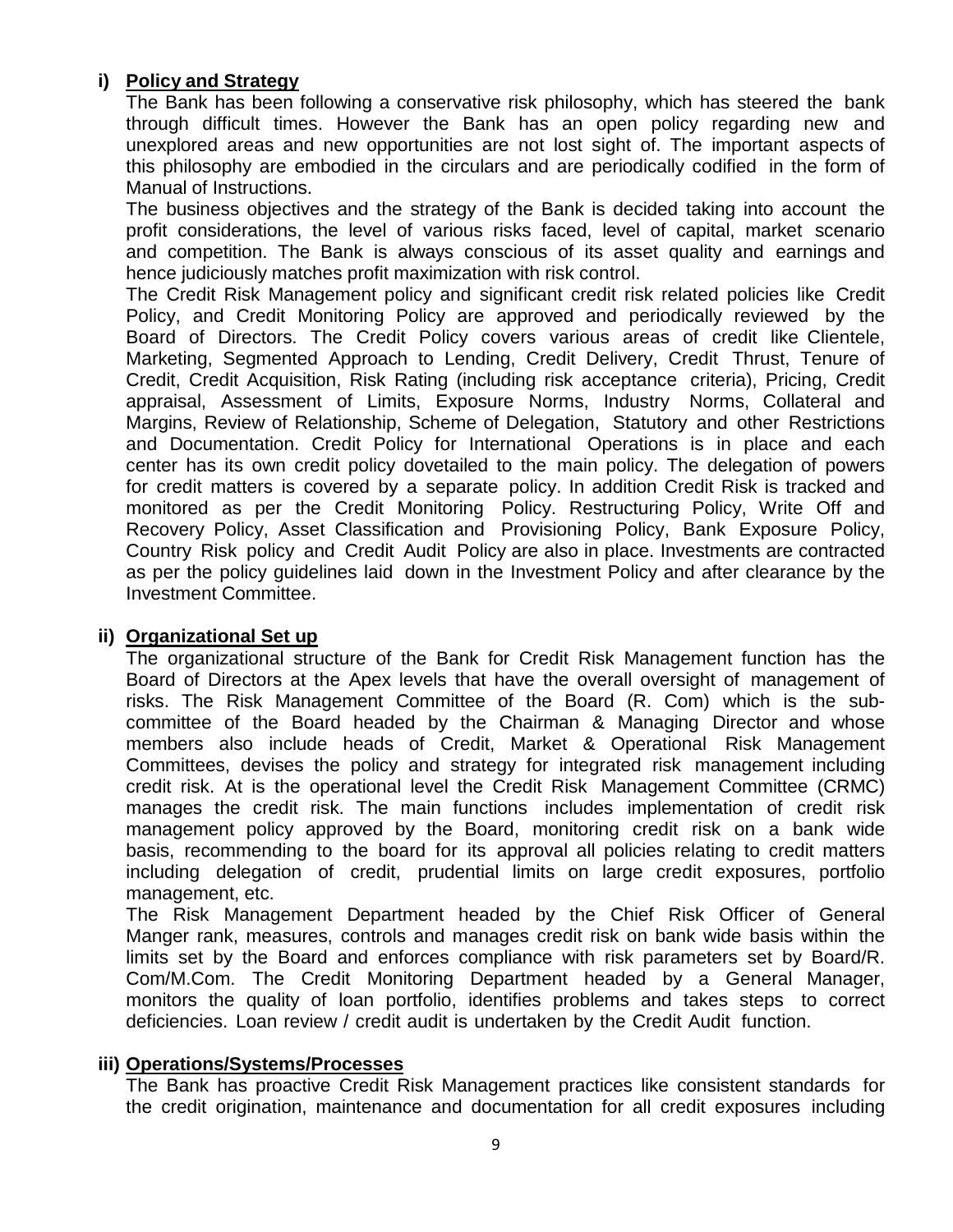off balance sheet items, periodic individual obligor reviews, periodic inspections and collateral management systems.

Credit risk limits including obligor limits and concentration limits by industry, systems and procedures for monitoring financial performance of customers and for controlling outstanding within limits are followed. Checks and balances are in place for extension

of credit viz. separation of credit risk management from credit sanction, vetting of new products and systems from risk angle by the CRMC, multiple credit approvers, system of assigning risk rating, vetting of ratings, mechanism to price facilities depending on the risk grading of the customer, Credit Risk Evaluation committee for vetting credit proposals from risk angle, credit process audit, post sanction pre disbursement review and post sanction review systems and an independent audit and risk review function. Proposals for investments are subjected to credit risk analysis, detailed appraisal and rating. As a matter of entry level, minimum ratings/quality standards, industry, maturity, duration, issue-wise limits are stipulated for investments to mitigate the adverse impact of concentration and risk of liquidity. Investment exposure is taken into consideration while computing exposure to a customer/group**.** A suitable framework is in place to provide a centralized overview on the aggregate exposure on other banks and half-yearly reviews are undertaken at a single point. The country exposures are monitored on half yearly basis.

A diversified portfolio of risk assets is maintained and a system to conduct regular analysis of the portfolio so as to ensure ongoing control of risk concentrations is in place. A conservative policy for provisioning in respect of non-performing advances is followed. Management Information System (MIS) is being upgraded with introduction of Credit Risk Management System, which would enhance the capabilities of the bank to manage and measure the credit risk inherent in all on- and off-balance sheet activities.

#### **iv) The following tools are used for credit risk management/ mitigation –**

#### **Credit Approving Authority – Delegation of Powers**

The Bank has a well-defined scheme of risk based delegation of powers with a multi-tier risk based approving system, which is reviewed periodically and revised as and when necessary to meet the compulsions of business environment. The delegation of powers is linked to the rating of the borrower with powers for sanction of higher limits to better-rated customers. At present, all credit proposals falling within the delegated authority of the General Manager and above are being routed through the "Credit Risk Evaluation Committee (CREC)" to bring in an element of independence and off-site evaluation of risks perceived in credit proposals. The General Manager, Risk Management Department, who has no volume or profit targets, is mandatory member of the CREC. As per Ministry of Finance Guidelines, Credit Committees with sanctioning powers have been formed at various administrative levels to exercise delegation of powers. At Head Office level, three Credit Committees (GMLCC, EDLCC and CAC) are functioning to deal with proposals falling beyond the delegated powers of the field functionaries. Such Credit Committees (SZLCC/ZLCC/NBGLCC) have also been set-up at Zonal Office/NBG office for considering the credit proposals falling within their powers.

#### **Prudential Limits**

Prudential limits on various aspects of credit/investment like Single/Group borrower limits for various types of borrowers are in place.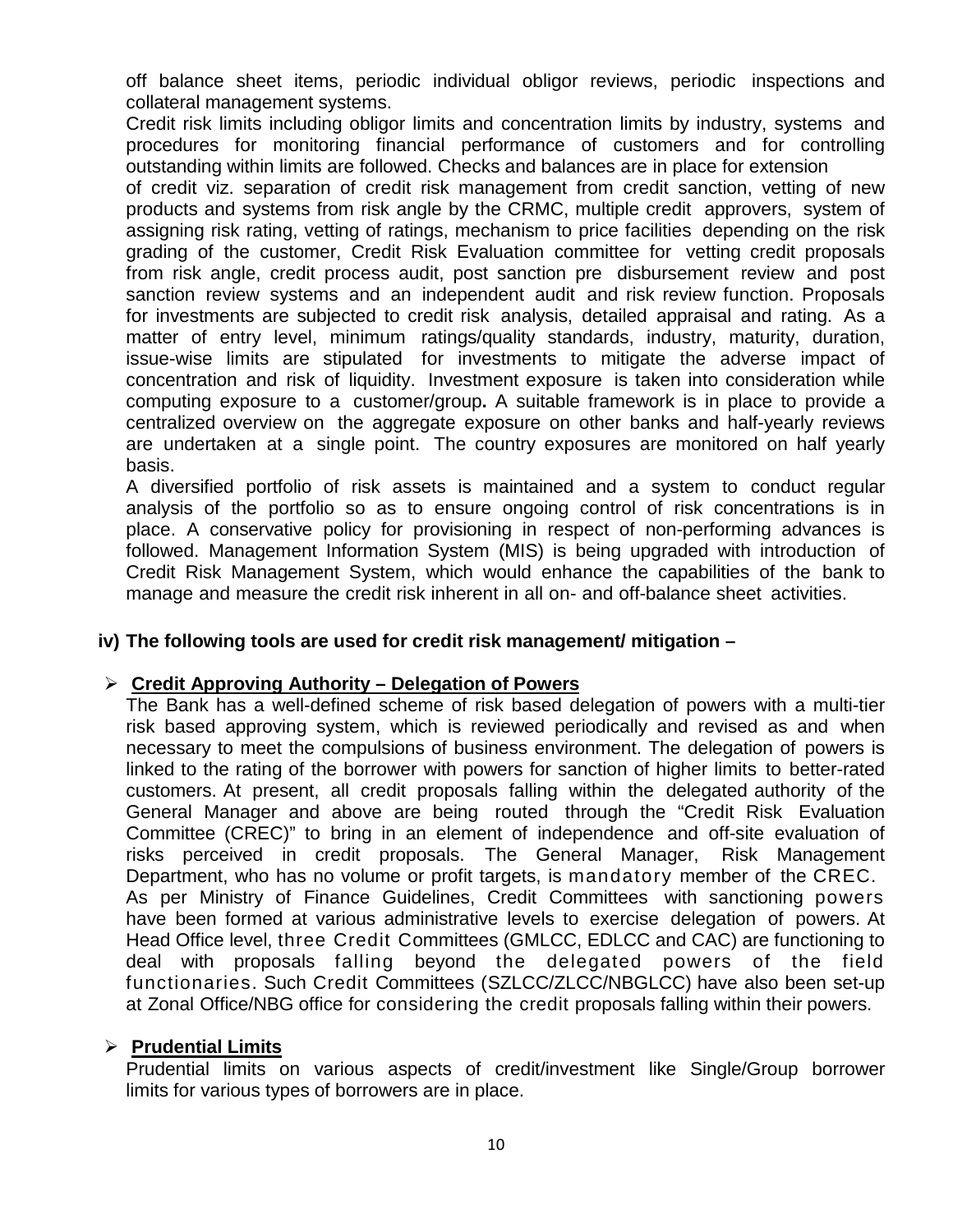# **Risk Rating/Pricing**

The bank has introduced rating models for various segments, which serve as a single point indicator of diverse risk factors of a counter party and support credit and pricing decisions.

#### **Credit Audit/Loan Review Mechanism (LRM)**

Credit Audit/LRM is an effective tool for constantly evaluating the quality of loan book and to bring about qualitative improvements in credit administration

#### **v) Portfolio Management through analysis**

It is also important to have in place a system for monitoring the overall composition and quality of various credit portfolios and investments. With this objective, to start with, the bank has introduced a simple portfolio-monitoring framework. Going forward the bank will be graduating to a more sophisticated Portfolio Management model. Rating Migration of accounts with Rs. 10 lacs and above is being done on half yearly and submitted to Board. Credit Risk Management Software (CRMS) is being implemented phase-wise. Bank is getting prepared for adopting Advanced Approaches.

#### **vi) Risk Measurement**

At present Credit Risk is assessed through Risk rating at the individual level and through Risk Weighting of the assets at the portfolio level and capital is maintained based on Risk Weights. The Bank has migrated to the Standardized approach under the New Capital Adequacy Framework (Basel II), effective 31<sup>st</sup> March 2008.

#### **vii)Risk Reporting System**

All credit related policies are cleared by the CRMC (which is the operational level committee for credit risk) before submission to the appropriate authorities for approval. Various Credit Related reporting's submitted to CRMC to enable proper monitoring.

#### **viii)Risk Review**

Audit –Credit Risk Management Systems procedures and Tools are also subjected to internal audit for ensuring effectiveness.

#### **B. PT Bank of India Indonesia Tbk (Subsidiary)**

PT Bank of India Indonesia Tbk has established a Risk Management Committee (RMC) and the Risk Management Unit (RMU) which is independent of the Operational Unit and the Internal Audit Unit ("Internal Audit") in the hope of overall risk management can be integrated, targeted, coordinated and sustainable. Furthermore, to monitor the effectiveness of implementation of tasks RMC and RMU, the Bank established a Risk Monitoring Committee which is directly responsible to the Board of Commissioners.

The Bank has managed 8 (eight) types of risk according to Bank of Indonesia which are credit risk, liquidity risk, market risk, operational risk, compliance risk, legal risk, reputation risk and strategic risk. Banks also create risk profiles which can broadly map the activity that has risks as well as potential risks that disrupt the Bank business continuity. Assessment of risk type is a combination of the risks inherent in any functional activity (inherent risk) and risk control systems.

The Bank is selective in approving new credits and maintains higher loan provisions than that required by the Regulator. In collateral based lending, hair cut is applied to the value of collateral. The Risk Manager of the bank reports to the Director Compliance. Risk Management Unit (RMU) supervises/ has oversight of the credit approval process.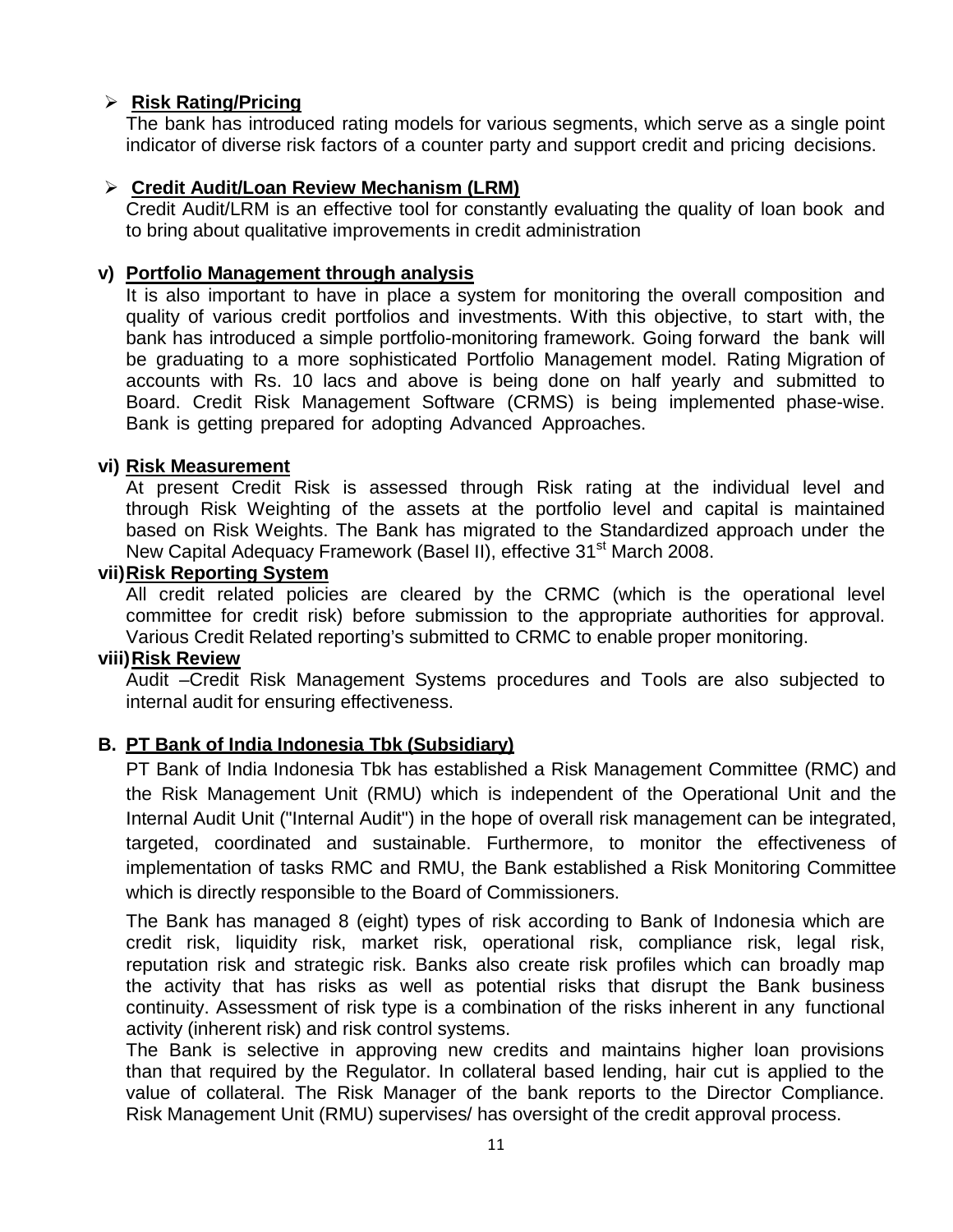# **C. Bank of India (Tanzania) Ltd , Bank of India (New Zealand) Ltd (Subsidiaries), Bank of India (Uganda) Ltd and Bank of India (Botswana) Ltd**

Monthly interest application has become a useful tool to tackle potential delinquencies or defaults in standard accounts. To retain the asset quality, the Bank has adopted the following policy, Branches should promptly act and:-

- **i.** Recover the overdues or at least the critical amount through active follow up with borrowers;
- **ii.** Put the accounts under holding on operations in case of temporary cash flow mismatches;
- **iii.** Reschedule the repayment terms as per expected cash flows;
- **iv.** Restructure the dues in keeping with the expected cash flows and gaps in cash flows, if any as per guidelines given in the restructuring policy. Any one or more of the above actions are taken by the Bank before the account

becomes NPA. **Measures for follow up of Special Mention Accounts (SMA) / NPA Accounts**

The various means of monitoring / resolving NPAs generally available to the Banks are listed below:-

- **I. Before the account becoming NPA [Special Mention A/c (SMA)]**
- **a.** Close monitoring for compliance of sanction terms to maintain asset quality.
- **b.** Reminders to be sent promptly whenever irregularities are observed.
- **c.** To recover overdues quickly to ensure account does not slip to NPA category
- **d.** Periodic inspection of the unit and charged assets along with analysis of financial data.
- **e.** To restructure the dues before accounts become NPAs. Remedial action includes enhancement of moratorium period, funding of interest, and deferment of installments.
- **II. After the account becoming NPA – following measure to be initiated for recovering Bank's dues. The following means have to be effectively pursued for resolution of NPAs.**
- **a.** Appropriation of liquid securities (TDR, shares, margin money etc.) and pledged goods, to reduce outstanding
- **b.** Disposal of other securities, with the co-operation of borrowers.
- **c.** Compromise settlement of dues through negotiation
- **d.** Re-calling the advance
- **e.** Filing suit in Court– Execution of decree
- **f.** Lastly, after all the chances of recovery of dues are exhausted, we may resort to writing off of the balance dues. All these means have to be effectively pursued for resolution of NPAs.

#### **ii. Quantitative Disclosures:-**

**a. The total gross credit exposures is:** 

| Category          | Amount (Rs. In Mn) |
|-------------------|--------------------|
| <b>Fund Based</b> | 40, 19, 831.02     |
| Non Fund Based*   | 5,98,956.94        |

\*Excluding Credit Equivalent of Derivatives

#### **b. The geographic distribution of exposure is:**

(Rs.in Mn)

|                | Domestic     | Overseas     |
|----------------|--------------|--------------|
| Fund Based     | 28,50,407.98 | 11,69,423.04 |
| Non Fund Based | 5,43,965.14  | 54,991.80    |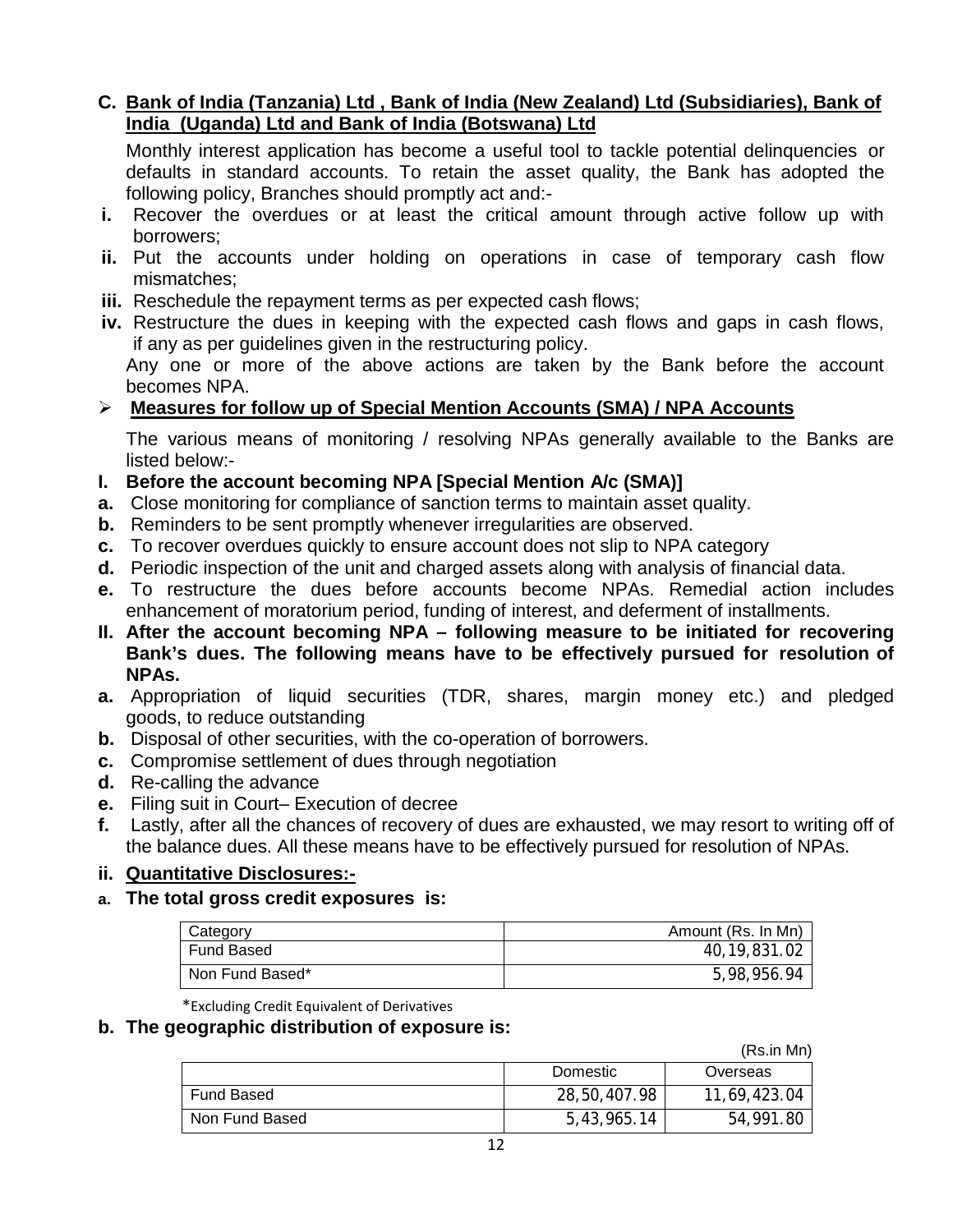# **c. Industry type distribution of exposure (Fund Based & Non Fund Based) is as under:**

| <b>Industry Name</b>                                                                     | <b>Fund Based</b> | <b>Non Fund Based</b> |  |
|------------------------------------------------------------------------------------------|-------------------|-----------------------|--|
|                                                                                          | (Outstanding)     | (Outstanding)         |  |
|                                                                                          | Rs. in Mn.        | Rs. in Mn.            |  |
| Coal                                                                                     | 1,488.32          | 23,391.33             |  |
| Mining                                                                                   | 30,956.23         |                       |  |
| Iron & Steel                                                                             | 1,31,621.62       | 3,947.77              |  |
| Other Metal & Metal Products                                                             | 33,653.55         | 7,126.86              |  |
| All Engineering                                                                          | 16,935.66         | 8,156.98              |  |
| Of which Electronics                                                                     | 2,350.17          | 2,335.29              |  |
| Electricity                                                                              | 2,87,197.87       |                       |  |
| <b>Cotton Textiles</b>                                                                   | 45,009.36         | 6,097.12              |  |
| <b>Jute Textiles</b>                                                                     | 1,173.78          | 551.64                |  |
| <b>Other Textiles</b>                                                                    | 49,473.51         | 5,193.99              |  |
| Sugar                                                                                    | 17,948.73         | 829.76                |  |
| Tea                                                                                      | 16.66             | 35.37                 |  |
| <b>Food Processing</b>                                                                   | 20,220.47         | 6,950.08              |  |
| Vegetable Oil & Vanaspati                                                                | 8,046.43          | 13,945.20             |  |
| <b>Tobacco &amp; Tobacco Products</b>                                                    | 7,904.71          | 785.89                |  |
| Paper & Paper Products                                                                   | 13,769.75         | 993.52                |  |
| Rubber & Rubber Products                                                                 | 20,987.39         | 8,925.16              |  |
| Chemical, Dyes, Paints etc.                                                              | 49,898.30         | 15,527.83             |  |
| Of which Fertilisers                                                                     | 5,163.50          | 1,796.16              |  |
| Of which Petro-chemicals                                                                 | 12,776.83         | 5,175.55              |  |
| Of which Drugs & Pharmaceuticals                                                         | 16,241.43         | 3,930.82              |  |
| Cement                                                                                   | 13,250.81         | 741.81                |  |
| Leather & Leather Products                                                               | 4,219.64          | 710.17                |  |
| Gems & Jewellery                                                                         | 1,01,944.35       | 3,161.13              |  |
| Construction                                                                             | 32,758.64         | 21,669.03             |  |
| Petroleum                                                                                | 32,109.47         | 19,884.02             |  |
| Automobiles including Trucks                                                             | 30,726.59         | 3,366.80              |  |
| <b>Computer Software</b>                                                                 |                   |                       |  |
| Infrastructure*                                                                          | 4,53,544.56       | 94,676.78             |  |
| Of which Power                                                                           | 2,87,226.51       | 48,536.00             |  |
| Of which Telecommunications                                                              | 8,624.59          | 166.11                |  |
| Of which Roads & Ports                                                                   | 1,17,699.24       | 23,932.79             |  |
| <b>Other Industries</b>                                                                  | 87,431.99         | 1,40,368.41           |  |
| Residuary Other Advances (to balance with Gross Advances)                                | 28,14,740.50      | 2,11,920.30           |  |
| <b>Total</b>                                                                             | 40,19,831.02      | 5,98,956.94           |  |
| Exposure to Infrastructure Sector at 11.28% exceeds 5% of total fund based advances<br>➤ |                   |                       |  |
| Exposure to Infrastructure Sector at 15.81% of total non-fund based outstanding.<br>⋗    |                   |                       |  |

 $\perp$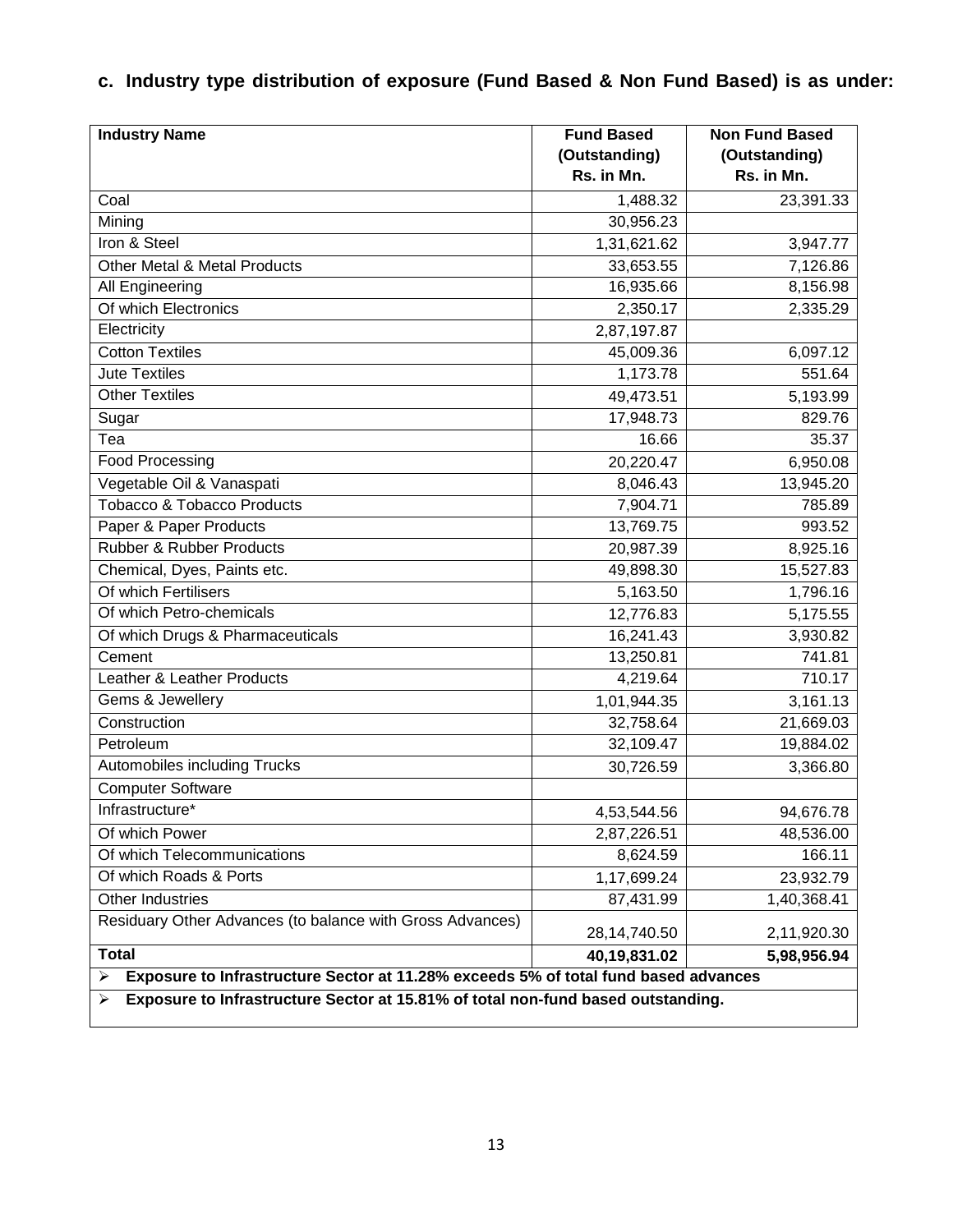#### **d. The residual contractual maturity break down of assets is:**

|                                      |                |                     | (Rs in Mn)                     |
|--------------------------------------|----------------|---------------------|--------------------------------|
|                                      | Advances       | Investments (gross) | <b>Foreign Currency Assets</b> |
| Next day                             | 3,56,313.06    | 2,79,908.80         | 25,258.57                      |
| $2 - 7$ days                         | 1,72,135.50    | 15,800.32           | 1,53,017.63                    |
| $8 - 14$ days                        | 70,210.69      | 21,579.45           | 30,597.73                      |
| $15 - 28$ days                       | 95,208.44      | 24,176.65           | 1,09,549.94                    |
| $29 \text{ days} - 3 \text{ months}$ | 4,20,448.39    | 63,544.65           | 3,65,378.31                    |
| $>3$ months $-6$ months              | 2,26,149.58    | 60,051.32           | 1,77,650.73                    |
| $> 6$ months $- 1$ year              | 2,67,871.08    | 55,096.92           | 1,29,398.41                    |
| $>1$ year $-3$ years                 | 4, 12, 372. 77 | 1,72,641.40         | 1,62,170.52                    |
| $>$ 3 years $-$ 5 years              | 3,91,733.92    | 1,41,771.26         | 1,40,578.63                    |
| > 5 years                            | 12,82,405.77   | 3,91,329.37         | 1,14,486.34                    |
| Total                                | 36,94,849.19   | 12,25,900.14        | 14,08,086.81                   |

*\*Figures are shown on net basis*

## **e. The gross NPAs are:**

| Category      | (Rs in Mn)  |
|---------------|-------------|
| Sub Standard  | 1,37,236.52 |
| Doubtful $-1$ | 1,50,020.93 |
| Doubtful $-2$ | 1,75,389.00 |
| Doubtful $-3$ | 36,326.90   |
| Loss          | 26,323.86   |
| <b>TOTAL</b>  | 5,25,297.21 |

# **f. The amount of net NPAs is Rs. 2,74,670.50 Mn**.

#### **g. The NPA ratios are as under**:

- Gross NPAs to Gross Advances : 13.45%
- Net NPAs to Net Advances: 7.56%

# **h. The movement of gross NPA is as under**:

|                                                       | (Rs in Mn)  |
|-------------------------------------------------------|-------------|
| i) Opening balance at the beginning of the year       | 5,00,283.43 |
| ii) Additions during the year                         | 1,05,503.66 |
| iii) Reductions during the year                       | 80,489.88   |
| iv) Closing balance at the end of the year (i+ii-iii) | 5,25,297.21 |

#### **i. The movement of provision for NPAs is as under:**

|                                                       | (Rs in Mn)  |
|-------------------------------------------------------|-------------|
| i) Opening balance at the beginning of the year       | 2,00,419.09 |
| ii) Provisions made during the year                   | 55,780.97   |
| iii) Write-off/write-back of excess provisions        | 26,736.18   |
| iv) Closing balance at the end of the year (i+ii-iii) | 2,29,463.88 |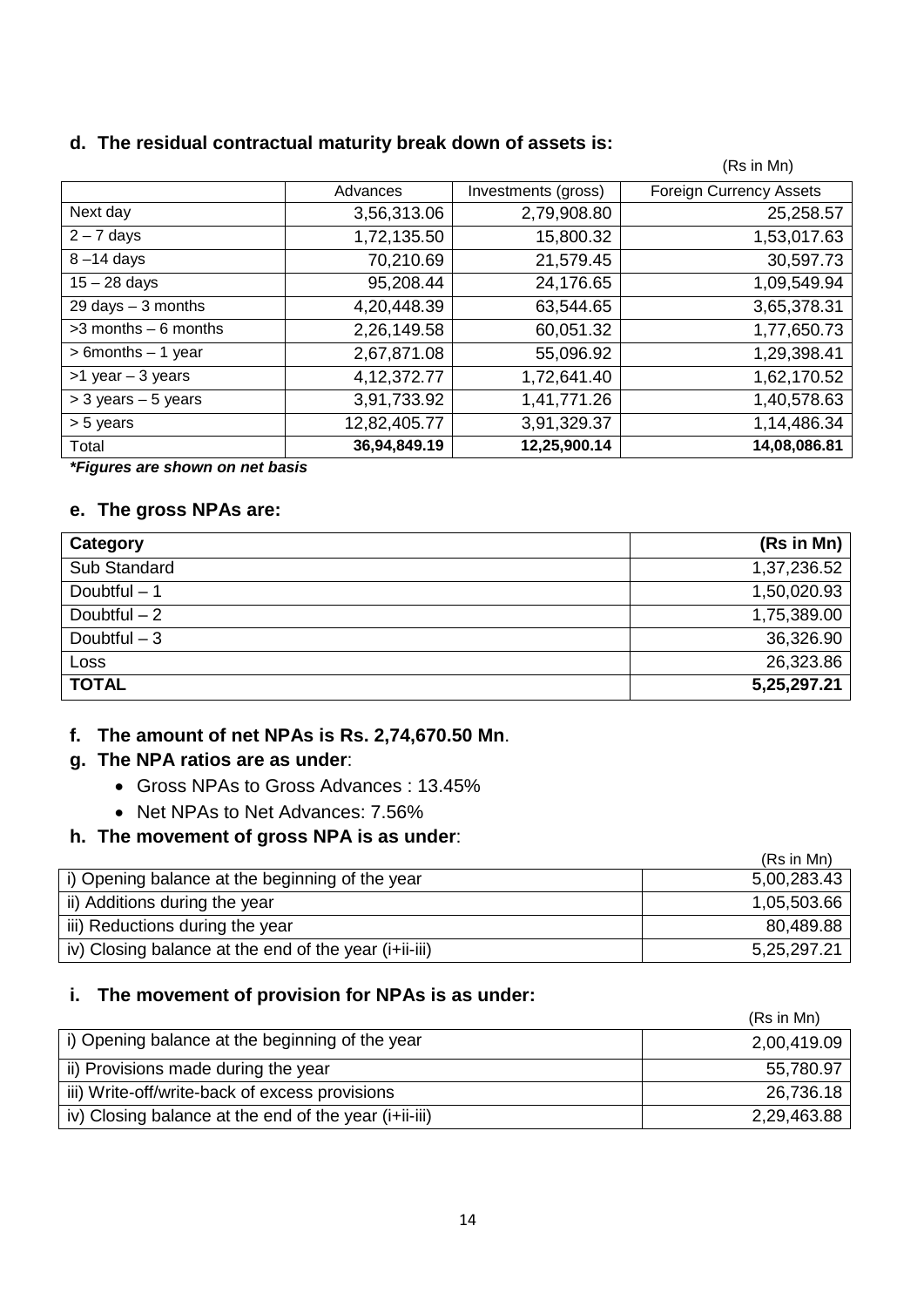- **j.** The amount of non-performing investment is Rs.8778.20 Mn.
- **k.** The amount of provision held for non-performing investment is Rs 7426.57 Mn.
- **l.** The movement of provisions for depreciation on investments is as under

|                                                                  | (Rs in Mn) |
|------------------------------------------------------------------|------------|
| i) Opening balance at the beginning of the year                  | 14,484.58  |
| ii) Provisions made during the year                              | 1,816.45   |
| iii) Write-off/write-back of excess provisions                   | 1,423.26   |
| iv) Exchange Difference                                          | 57.50      |
| $ v\rangle$ Closing balance at the end of the year (i+ii-iii+iv) | 14,935.27  |

# **Table DF-4**

# **Credit Risk: Disclosures For Portfolios Subject To The Standardised Approach**

# **i. Qualitative Disclosure**

- *a) For portfolios under the standardized approach:*
- *Names of Credit Rating agencies used, plus reasons for any changes*
- *Types of exposure for which each agency is used; and*
- *A description of the process used to transfer public issue ratings on to comparable assets in the banking book;*

# **A. BANK OF INDIA**

- 1. The Bank has approved using the general rating of the following credit rating agencies for risk weighting under the standardized approach for CRAR calculations CRISIL, ICRA, INDIA RATINGS, BRICKWORK, SMERA, and CARE for domestic claims and S&P FITCH and Moody's for claims on non-resident corporates, foreign banks and foreign sovereigns. SME ratings are not being used, as they are not approved by RBI.
- 2. The ratings of all these agencies are being used for all exposures subjected to rating for risk weighting purposes under the standardized approach for CRAR calculations under Basel-II. The process used to transfer public issue ratings on to comparable assets in the banking book is as per regulatory requirements of RBI. The public ratings published by the rating agencies on their website are used for this purpose. Only, ratings which are in force as per monthly bulletin of the concerned rating agency and which have been reviewed at least once during the previous 15 months are used. For all the exposures on a particular counterparty, bank uses the rating of only one agency, even though these exposures are rated by more than one with exception being where each of the exposures is rated by only one of the approved rating agencies.
- 3. To be eligible for risk-weighting purposes, it is ensured that the external credit assessment takes into account and reflects the entire amount of credit risk exposure the bank has with regard to all payments owed to it. Even while extending an issuer or an issue specific rating to any other exposure on the same counterparty it is extended to the entire amount of credit risk exposure i.e., both principal and interest. External assessments for one entity within a corporate group is not used to risk weight other entities within the same group.
- 4. For assets that have contractual maturity less than or equal to one year, short term ratings are used while for other assets, long term ratings are used. For Cash Credit exposures long term ratings are taken.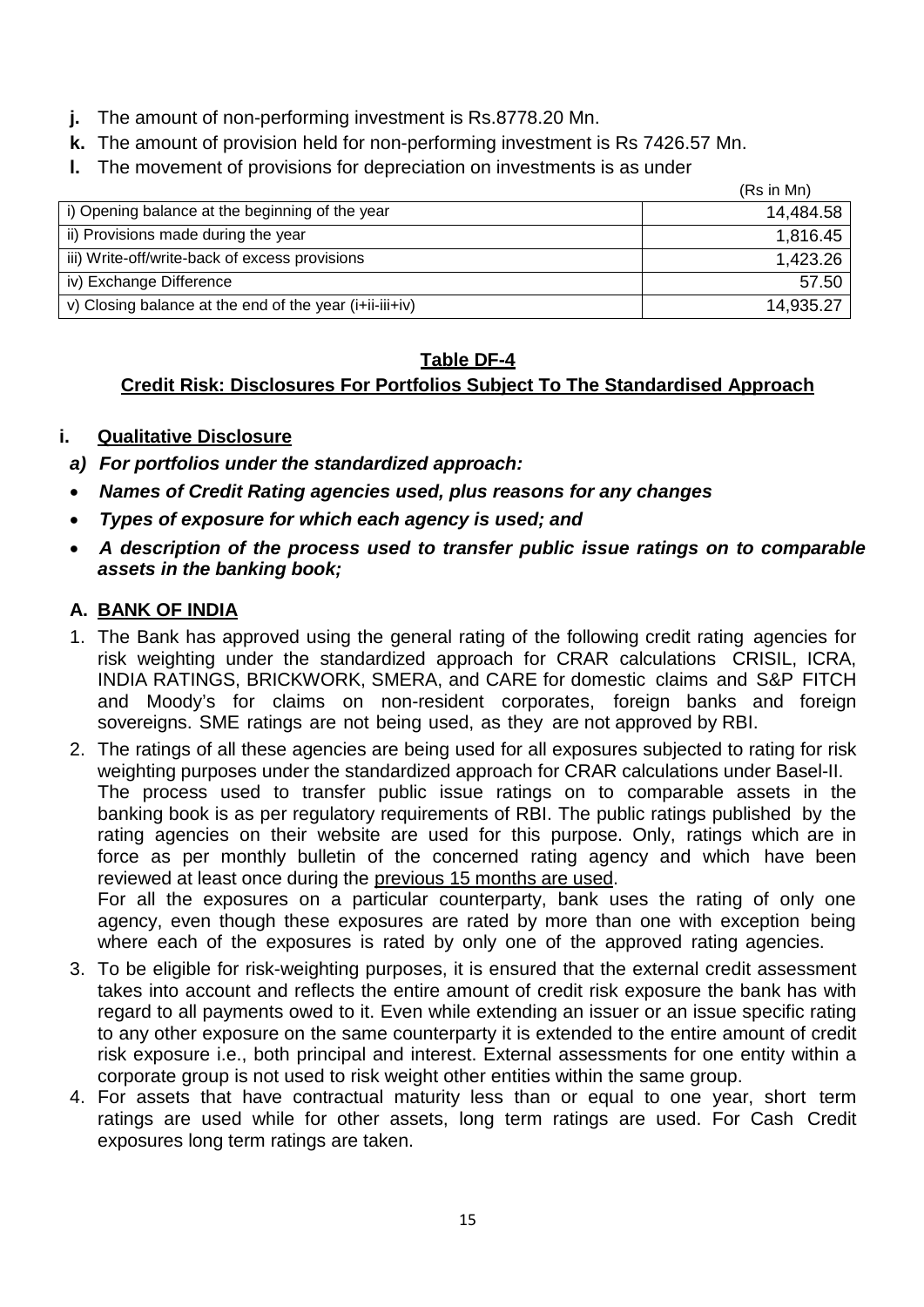- 5. Where an issuer has a long-term exposure with an external long term rating that warrants a risk weight of 150%, all unrated claims on the same counterparty whether short-term or long-term, also receive a 150% risk weight, except in cases where credit risk mitigation techniques are used for such claims. Similar is the case with short-term rating.
- 6. The long-term ratings assigned by the approved rating agencies are directly mapped to the risk weights under the Standardized Approach for long-term exposures. On the contrary, the unrated short-term claim on counter-party attracts a risk weight of at least one level higher than the risk weight applicable to the rated short-term claim on that counter-party. Issuespecific short-term ratings are used to derive risk weights for claims arising from the rated facility against banks and a corporate's short-term rating is not used to support a risk weight for an unrated long-term claim.
- 7. If there are two ratings accorded by eligible credit rating agencies, which map into different risk weights, the higher risk weight is applied. If there are three or more ratings accorded by eligible credit rating agencies with different risk weights, the ratings corresponding to the two lowest risk weights are referred to and the higher of those two risk weights are applied, i.e., the second lowest risk weight.
- 8. The RW of the investment claim is based on specific rating by a chosen credit rating agency, where the claim is not an investment in a specific assessed issue:
- i. The rating applicable to the specific debt (where the rating maps into a risk weight lower than that which applies to an unrated claim) is applied to the bank's un- assessed claim only if this claim ranks pari passu or senior to the specific rated debt in all respects and the maturity of the un-assessed claim is not later than the maturity of the rated claim, except where the rated claim is a short term obligation.
- ii. If either the issuer or single issue has been assigned a rating which maps into a risk weight equal to or higher than that which applies to unrated claims, an unrated claim on the same counterparty, is assigned the same risk weight as is applicable to the rated exposure, if this claim ranks pari passu or junior to the rated exposure in all respects.

# **B. PT Bank of India Indonesia Tbk (Subsidiary)**

As per prevailing norms in the Country credit rating is not required to be done by any external credit rating agency.

**C. Bank of India (Tanzania) Ltd, Bank of India (Uganda) Ltd) and Bank of India (Botswana) Ltd.**

As per prevailing norms in the Country credit rating is not required to be done by any external credit rating agency. There is no credit rating agency operating/working in the Country.

# **D. Bank of India (New Zealand) Ltd. (Subsidiary)**

Credit risk is disclosed through General Disclosure Statement on quarterly basis as per the requirements.

# **ii. Quantitative Disclosures**

(Rs in Mn) For exposure amounts after risk mitigation subject to the standardized approach, amount of a bank's outstanding (rated and unrated) in the following three major risk buckets as well as those that are deducted; The total credit exposure of the bank (subject to standardized approach), are classified under major risk buckets are as under: - Below 100 % risk weight: 48,14,258.35<br>100 % risk weight: 48,14,258.35 100 % risk weight: 13,89,166.56 More than 100 % risk weight: 4.69.421.32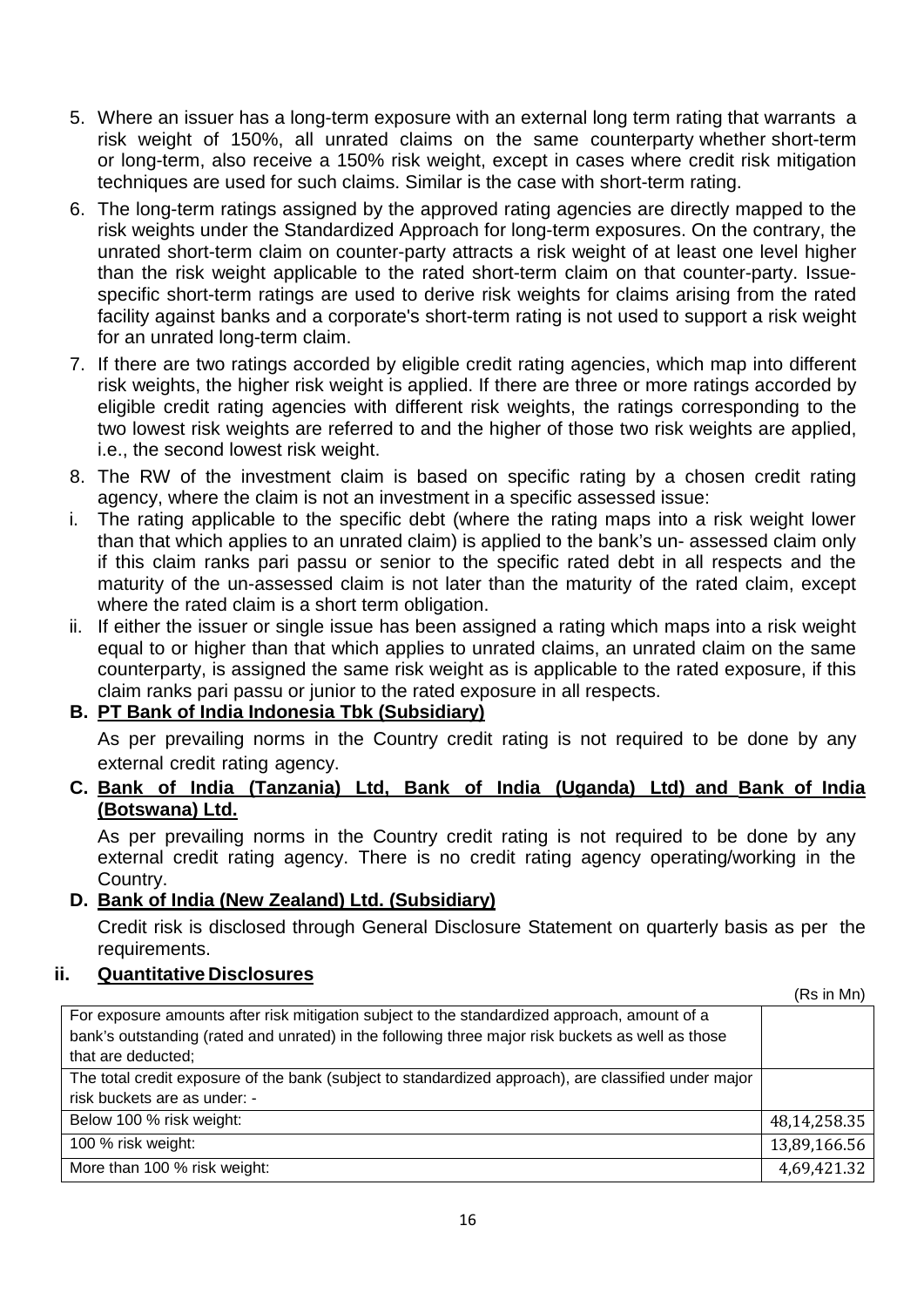**Deducted** 

# **Table DF-5 Credit Risk Mitigation**

# **Disclosures For Standardised Approaches**

#### **i. Qualitative Disclosures**

- *(a) The general qualitative disclosure requirement with respect to credit risk mitigation including:*
- *a) Policies and processes for, and an indication of the extent to which the bank makes use of, on- and off-balance sheet netting;*
- *policies and processes for collateral valuation and management;*
- *a description of the main types of collateral taken by the bank;*
- *the main types of guarantor counterparty and their credit worthiness; and*
- *information about (market or credit) risk concentrations within the mitigation taken*

# **A. BANK OF INDIA**

- **1.** Credit Risk Mitigation is a proactive management tool designed to protect entity's earnings from loss both in good and bad times. Banks employ various methods and techniques to reduce the impact of the credit risks they are exposed to in their daily operations. Such a process is termed as credit risk mitigation and some of the credit risk mitigation techniques are permitted to be used by the supervisor for reducing the capital charge after adjustment for value, currency mismatch and maturity mismatch. The Credit Risk Mitigants (CRM) recognized under the New Capital Adequacy Framework (Basel II) are as follows:
	- (1) Collateralized transactions
	- (2) On-balance-sheet-netting
	- (3) Guarantees

# **2. Eligible Financial Collateral:**

All collaterals are not recognized as credit risk mitigants under the Standardized Approach. The following are the financial collaterals recognized.

- **i.** Cash and Deposits including deposits in foreign currency.
- **ii.** Gold: benchmarked to 99.99% purity.
- **iii.** Securities issued by Central and State Governments
- **iv.** Kisan Vikas Patra and National Savings Certificates
- **v.** Life insurance policies
- **vi.** Debt securities -Rated subject to conditions.
- **vii.** Debt securities not rated issued by banks subject to conditions
- **viii.** Units of mutual funds subject to conditions

There are certain additional standards for availing capital relief for collateralized transactions, which have direct bearing on the management of collaterals, and these aspects are taken into account during Collateral Management.

#### **3. On-balance-sheet-netting**

On-balance sheet netting is confined to loans/advances (treated as exposure) and deposits (treated as collateral), where Bank has legally enforceable netting arrangements, involving specific lien with proof of documentation and which are managed on a net basis.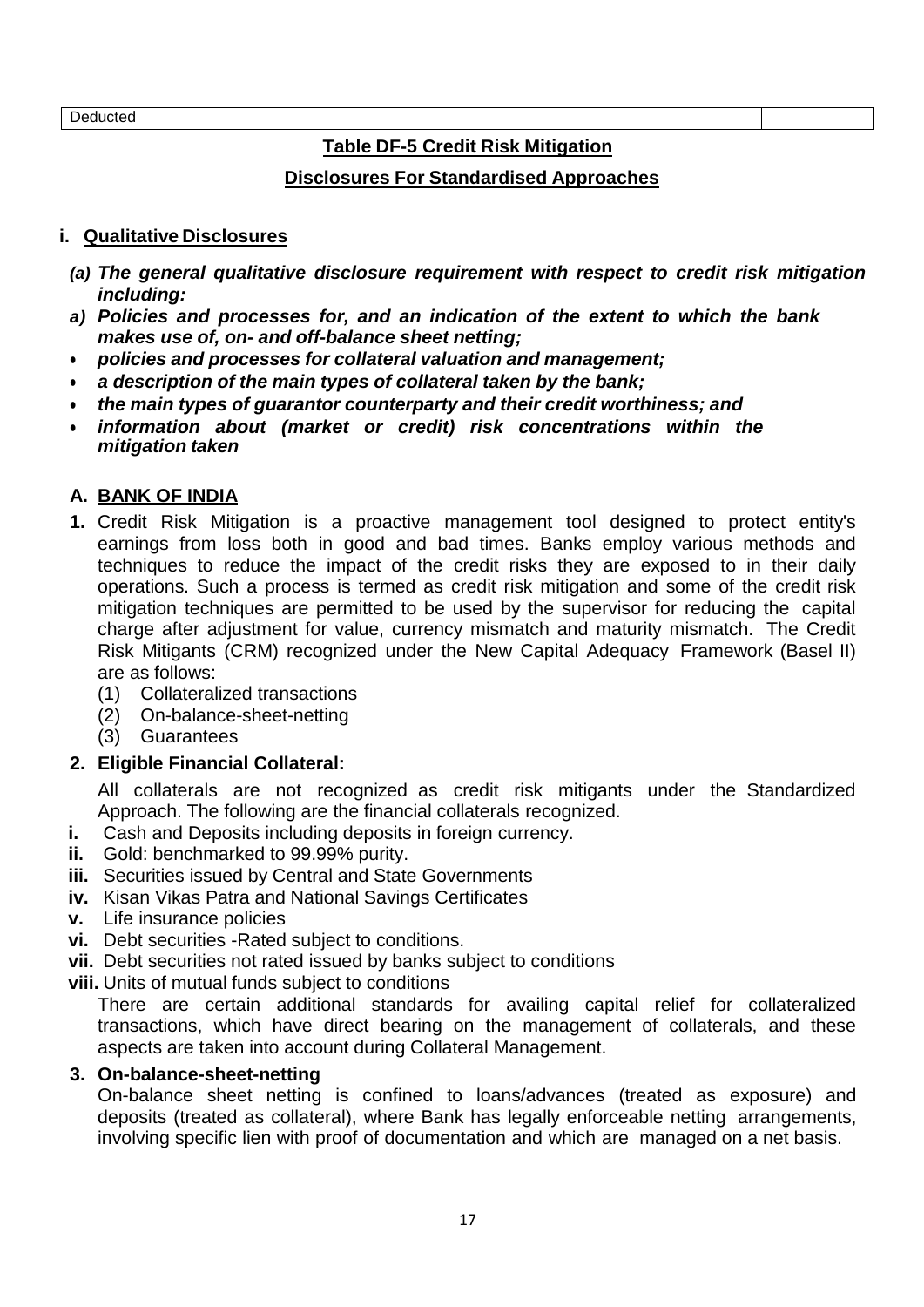# **4. Guarantees**

Where guarantees are direct, explicit, irrevocable and unconditional, bank takes account of such credit protection in calculating capital requirements. The range of eligible guarantors/ counter guarantors includes:

- **i.** Sovereigns, sovereign entities (including BIS, IMF, European Central Bank and European Community as well as certain specified MDBs, ECGC and CGTSME), banks and primary dealers with a lower risk weight than the counterparty;
- **ii.** Other entities rated AA or better.
- **5.** The Bank has a well-defined Collateral Management policy, which provides the controlling framework to ensure collateral is used optimally. This is a key component in mitigating the credit risks inherent in lending. The Bank accepts both tangible and intangible securities. Tangible Securities are either in physical form or such other material form like cash margin, Deposits with Banks, Gold or such other precious metals, Shares NSC/KVP/Life Insurance Policies. The intangible securities are –Bank Guarantees / Letters of Credit, book debts, Letter of Comfort, Letter of Negative Lien, Unregistered Charge etc. The common ways for obtaining security for moneys lent are Mortgage, Pledge, Hypothecation and lien The assets created out of the bank's credit exposure are as a general rule charged to the bank by way of first charge on pari-passu basis.

Guarantees are normally insisted upon whenever available/permissible. The main type guarantors are:

- **i.** Central/State Government and Central Government sponsored agencies like DICGC, CGTMSE, and ECGC.
- **ii.** Promoters/Major owners of corporates.
- **iii.** Individual Guarantees of relatives in case of individuals
- **6. The various aspects of collateral management are:** -

Minimum conditions for the acceptance of collateral: For collateral to be valid and enforceable the bank ensures that the assets accepted as collateral are marketable, legally enforceable and can be taken control of if necessary .It is also ensured that the market value of the asset is readily determinable or can be reasonably established and verified. For internal control purposes, the bank has a list of types of assets acceptable as collateral and the maximum loan to value ratio for each of these assets taken as primary security. The bank also takes into account statutory restriction while taking collaterals.

#### **a) Validity of collateral;**

## **i) Enforceability**

Bank ensures that credit documentation supporting the collateral, is legally enforceable in all relevant jurisdictions and empowers the Bank to apply the collateral freely to discharge the borrower's obligations.

#### **ii) Title and ownership**

Bank always verifies the existence and ownership of the assets being received as collateral before acceptance and ensures that there is no prior claim by any other party on the said collateral. Bank secures its control of the collateral prior to the drawdown of credit facilities. Information on collaterals is provided to Top Management periodically to facilitate management of credit risk. Charges on collaterals are promptly registered with the relevant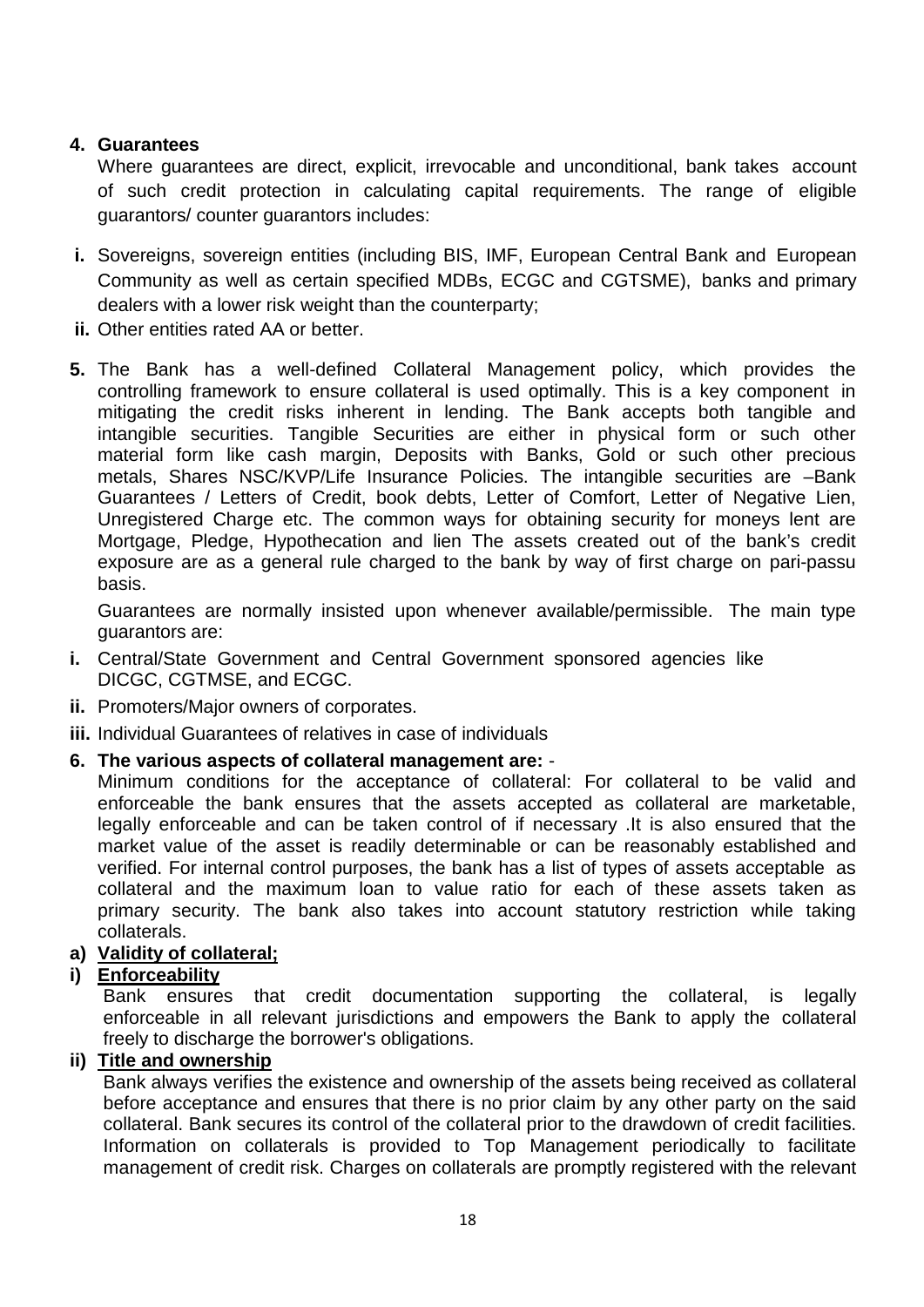authorities wherever applicable.

# **b) Loan-to-value ratios**

Bank has specified the maximum loan-to-value ratio (margin) for major types of asset to be accepted as primary security. Such ratios are commensurate with the relative risk of the assets and should be able to provide an adequate buffer against potential losses in realizing the collateral

# **c) Valuation**

Bank has a Board approved policy in place for valuation of properties accepted for bank's exposures, where Basis of valuation, Qualification of Valuer and Frequency of revaluation are laid down for compliance across the bank.

# **d) Safe Keeping Of Collateral And Control To Their Access**

Authority and responsibility has been delegated to relevant individuals and departments for approving the acceptance, monitoring or safe custody of collaterals

# **e) Additional / Replacement of Collateral;** Procedures for requesting additional collateral are clearly documented

# **f) Insurance;**

All eligible collaterals except those specially exempted are covered by insurance for relevant risks and detailed guidelines for the same are in place

# **g) Sale of Collateral;**

The Bank has clear and robust procedure for the timely liquidation of collateral.

# **B. PT Bank of India Indonesia Tbk (Subsidiary)**

PT Bank of India Indonesia Tbk has policy and processes for collateral valuation, based on Bank of Indonesia Regulation and national discretions for mortgage loan. Independent appraisal of the collateral is made if the sanction limit of the loan is above Rs. 2.79 Crores. Liquidation value is calculated based on type of collateral. Collateral value is reviewed every year. The main type of collateral taken is Land & Buildings. Generally personal or third party guarantee is not taken. Sectoral caps in lending are in place to take care of concentrations. The Bank has no major risk concentrations of collaterals or credit risk mitigants.

# **C. Bank of India (Tanzania) Ltd and Bank of India (New Zealand) Ltd (Subsidiaries)**

The collaterals are obtained in the form of Bank's own Term Deposit receipts, Legal Mortgage over Immovable properties, Hypothecation charge over movable assets of the company, Pledge of shares etc.

As per regulatory requirements maximum exposure limits on single borrower/group are as detailed under

| Collateral position                                                                                                            | limit (as % of core |
|--------------------------------------------------------------------------------------------------------------------------------|---------------------|
|                                                                                                                                | capital)            |
| 1) Secured by collateral the value of which is at least                                                                        |                     |
| a) 125% of the credit accommodation secured by it (fully secured)                                                              | 25                  |
| Secured by collateral the value of which is less than 125% Of the credit<br>b)<br>accommodation secured by it (partly secured) |                     |
| Unsecured<br>C)                                                                                                                |                     |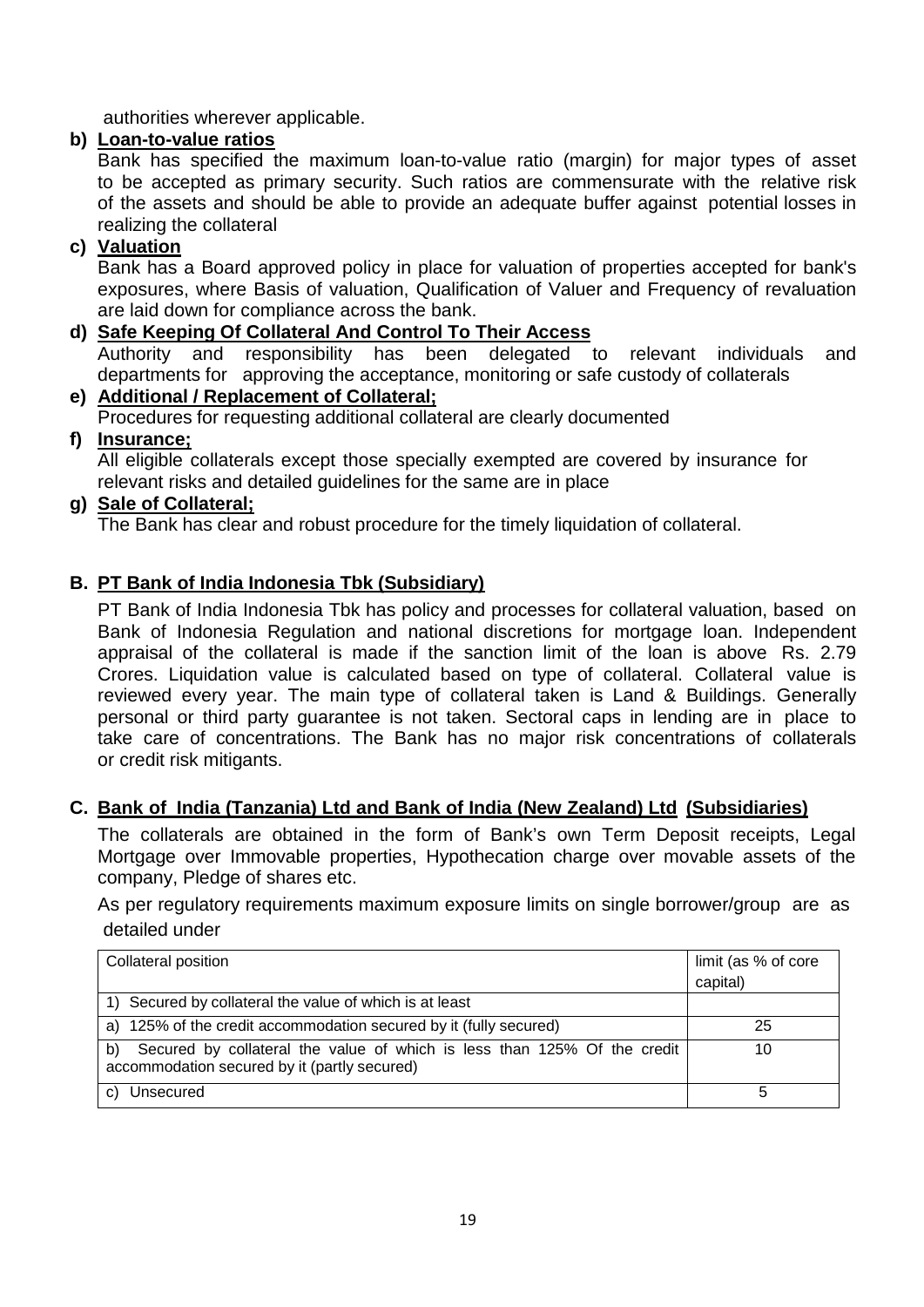# **D. Bank of India (Uganda) Ltd.**

The collaterals are obtained in the form of Bank's own term deposit receipts, Legal mortgage over immovable properties, Hypothecation charge over movable assets of the company, pledge of shares etc.

As per regulatory requirements maximum exposure limits on single borrower/ group as per detailed under.

| Collateral position                                                                                                         | limit (as % of core capital) |
|-----------------------------------------------------------------------------------------------------------------------------|------------------------------|
| 1) Secured by collateral the value of which is at least                                                                     |                              |
| a) 125% of the credit accommodation secured by it (fully secured)                                                           | 25                           |
| b) Secured by collateral the value of which is less than 125% Of the credit<br>accommodation secured by it (partly secured) | 25                           |
| Unsecured                                                                                                                   | 25                           |

#### **E. Bank of India (Botswana) Ltd**.

The collaterals are obtained in the form of Bank's own Term Deposit receipts, Legal Mortgage over Immovable properties, Hypothecation charge over movable assets of the company, Pledge of shares etc.

As per regulatory requirements maximum exposure limits on single borrower/group are as detailed under

| Collateral position                                                                                                            | limit (as % of unimpaired capital) |
|--------------------------------------------------------------------------------------------------------------------------------|------------------------------------|
| Secured by collateral, the value of which is at least<br>1)                                                                    |                                    |
| a) 125% of the credit accommodation secured by it (fully secured)                                                              | 30                                 |
| Secured by collateral the value of which is less than 125% Of the<br>b)<br>credit accommodation secured by it (partly secured) | 30                                 |
| Unsecured<br>C)                                                                                                                | 30                                 |

#### **ii. Quantitative Disclosures:-**

# **(Amount in Rs. Mn)**

| (a) For each separately disclosed credit risk portfolio the total exposure (after, where                 |            |
|----------------------------------------------------------------------------------------------------------|------------|
| applicable, on $-$ or off balance sheet netting) that is covered by eligible financial collateral: after |            |
| the application of haircuts. (BOI Solo)                                                                  | 299,543.51 |
| (b) For each separately disclosed portfolio the total exposure (after, where applicable, on $-$ or       |            |
| off balance sheet netting) that is covered by guarantees/credit derivatives (whenever                    |            |
| specifically permitted by RBI). (BOI Solo)                                                               | 218,789.20 |

#### **Table DF - 6 Securitisation Exposures :- Disclosure for Standarised Approach**

#### **i. Qualitative Disclosures:-**

On consolidated level the Bank has no Securitization Exposure as on 30.09.2016

#### ii. **Quantitative Disclosures :-**

Not Applicable.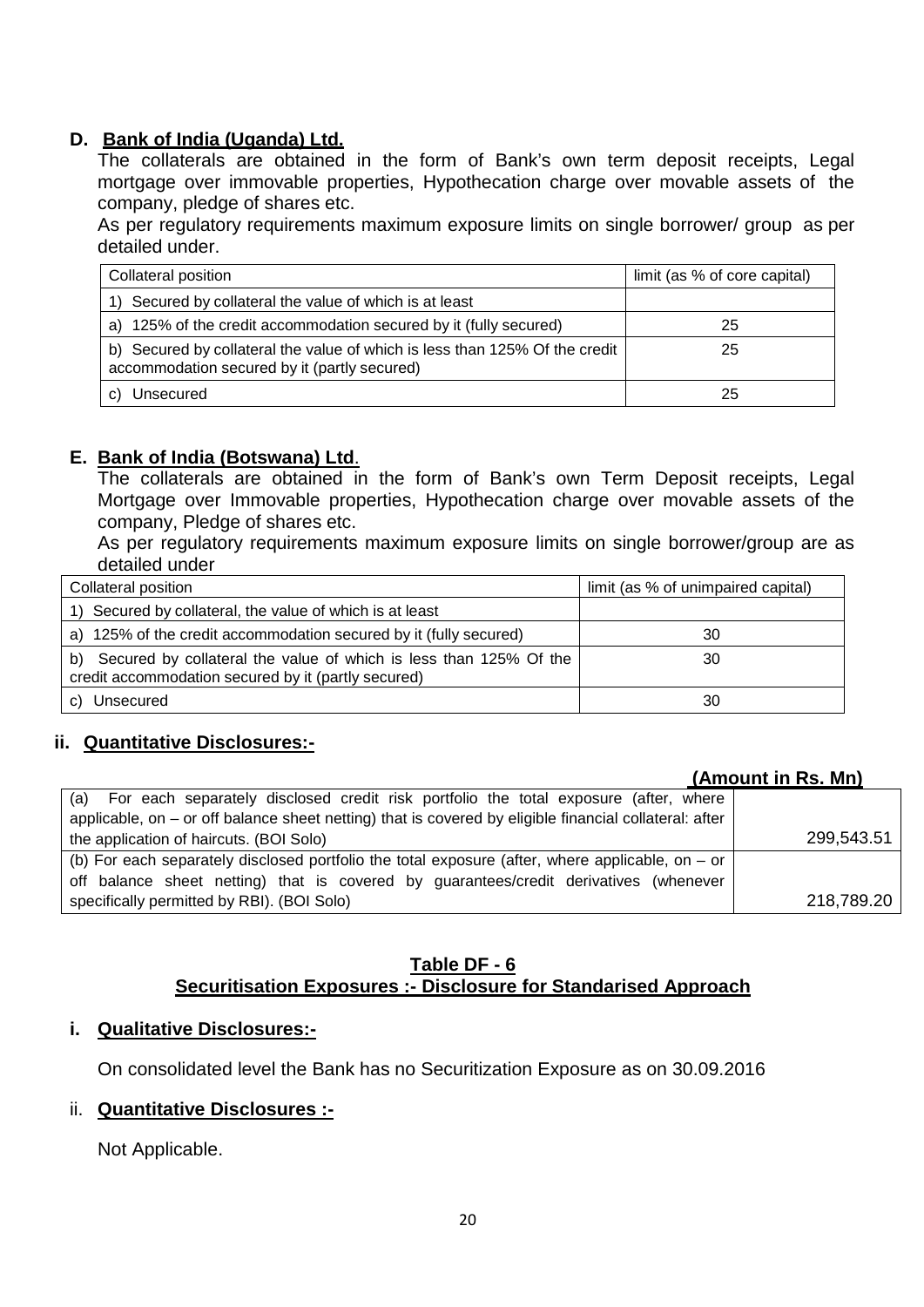# **Table DF - 7 Market Risk in Trading Book**

### **i. Qualitative Disclosures**

### **a**. *The general qualitative disclosure requirement for market risk including the portfolios covered by the standardized approach.*

# **A. Bank Of India**

In Trading book the Bank holds" Held for Trading"(HFT) and "Available for Sale" (AFS) portfolios of investments. The rest of the assets–i.e. Investments under Held to Maturity portfolio and advances-are treated as Banking Book. Given below is brief description of the Market Risk Management objectives and policies.

#### **i. Strategies and Processes**

Under Market Risk Management Liquidity Risk, Interest Rate Risk, Foreign Exchange Risk, and Equity Price risk are monitored. Bank is not currently trading in commodities.

## **a. Liquidity Risk**

Gap analysis is followed for monitoring Liquidity risk on a fortnightly basis. Prudential limit-for percentage of cumulative gap to cumulative outflow-based on Reserve Bank of India guidelines for the short-term buckets up-to 28 days is monitored. Besides, prudential limits are in place for market borrowing– Daily and average call borrowing–Inter Bank Liabilities, Purchased funds etc.

High value bulk deposits are monitored on a weekly basis. Short-term dynamic liquidity statement is prepared on a fortnightly basis to assess the liquidity position, which takes in to account the business growth. A contingency funding plan is in place to meet the emergencies. The plan is tested on a quarterly basis. Stress Testing is also done on a quarterly basis to assess possible loss to Bank if there is any liquidity crisis and if funds are to be raised from the market to meet the contingencies.

# **b. Interest Rate Risk**

Gap analysis is used to assess the impact on the Net Interest Income of the bank for the next 12 months and till the next financial year. The Bank also uses duration gap analysis. Prudential limits have been fixed for duration of liabilities. Bank's investments portfolio is monitored on basis of duration analysis.

VaR methodology is followed for dated securities under SLR and Non-SLR(Domestic) Prudential limits for VaR have been fixed and daily monitoring is being done and reported to Top Management. Foreign investments in dated securities are normally hedged and the interest rate risk is minimal. VaR limits are also fixed for Foreign Exchange position.

Stress Testing is done to assess the impact on Economic Value of Equity by infusing a shock of change in market rate by 200 basis points.

# **c. Foreign Exchange Risk**

The Bank has fixed Aggregate Gap Limit in USD as well as in other currencies, Maximum Aggregate daylight and overnight exposure limits for foreign exchange exposure in various currencies. We have also fixed period-wise Individual Currency-wise Gap Limits. Stop loss limits, take profit limit and single deal limits are in place for monitoring the forex operations of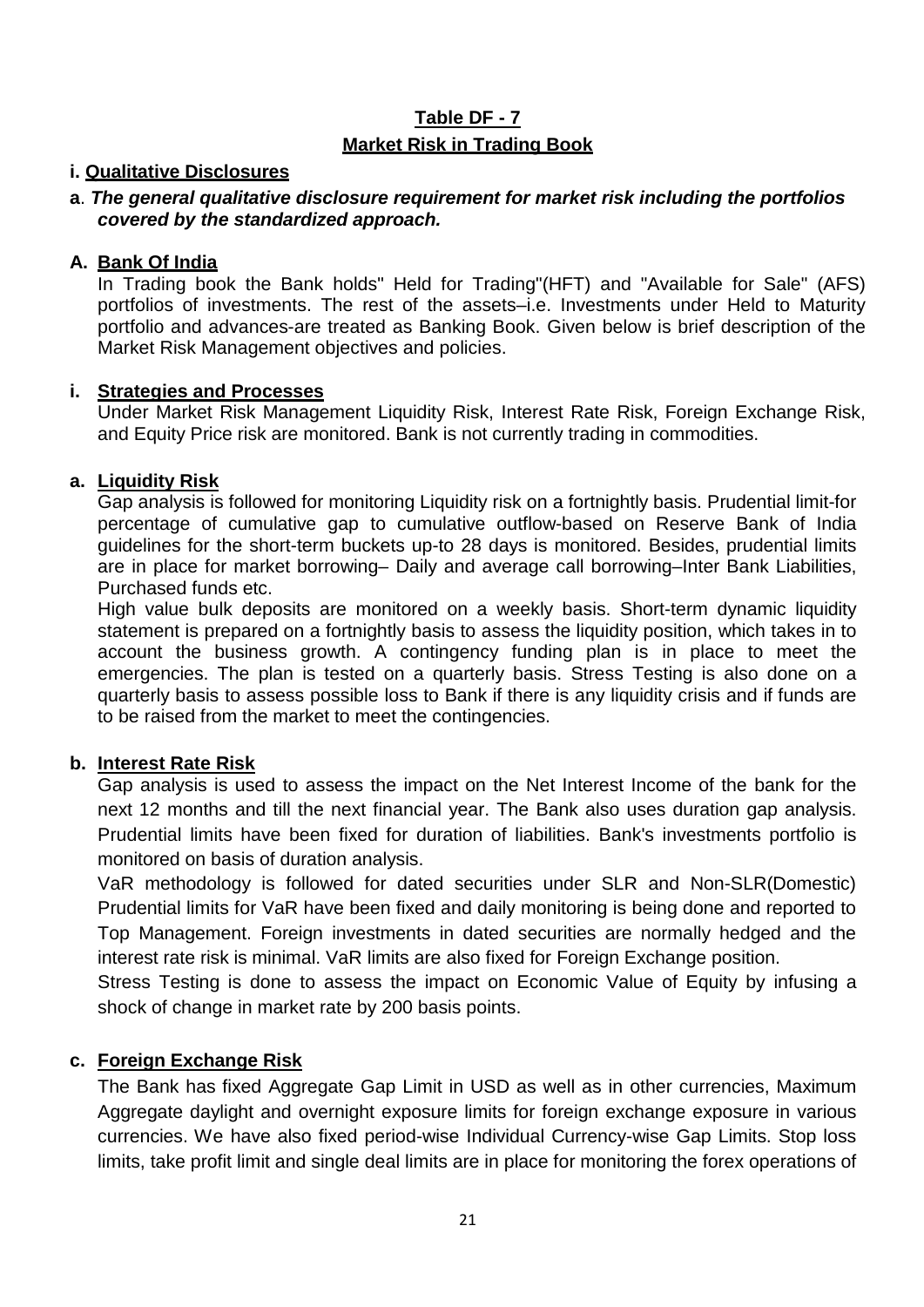# the dealers.

Derivative transactions are monitored by fixing prudential limit for net open position and a cap for PV01on the outstanding derivatives.

# **d. Equity Price Risk**

The bank's domestic investment policy has fixed stop loss limits for equity dealers. Daily Limits to Treasury, Maximum Investment Limit, Holding Period for Equity Portfolio (Trading). Daily reporting is done to Top Management on the transactions.

# **ii. Structure and Organization of Market Risk Management function:**

Risk Management is a Board driven function supported by three levels-.Risk Management Committee of the Board for overseeing and issuing directions, wherever necessary/approving Risk Management Policies etc. ,Asset Liability Management Committee(ALCO) who consider policy issues and with ALM Cell providing support at the ground level. Asset Liability Management Committees are operational at foreign centers also.

# **iii. Scope and nature of risk reporting and/ or measurement systems:**

In respect of domestic business the guide lines stipulated by RBI for managing Market Risk is followed such as–Preparation of Interest Rate Sensitivity statement on a monthly basis– Duration analysis of investments in the Trading book on a daily basis–VaR calculation of trading book investments on a daily basis excepting the equity portfolio–conducting stress test for liquidity risk/market risk on a quarterly basis.–Duration analysis of global balance sheet and impact on the Economic Value of Equity on a monthly basis. Interest Rate sensitivity is reviewed on a monthly basis by ALCO.

Various prudential measures have been put in respect to market borrowing and lending in conformity with RBI guidelines for monitoring liquidity risk. Structural Liquidity statement is prepared on daily basis and Short Term Dynamic Liquidity statement on a fortnightly basis and reported to Top Management / ALCO. Structural liquidity of international operations is being done on a quarterly basis at the corporate level.

The results of the Quarterly study on Stress-Testing and Impact on Economic Value of Equity is reported to ALCO. Trading book position–Duration and VaR is reported daily to Top Management.

# **iv. Policies for Hedging and / or Mitigating Risk**

Detailed policies are operational for Asset Liability Management and Market Risk Management, which deal in detail the various strategies and processes for monitoring Market Risk.

# **v. PT Bank of India IndonesiaTbk (Subsidiary)**

In accordance with Regulation of Bank Indonesia regarding Minimum Capital Adequacy Requirement for Commercial Bank, Bank is not included in the mandatory category for measuring the market risk in the calculation of the value of capital adequacy ratio (CAR). This is due to Bank is a foreign exchange Bank with financial instrument position in the form of securities and/or derivative transaction in the form of a Trading Book with amount below IDR 20 billion (USD 1.7 Million approximately).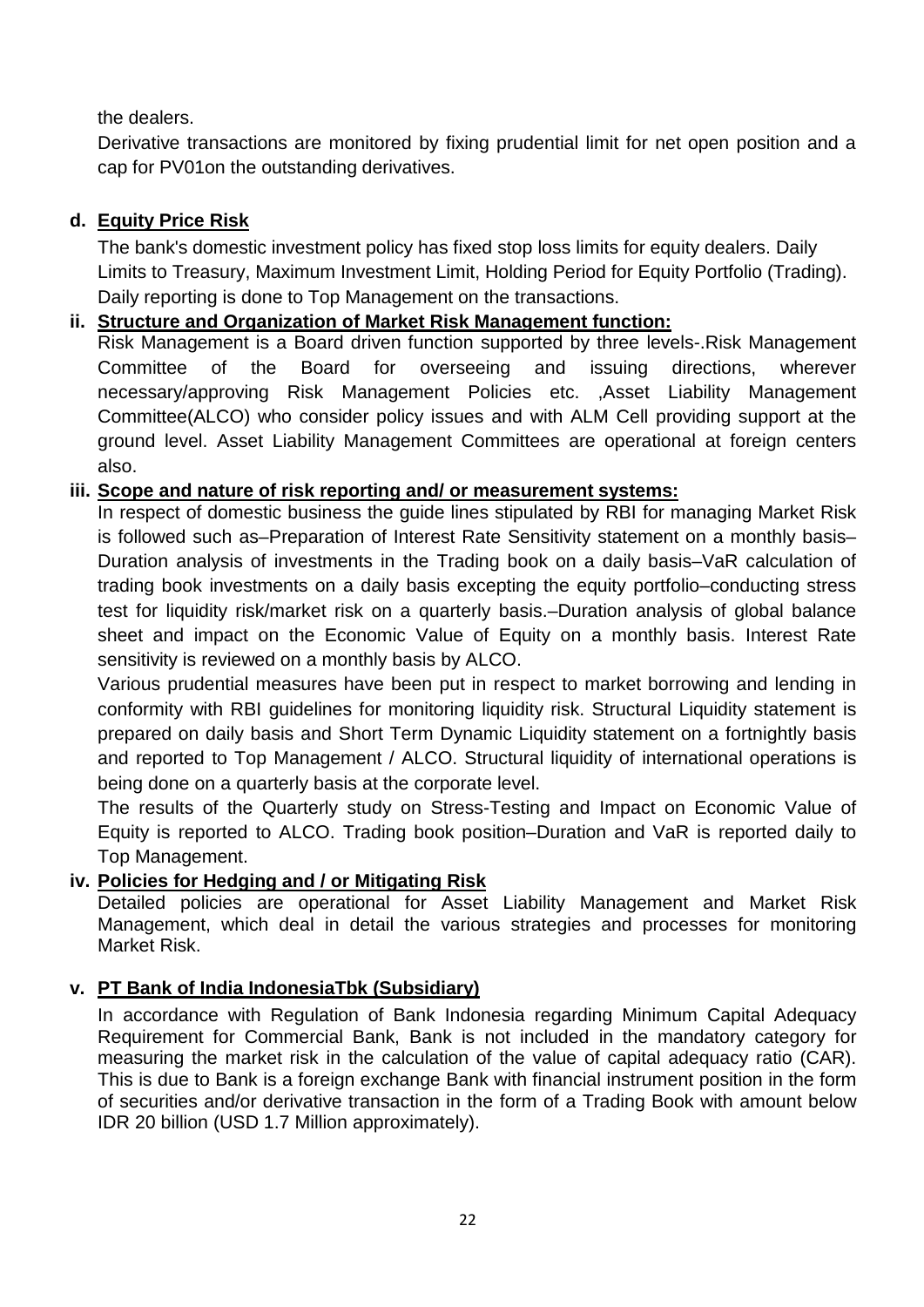#### **B. Bank of India (Tanzania) Ltd. (Subsidiary), Bank of India (New Zealand) Ltd. (Subsidiary), Bank of India (Uganda) Ltd. & Bank of India (Botswana) Ltd.**

- (a) The general qualitative disclosure requirement for market risk including the portfolios covered by the standardized approach.
- i. Market risk: Market risk arises from open positions in interest rate, currency and equity products. The board sets limits and reviews it at regular interval on the risk that may be accepted. Further the exposure is monitored on daily basis.
- ii. Liquidity risk: The bank is exposed to daily calls on its available cash resources from overnight deposits, current accounts, maturing deposits, loans drawn and guarantees, from margin and other calls on cash settlement. The board has set limit based on their experience of the minimum proportion of maturing funds available to meet such calls and on the minimum level of inter-bank and other borrowing facility that should be in place to cover withdrawals at unexpected levels of demand.
- iii. Interest rate risk: The bank is exposed to various risks associated with the effect of fluctuation in the prevailing levels of market interest rates on its financial position and cash flow. The bank has the discretion to change the rates on deposits, loans and advances in line with changes in market trend. These measures minimize the bank's exposure to interest rate risk.
- iv. Currency risk: The bank is exposed to the risk that the value of a financial instrument will fluctuate due to changes in foreign exchange rate. The bank is involved in foreign currency market only to the extent of buying and selling to the extent of required currency. The bank is not involved in foreign currency forward contracts and thus the risk is limited.

#### **ii. Quantitative Disclosure :-**

|                                        | (Rs in Mn) |
|----------------------------------------|------------|
| The capital requirements for           |            |
| Interest rate risk                     | 17,736.83  |
| Foreign exchange risk (including gold) | 343.98     |
| Equity risk                            | 6,578.55   |

#### **Table DF – 8 Operational Risk**

#### **i. Qualitative Disclosures**

*In addition to the general qualitative disclosure requirement, the approach(es) for operational risk capital assessment for which the bank qualifies.*

#### **A. BANK OF INDIA**

The Bank adopts best practices in Risk Management. The Bank assesses and identifies operational risks inherent in all the material products, processes and systems under different Business Lines on an ongoing basis. All new products, activities and systems are being first routed through the New Product Group Committee and then through Committee on Operational Risk Management (CORM). All policies related to Risk Management are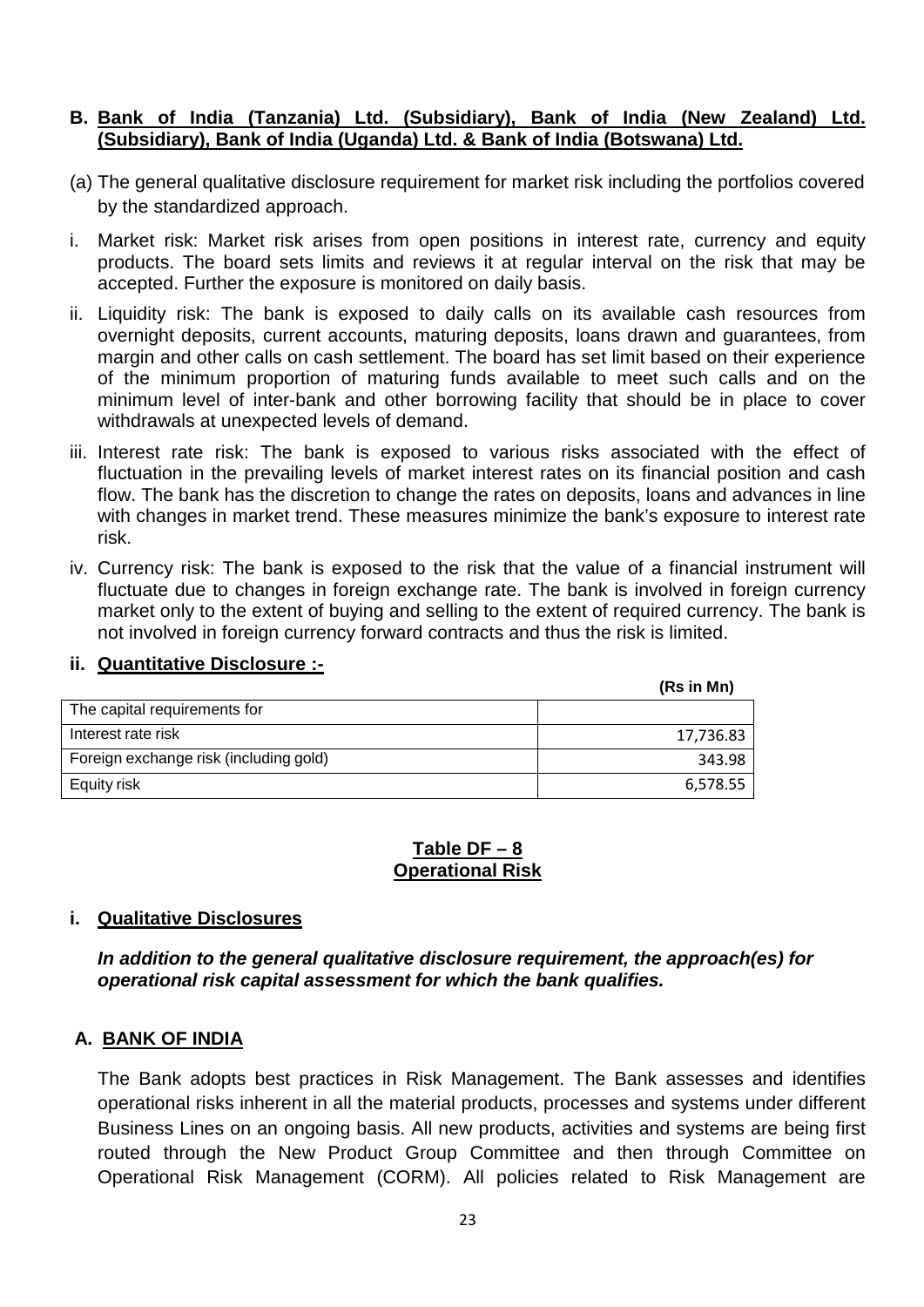approved by the Board only after clearance by the Risk Management Committee of the Board (R Com). The Chief Risk Officer implements the directives of R.Com and overseas day-to-day Operational Risk Management functions.

Risk Management function works in close coordination with the committee of Business Operational Risk Managers (BORM) and Operational Risk Management Specialists (ORMS). The committee of BORM and ORMS assists the Operational Risk Management Division in undertaking the Risk and Control Self-Assessments (RCSA), reporting Operational Risk Losses and tracking Key Risk Indicators (KRIs) on a periodical basis.

Risk reporting in the form of Loss Data Analysis is done on half yearly basis to assess the high-risk prone product and business lines and mitigation measures are adopted. Branch levels KRIs and Bank Level KRIs are tracked on a quarterly basis. RCSA exercise is undertaken for all the Bank's products and processes on an annual basis.

Operational Risk Capital Charge is calculated through Basic Indicator Approach. At present, the Bank is in the process of moving towards Advanced Measurement Approaches for computation of Operational Risk Capital Charge. The Bank has already got parallel run approval for migration to The Standardised Approach (TSA) for calculation of Operational Risk Capital Charge. Recently BCBS has released a consultative document on Standardised Measurement Approach. The same is in the discussion stage presently.

# **B. PT Bank of India Indonesia Tbk (Subsidiary)**

Bank adopts best practices in operational risk management, like segregation of duties, trainings, clear laid down procedures etc.

In managing operational risk, each unit is responsible for the risks in its daily operations by referring to policies and procedures, control and routine supervision. Managing operational risks also include areas related to product development, system, human resources and "know your customer" principles to prevent unavoidable circumstances.

To minimize the operational risk, the bank has increased the control function in the transaction processing which conducted among others by implementing the procedures to ensure timely completion of the transaction, adjustment the accounting method to the applied standards, maintain records in orderly, secure access to the asset and data. Function of the Internal Audit Unit who conducts regular checks to the operational activities is also adding value to the improvement needed. Bank use Basic Indicator Approach in Risk Weighted Assets (ATMR) calculation for Operational Risk.

Bank also has Internal Control unit which has job to ensure all business unit comply to bank procedure and local government regulation as well.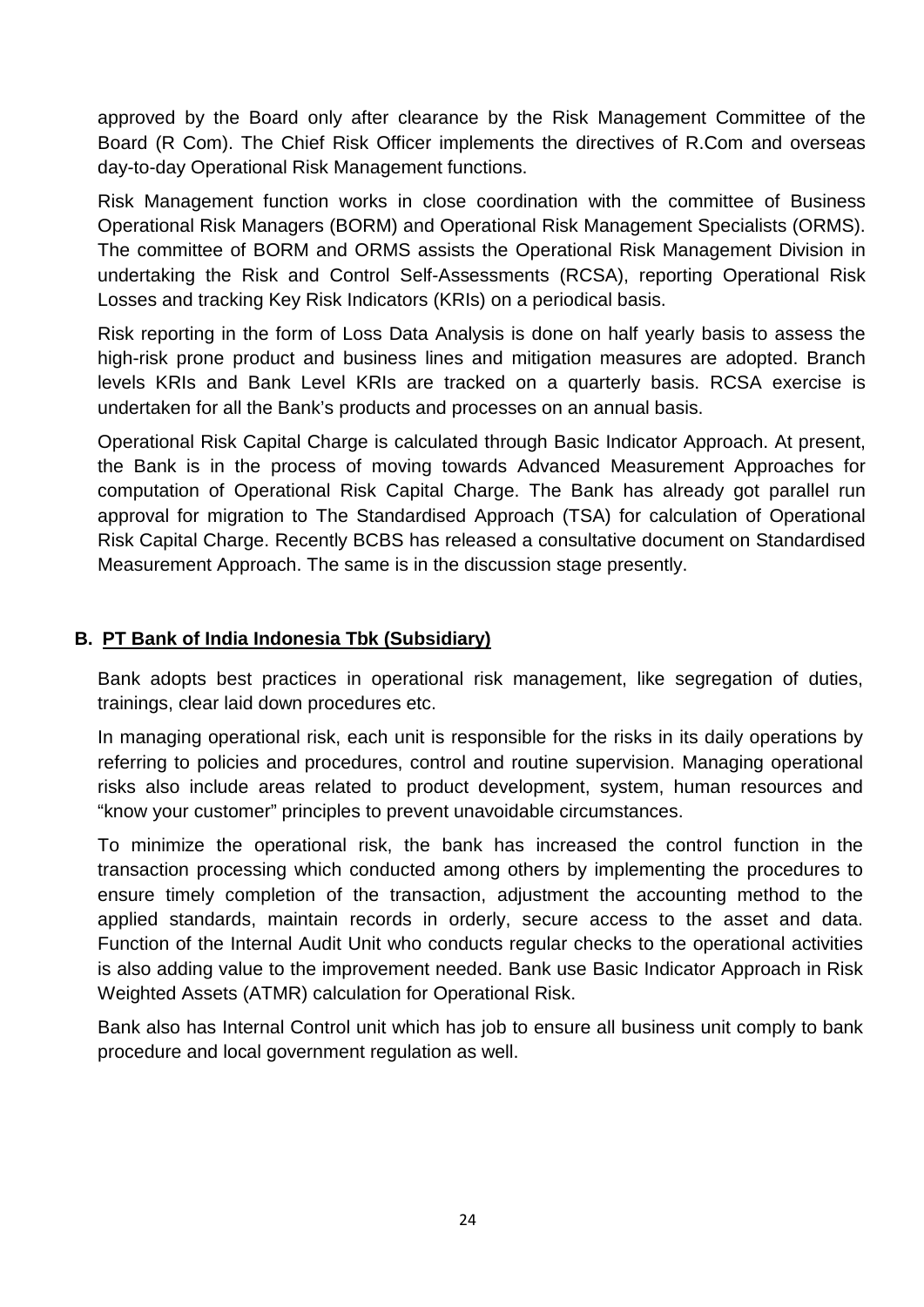# **C. Bank of India (Tanzania) Ltd. (Subsidiary)**, **Bank of India (New Zealand) Ltd. (Subsidiary), Bank of India (Uganda) Ltd.& Bank of India (Botswana) Ltd.**

Operational risk is the risk of direct or indirect loss arising from a variety of causes associated with the bank's processes, personnel, technology and infrastructure, and from external factors other than credit, market, liquidity risks such as those arising from legal and regulatory requirements and generally accepted standards of corporate behavior. Operational risk arises from all the bank's activities.

The bank's objective is to manage the operational risk so as to balance the avoidance of financial losses and damage to the bank's reputation with overall cost effectiveness and to avoid control procedures that restrict initiate and creativity.

The primary responsibility for the development and implementation of controls to address operational risk is assigned to the senior management at each branch level. The responsibility is supported by the development of overall standards for management of operational risks in the following areas:-

- Requirements for appropriate segregation of duties, including the independent authorization of transactions;
- Requirements for the reconciliation and monitoring of transactions;
- Compliance with regulatory and other legal requirements;
- Documentation of controls and procedures;
- Requirements for the periodic assessment of operational risks faced, and the adequacy of controls and procedures to address the risks identified;
- Requirements for the reporting of operational losses and proposed remedial action;
- Development of contingency plans;
- Training and professional development;
- Ethical and business standards;
- Risk mitigation, including insurance where this is effective

# **Table DF-9 Interest Rate Risk In The Banking Book (IRRBB)**

#### **i. Qualitative Disclosures**

#### **a**. *The general qualitative disclosure requirement, including the nature of IRRBB and key assumptions, including assumptions regarding loan prepayments and behavior of non-maturity deposits, and frequency of IRRBB measurement.*

#### **A. Bank Of India**

Interest Rate Risk in banking book is calculated generally on a quarterly basis. Banking book includes all advances and investments held in Held to Maturity (HTM) portfolio.

The strategies & processes /structure & organization / scope and nature of risk reporting/ policies etc. are the same as reported under Table DF –7.

The methodology and key assumptions made in the IRRBB measurement are as follows:-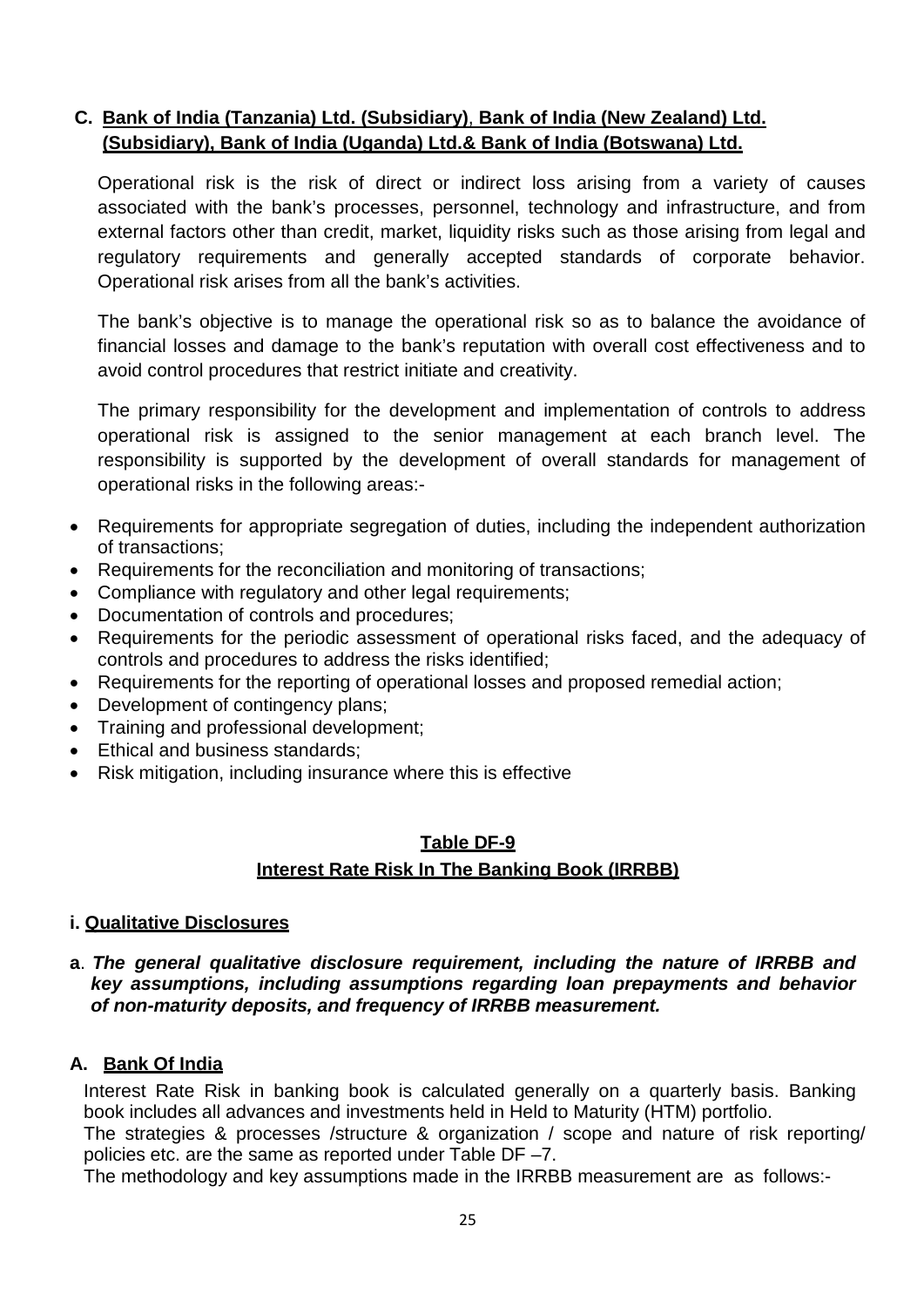- Based on monthly information from data centre on the residual maturity of the advances and the deposits covering around 100% of bank's business, Interest Rate Sensitivity statement is prepared with various time buckets, having regard to the rate sensitivity as well as residual maturity of different assets and liabilities.
- The duration for each asset and liability is arrived at taking the midpoint of each time bucket as the maturity date and the average yield as coupon and taking the market rate for discounting purpose. For investments, the actual duration is taken, as data is available with full particulars. In respect of investments, the AFS and HFT portfolios are excluded for this exercise as the focus is on IRR in the Banking Book.
- Using the above, Modified duration of liabilities and assets for each bucket is calculated and the impact on their value for a change in interest rate by 1% is reckoned By adding up, the net position is arrived at to determine as to whether there will be a positive increase in the value or otherwise.

## **Assumptions:**

- **i.** The interest rate moves uniformly across all time buckets and for all assets.
- **ii.** In respect of demand deposits savings and current the same are distributed as per their behavioral analysis as suggested by RBI.
- **iii.** Generally the bank follows RBI guidelines on stress testing while calculating the IRRBB including selection of coupon rate / discount rate / taking midpoint of each time bucket as the maturity date etc.
- **iv.** Re-pricing of Base Rate/BPLR linked advances has been taken in the 3 to 6 months bucket.

#### **B. PT Bank of India Indonesia Tbk (Subsidiary),Bank of India (Tanzania) Ltd, Bank of India (New Zealand) Ltd (Subsidiaries) and Bank of India Uganda Ltd**

The bank is exposed to various risks associated with the effect of fluctuation in the prevailing levels of market interest rates on its financial position and cash flow. The bank has the discretion to change the rates on deposits, loans and advances in line with changes in market trend. These measures minimize the bank's exposure to interest rate risk.

#### **II. Quantitative Disclosures**

The increase (decline) in earnings and economic value (or relevant measure used by management) for upward and downward rate shocks according to management's method for measuring IRRBB, broken down by currency (where the turnover is more than 5 per cent of the total turnover)

|                                     |          | (Rs in Mn)                                                            |
|-------------------------------------|----------|-----------------------------------------------------------------------|
|                                     | Total    | Of which in USD (where turnover<br>is more than 5% of total turnover) |
| 1. Earnings At Risk (NII)           |          |                                                                       |
| At 0.50% change for 1 year          | 4766.22  | 1725.20                                                               |
| 2. Economic Value of Equity at Risk |          |                                                                       |
| 200 basis point shock               | 15588.75 | 14983.05                                                              |
| Drop in equity value in %age terms  | 7.91%    | 7.43%                                                                 |

# **Interest Rate Risk In Banking Book (BOI Solo)**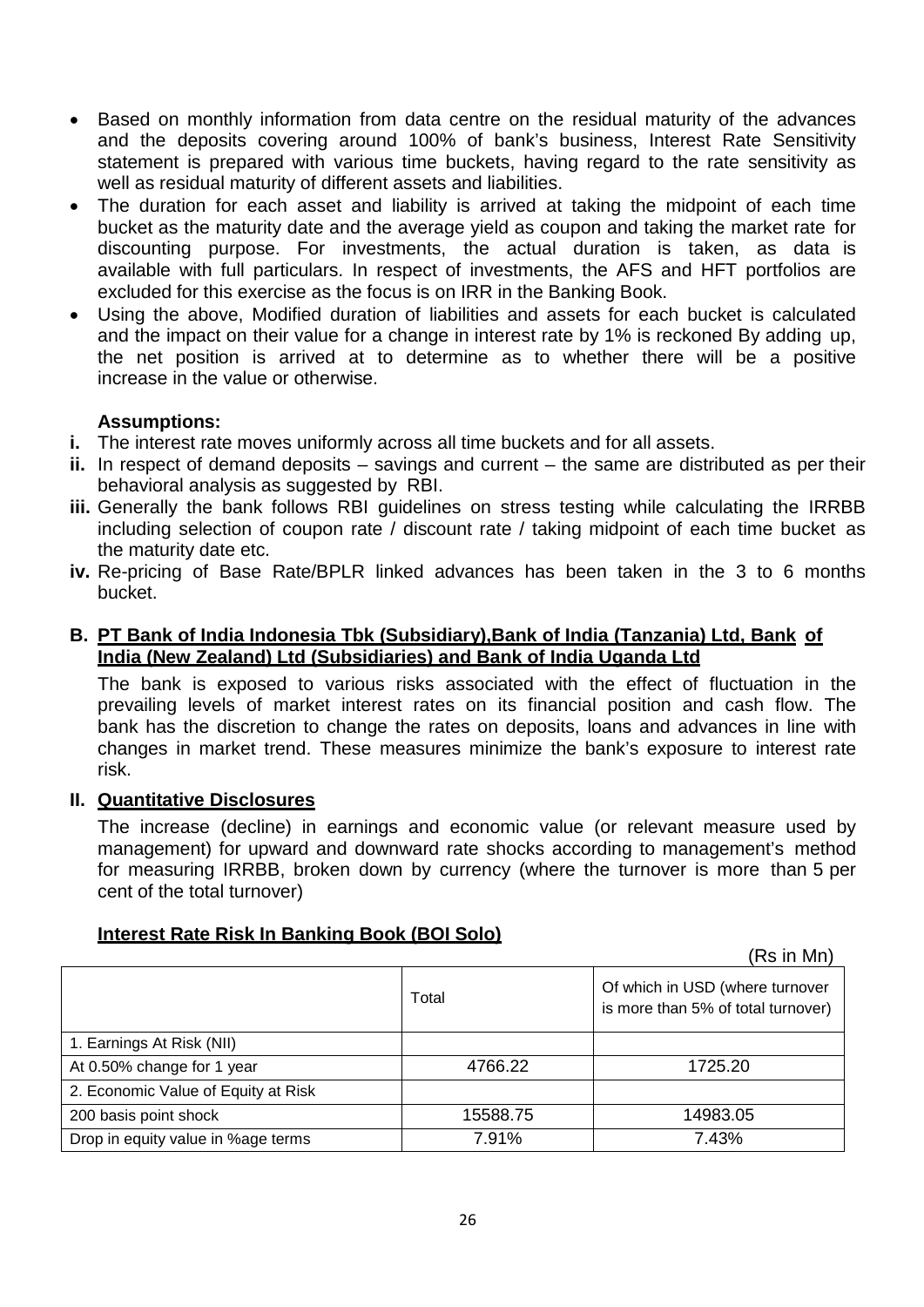#### **Table –DF 10 General Disclosure For Exposures Related To Counterparty Credit Risk**

## **i. Qualitative Disclosure**

The bank uses derivatives products for hedging its own balance sheet items as well as for trading purposes. The risk management of derivative operation is headed by a senior executive, who reports to top management, independent of the line functions. Trading positions are marked to market on daily basis.

The derivative policy is framed by the Risk Management Department, which includes measurement of credit risk and market risk.

The hedge transactions are undertaken for balance sheet management. Proper system for reporting and monitoring of risks is in place.

Policy for hedging and processes for monitoring the same is in place.

Accounting policy for recording hedge and non-hedge transactions are in place, which includes recognition of income, premiums and discounts. Valuation of outstanding contracts, provisioning, collateral and risk mitigation are being done.

Credit equivalent or EAD has been computed in accordance with the Current exposure methodology (CEM). Potential exposure is computed by multiplying Credit conversion factor to Notional principal. Replacement cost is the positive market value. Current exposure is the same as the replacement cost. Credit equivalent or EAD is the sum of potential exposure and current exposure.

#### **ii. Quantitative Disclosure**

- **a.** Gross positive fair value of contracts, netting benefits, netted current credit exposure, collateral held (including type, e.g. cash, government securities, etc.), and net derivatives credit exposure. Also report measures for exposure at default, or exposure amount, under CEM. The notional value of credit derivative hedges, and the distribution of current credit exposure by types of credit exposure
- **b.** Credit derivative transactions that create exposures to CCR (notional value), segregated between use for the institution's own credit portfolio, as well as in its intermediation activities, including the distribution of the credit derivatives products used, broken down further by protection bought and sold within each product group

|             |                                        |                        |                                |         | (Rs in Mn)        |
|-------------|----------------------------------------|------------------------|--------------------------------|---------|-------------------|
|             | <b>Counter Party Credit Risk (CCR)</b> |                        |                                |         |                   |
|             | Notional Principal Amount              |                        |                                |         | 923,385.26        |
|             | <b>Potential Exposure</b>              |                        |                                |         | 17,168.77         |
|             | <b>Replacement Cost</b>                |                        |                                |         | 20,251.87         |
|             | <b>Current Exposure</b>                |                        |                                |         | 20,251.87         |
|             | Credit Equivalent or EAD               |                        |                                |         | 37,420.63         |
|             | <b>RWA</b>                             |                        |                                |         | 5,875.48          |
|             | Capital Charge                         |                        |                                |         | 470.04            |
|             |                                        |                        |                                |         | (Rs. In Mn)       |
| <b>Item</b> |                                        | <b>Notional Amount</b> | <b>Current Credit Exposure</b> |         | Credit equivalent |
|             | <b>Currency Option</b>                 | 26.98                  |                                | 7.54    | 8.08              |
|             | <b>Cross CCY Interest Rate Swaps</b>   | 17336.86               |                                | 403.32  | 847.46            |
|             | Forward rate agreements                | 4998.38                |                                | 2.91    | 27.90             |
|             | Interest rate future                   |                        |                                |         |                   |
|             | Credit default swaps                   |                        |                                |         |                   |
|             | Single CCY interest Rate Swaps         | 3472.68                |                                | 4321.07 | 182.42            |
| Total       |                                        | 25834.90               |                                | 4734.84 | 1065.86           |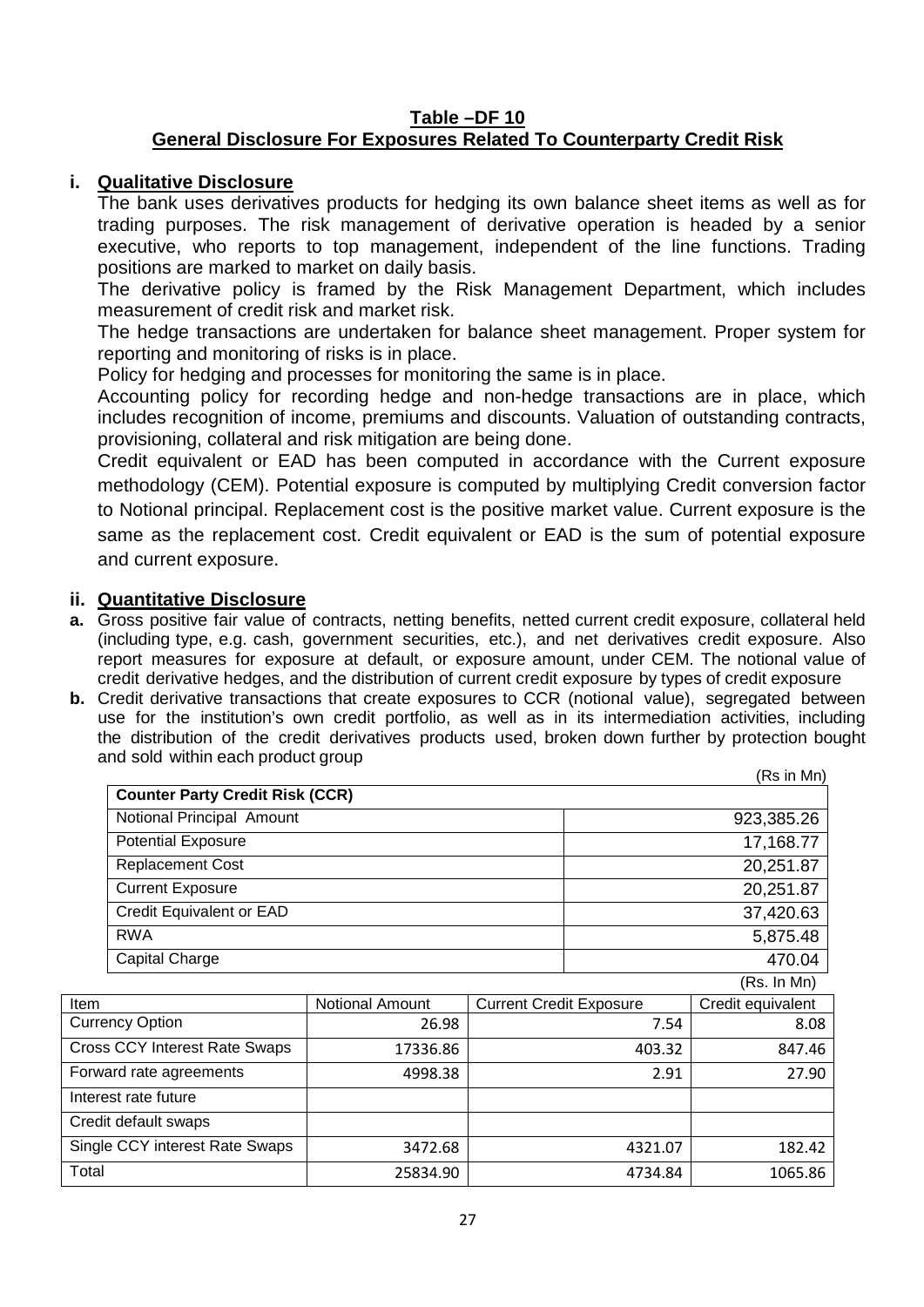# **Table DF -11 Composition of Capital**

|                | Basel III common disclosure template to be used during the transaction of<br>regulatory adjustments (i.e. from April 1,2013 to December 31,2017)                                                                                                                             | Amount in<br>Mn |
|----------------|------------------------------------------------------------------------------------------------------------------------------------------------------------------------------------------------------------------------------------------------------------------------------|-----------------|
|                | <b>Common Equity Tier 1 Capital : Instruments and Reserves)</b>                                                                                                                                                                                                              |                 |
| $\mathbf{1}$   | Directly issued qualifying common share capital plus related stock surplus (share<br>premium)                                                                                                                                                                                | 205,664.91      |
| $\overline{2}$ | Retained earnings                                                                                                                                                                                                                                                            | 94,092.95       |
| 3              | Accumulated other comprehensive income (and other reserves)                                                                                                                                                                                                                  | 0.00            |
| $\overline{4}$ | Directly issued capital subject to phase out from CET1 (only applicable to non-<br>joint stock companies)                                                                                                                                                                    |                 |
|                | Public sector capital injections grandfathered until January 1, 2018                                                                                                                                                                                                         |                 |
| 5              | Common share capital issued by subsidiaries and held by third parties (amount<br>allowed in group CET1)                                                                                                                                                                      | 892.97          |
| 6              | <b>Common Equity Tier1 capital before regulatory adjustments</b>                                                                                                                                                                                                             | 300,650.83      |
|                | <b>Common Equity Tier 1 capital: regulatory adjustments</b>                                                                                                                                                                                                                  |                 |
| $\overline{7}$ | Prudential valuation adjustments                                                                                                                                                                                                                                             |                 |
| 8              | Goodwill (net of related tax liability)                                                                                                                                                                                                                                      |                 |
| 9              | Intangibles other than mortgage-servicing rights (net of related tax liability)                                                                                                                                                                                              |                 |
| 10             | Deferred tax assets                                                                                                                                                                                                                                                          | 10,631.18       |
| 11             | Cash-flow hedge reserve                                                                                                                                                                                                                                                      |                 |
| 12             | Shortfall of provisions to expected losses                                                                                                                                                                                                                                   |                 |
| 13             | Securitisation gain on sale                                                                                                                                                                                                                                                  |                 |
| 14             | Gains and losses due to changes in own credit risk on fair valued liabilities                                                                                                                                                                                                |                 |
| 15             | Defined-benefit pension fund net assets                                                                                                                                                                                                                                      |                 |
| 16             | Investments in own shares (if not already netted off paid-in capital on reported<br>balance sheet)                                                                                                                                                                           |                 |
| 17             | Reciprocal cross-holdings in common equity                                                                                                                                                                                                                                   | 1,720.95        |
| 18             | Investments in the capital of banking, financial and insurance entities that are<br>outside the scope of regulatory consolidation, net of eligible short positions,<br>where the bank does not own more than 10% of the issued share capital (amount<br>above 10% threshold) |                 |
| 19             | Significant investments in the common stock of banking, financial and insurance<br>entities that are outside the scope of regulatory consolidation, net of eligible short<br>positions (amount above 10% threshold)3                                                         |                 |
| 20             | Mortgage servicing rights4 (amount above 10% threshold)                                                                                                                                                                                                                      |                 |
| 21             | Deferred tax assets arising from temporary differences5                                                                                                                                                                                                                      |                 |
| 22             | (amount above 10% threshold, net of related tax liability)                                                                                                                                                                                                                   |                 |
| 23             | Amount exceeding the 15% threshold6                                                                                                                                                                                                                                          |                 |
| 24             | of which: significant investments in the common stock of financial entities                                                                                                                                                                                                  |                 |
| 25             | of which: deferred tax assets arising from temporary differences                                                                                                                                                                                                             |                 |
| 26             | National specific regulatory adjustments 7                                                                                                                                                                                                                                   |                 |
|                | (26a+26b+26c+26d)                                                                                                                                                                                                                                                            |                 |
| 26a            | of which: Investments in the equity capital of the unconsolidated insurance<br>subsidiaries                                                                                                                                                                                  | 0.00            |
| 26b            | of which: Investments in the equity capital of unconsolidated non-financial<br>subsidiaries8                                                                                                                                                                                 | 0.00            |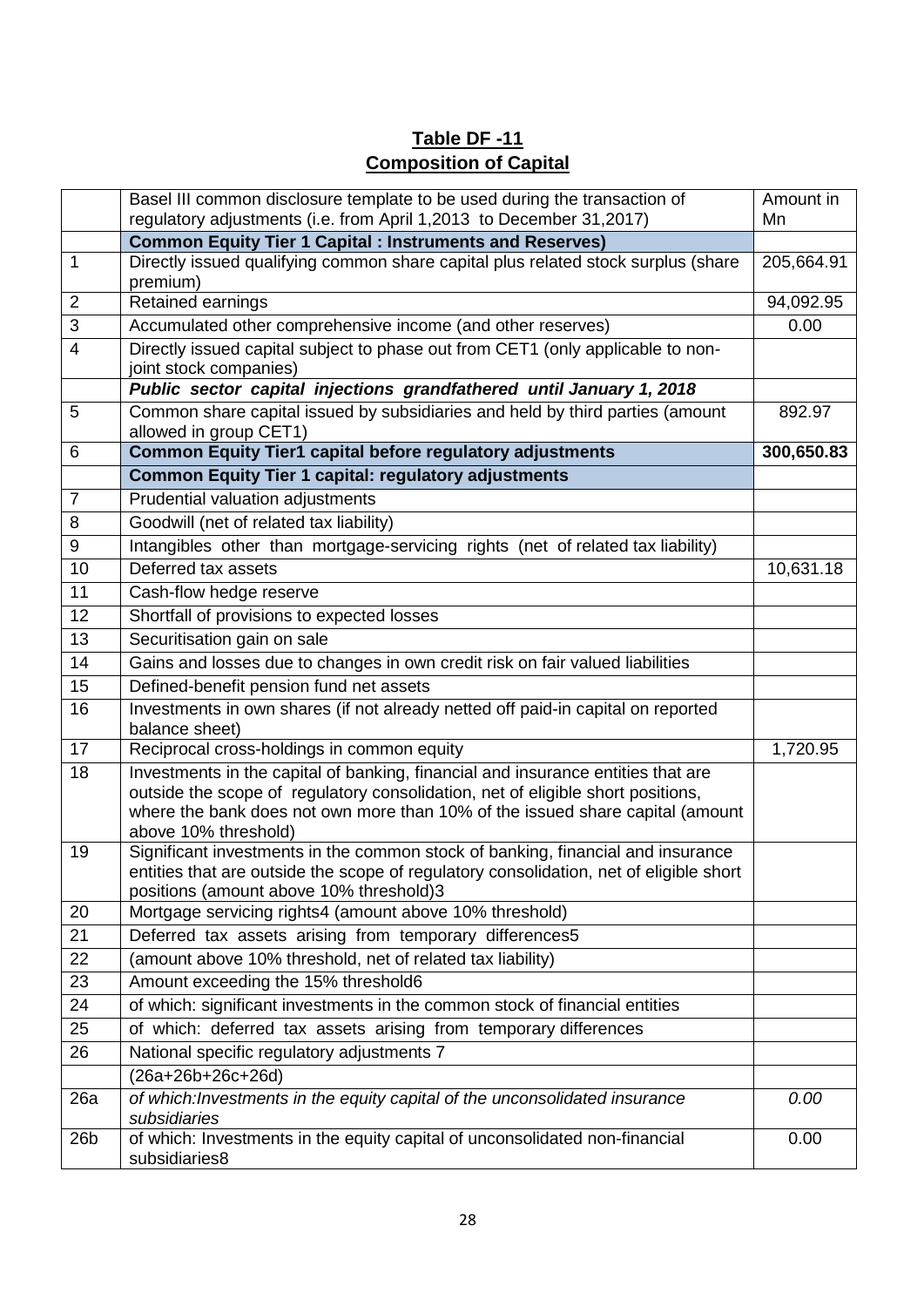| 26c             | of which: Shortfall in the equity capital of majority owned financial entities which<br>have not been consolidated with the bank9                                                                                                           | 0.00       |
|-----------------|---------------------------------------------------------------------------------------------------------------------------------------------------------------------------------------------------------------------------------------------|------------|
| <b>26d</b>      | of which: Unamortised pension funds expenditures Regulatory Adjustments<br>Applied to Common Equity Tier 1 in respect of Amounts Subject to Pre-Basel III<br>Treatment                                                                      |            |
|                 | of which: [INSERT TYPE OF ADJUSTMENT]                                                                                                                                                                                                       |            |
|                 | For example: filtering out of unrealised losses on AFS debt securities (not                                                                                                                                                                 |            |
|                 | relevant in Indian context)                                                                                                                                                                                                                 |            |
|                 | of which: [INSERT TYPE OF ADJUSTMENT]                                                                                                                                                                                                       |            |
|                 | of which: [INSERT TYPE OF ADJUSTMENT]                                                                                                                                                                                                       |            |
| 27              | Regulatory adjustments applied to Common Equity Tier 1 due to insufficient                                                                                                                                                                  |            |
| 28              | Additional Tier 1 and Tier 2 to cover deductions<br>Total regulatory adjustments to Common equity Tier 1                                                                                                                                    | 12,352.13  |
| 29              | <b>Common Equity Tier 1 capital (CET1)</b>                                                                                                                                                                                                  | 288,298.70 |
|                 | <b>Additional Tier 1 capital: instruments</b>                                                                                                                                                                                               |            |
| 30              | Directly issued qualifying Additional Tier 1 instruments plus related stock surplus                                                                                                                                                         |            |
|                 | $(31+32)$                                                                                                                                                                                                                                   | 40,000.00  |
| 31              | of which: classified as equity under applicable accounting standards (Perpetual<br>Non-Cumulative Preference Shares)                                                                                                                        |            |
| 32              | of which: classified as liabilities under applicable accounting standards (Perpetual<br>debt Instruments)                                                                                                                                   |            |
| 33              | Directly issued capital instruments subject to phase out from Additional Tier 1                                                                                                                                                             | 13,484.56  |
| 34              | Additional Tier 1 instruments (and CET1 instruments not included in row 5)                                                                                                                                                                  |            |
|                 | issued by subsidiaries and held by third parties (amount allowed in group AT1)                                                                                                                                                              |            |
| 35              | of which: instruments issued by subsidiaries subject to phase out                                                                                                                                                                           |            |
|                 | Additional Tier 1 capital before regulatory adjustments                                                                                                                                                                                     |            |
| 36              |                                                                                                                                                                                                                                             | 53,484.56  |
|                 | Additional Tier 1 capital: regulatory adjustments                                                                                                                                                                                           |            |
| 37              | Investments in own Additional Tier 1 instruments                                                                                                                                                                                            |            |
| 38              | Reciprocal cross-holdings in Additional Tier 1 instruments                                                                                                                                                                                  | 1,227.62   |
| 39              | Investments in the capital of banking, financial and insurance entities that are<br>outside the scope of regulatory consolidation, net of eligible short positions,<br>where the bank does not own more than 10% of the issued common share | 0.00       |
| 40              | capital of the entity (amount above 10% threshold)<br>Significant investments in the capital of banking, financial and insurance entities<br>that are outside the scope of regulatory consolidation (net of eligible short<br>positions)10  |            |
| 41              | National specific regulatory adjustments (41a+41b)                                                                                                                                                                                          |            |
| 41a             | Investments in the Additional Tier 1 capital of unconsolidated insurance<br>subsidiaries                                                                                                                                                    |            |
| 41 <sub>b</sub> | Shortfall in the Additional Tier 1 capital of majority owned financial entities which<br>have not been consolidated with the bank                                                                                                           |            |
|                 | Regulatory Adjustments Applied to Additional Tier 1 in respect of Amounts<br>Subject to Pre-Basel III Treatment                                                                                                                             |            |
|                 | of which: [INSERT TYPE OF ADJUSTMENT e.g. DTAs]                                                                                                                                                                                             | 2,657.80   |
|                 | of which: [INSERT TYPE OF ADJUSTMENT e.g. existing adjustments which are                                                                                                                                                                    |            |
|                 | deducted from Tier 1 at 50%]<br>of which: [INSERT TYPE OF ADJUSTMENT]                                                                                                                                                                       |            |
| 42              | Regulatory adjustments applied to Additional Tier 1 due to insufficient Tier 2 to<br>cover deductions                                                                                                                                       |            |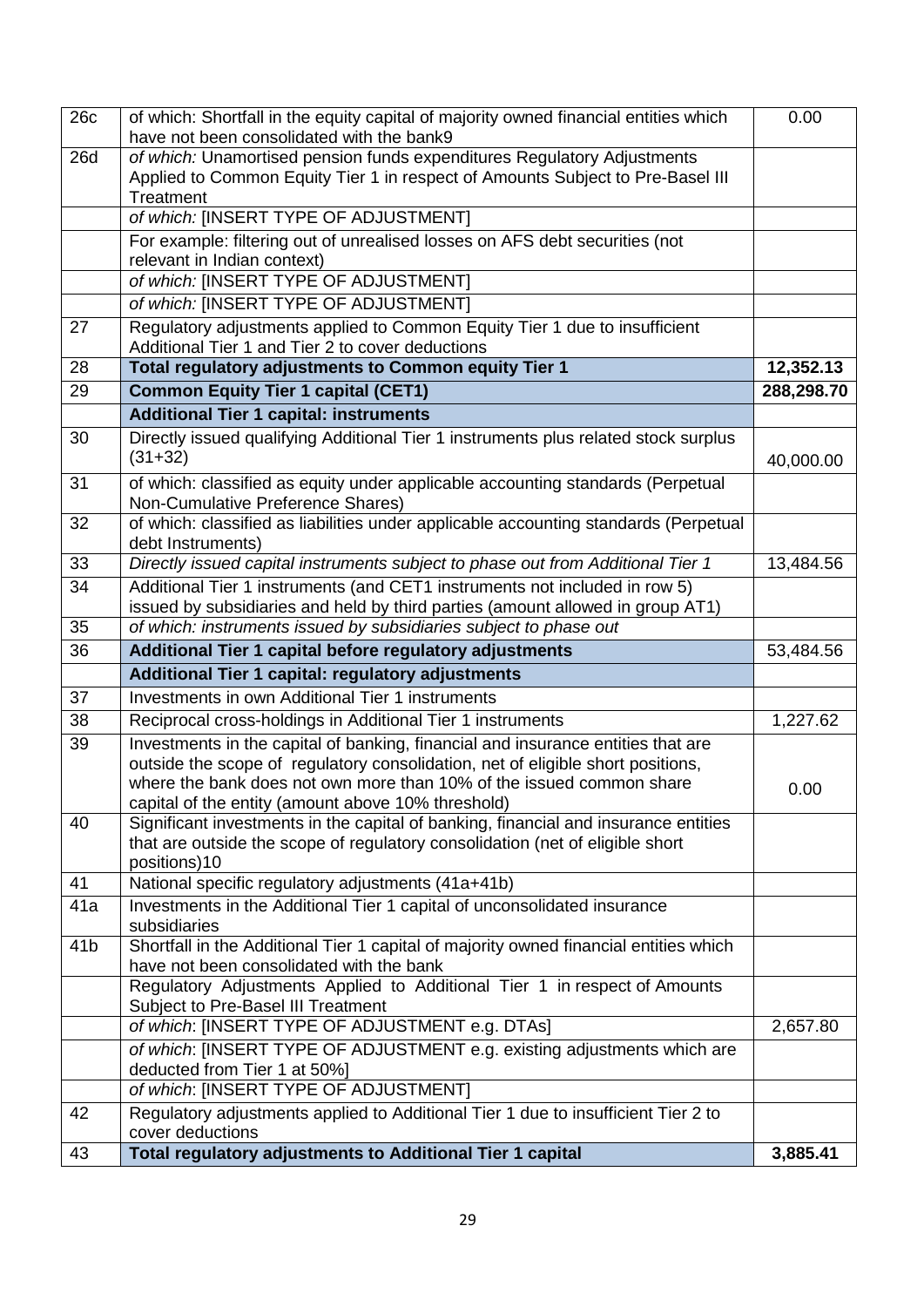| 44         | <b>Additional Tier 1 capital (AT1)</b>                                                                                                                  | 49,599.15  |
|------------|---------------------------------------------------------------------------------------------------------------------------------------------------------|------------|
| 44a        | Additional Tier 1 capital reckoned for capital adequacy11                                                                                               | 49,599.15  |
| 45         | Tier 1 capital (T1 = CET1 + AT1) (29 + 44a)                                                                                                             | 337,897.85 |
|            | Tier 2 capital: instruments and provisions                                                                                                              |            |
| 46         | Directly issued qualifying Tier 2 instruments plus related stock surplus                                                                                | 60,000.00  |
| 47         | Directly issued capital instruments subject to phase out from Tier 2                                                                                    | 21,000.00  |
| 48         | Tier 2 instruments (and CET1 and AT1 instruments not included in rows 5 or 34)                                                                          |            |
|            | issued by subsidiaries and held by third parties (amount allowed in group Tier 2)                                                                       |            |
| 49         | of which: instruments issued by subsidiaries subject to phase out                                                                                       |            |
| 50         | Provisions                                                                                                                                              | 26,399.30  |
| 51         | Tier 2 capital before regulatory adjustments                                                                                                            | 107,399.30 |
|            | Tier 2 capital: regulatory adjustments                                                                                                                  |            |
| 52         | Investments in own Tier 2 instruments                                                                                                                   |            |
| 53         | Reciprocal cross-holdings in Tier 2 instruments                                                                                                         | 727.62     |
| 54         | Investments in the capital of banking, financial and insurance entities that are                                                                        |            |
|            | outside the scope of regulatory consolidation, net of eligible short positions,<br>where the bank does not own more than 10% of the issued common share |            |
|            | capital of the entity (amount above the 10% threshold)                                                                                                  |            |
| 55         | Significant investments in the capital banking, financial and insurance entities that                                                                   |            |
|            | are outside the scope of regulatory consolidation (net of eligible short positions)                                                                     | 0.00       |
| 56         | National specific regulatory adjustments (56a+56b)                                                                                                      |            |
| <b>56a</b> | of which: Investments in the Tier 2 capital of unconsolidated subsidiaries                                                                              |            |
| 56b        | of which: Shortfall in the Tier 2 capital of majority owned financial entities which                                                                    |            |
|            | have not been consolidated with the bank                                                                                                                |            |
|            | Regulatory Adjustments Applied To Tier 2 in respect of Amounts Subject to                                                                               |            |
|            | <b>Pre-Basel III Treatment</b><br>of which: [INSERT TYPE OF ADJUSTMENT e.g. existing adjustments which are                                              |            |
|            | deducted from Tier 2 at 50%]                                                                                                                            |            |
|            | of which: [INSERT TYPE OF ADJUSTMENT                                                                                                                    |            |
| 57         | Total regulatory adjustments to Tier 2 capital                                                                                                          | 727.62     |
| 58         | Tier 2 capital (T2)                                                                                                                                     | 106,671.68 |
| <b>58a</b> | Tier 2 capital reckoned for capital adequacy14                                                                                                          | 106,671.68 |
| 58b        | Excess Additional Tier 1 capital reckoned as Tier 2 capital                                                                                             | 0          |
| 58c        | Total Tier 2 capital admissible for capital adequacy (58a+58b)                                                                                          | 106,671.68 |
| 59         | Total capital (TC = T1 + T2) (45 + 58c)                                                                                                                 | 444,569.54 |
|            | Risk Weighted Assets in respect of Amounts Subject to Pre Basel III Treatment                                                                           |            |
|            | of which: [INSERT TYPE OF ADJUSTMENT]                                                                                                                   |            |
|            | of which:                                                                                                                                               |            |
| 60         | Total risk weighted assets (60a + 60b + 60c)                                                                                                            | 3,390,110  |
| 60a        | of which: total credit risk weighted assets                                                                                                             |            |
| 60b        | of which: total market risk weighted assets                                                                                                             |            |
| 60c        | of which: total operational risk weighted assets                                                                                                        |            |
|            | <b>Capital ratios</b>                                                                                                                                   |            |
| 61         | Common Equity Tier 1 (as a percentage of risk weighted assets)                                                                                          | 8.50       |
| 62         | Tier 1 (as a percentage of risk weighted assets)                                                                                                        | 9.97       |
| 63         | Total capital (as a percentage of risk weighted assets)                                                                                                 | 13.11      |
| 64         | Institution specific buffer requirement (minimum CET1 requirement plus capital                                                                          |            |
|            | conservation and countercyclical buffer requirements, expressed as a percentage                                                                         |            |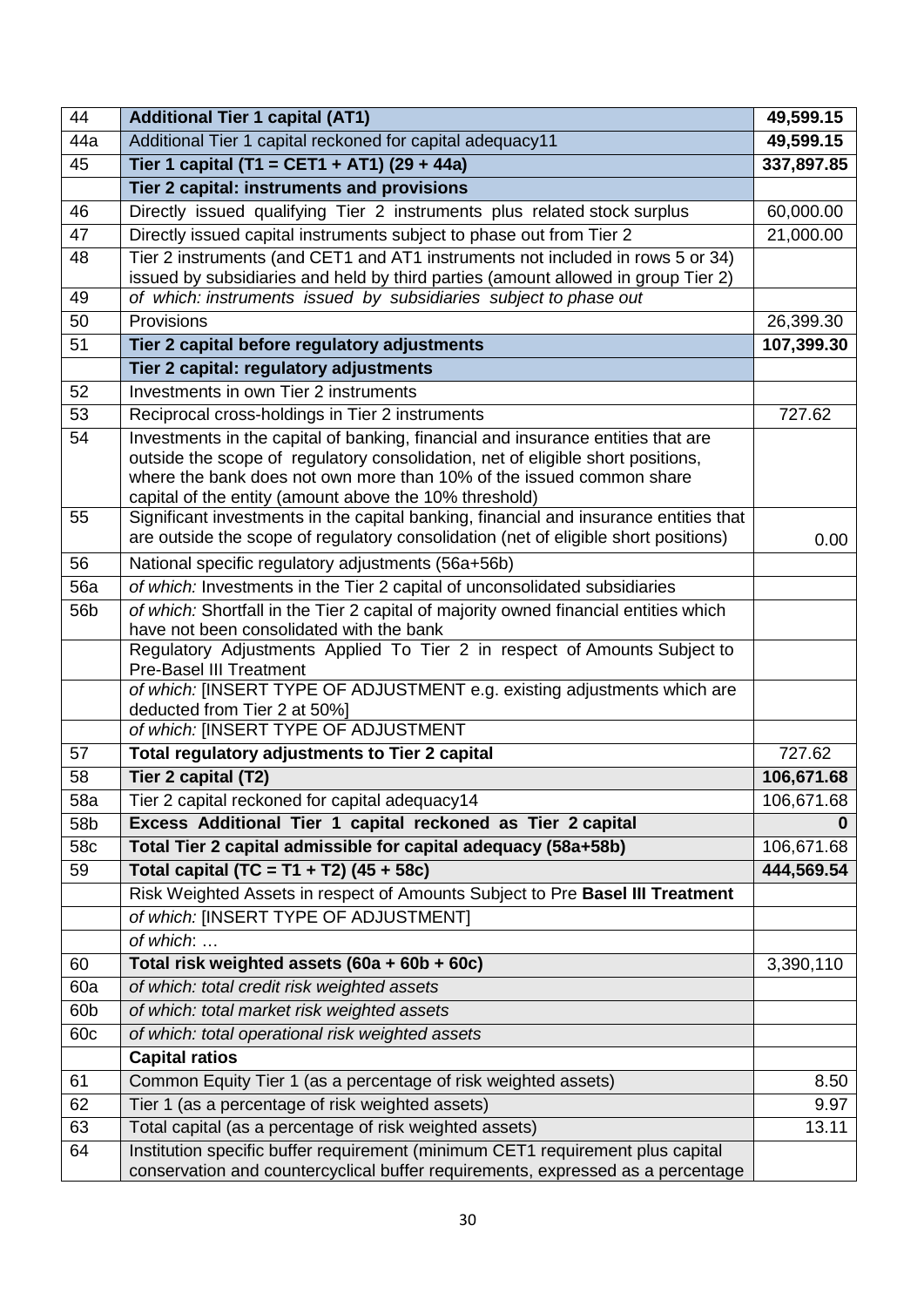|                 | of risk weighted assets)                                                                                                                        |           |
|-----------------|-------------------------------------------------------------------------------------------------------------------------------------------------|-----------|
| 65              | of which: capital conservation buffer requirement                                                                                               |           |
| 66              | of which: bank specific countercyclical buffer requirement                                                                                      |           |
| 67              | of which: G-SIB buffer requirement                                                                                                              |           |
| 68              | Common Equity Tier 1 available to meet buffers (as a percentage of risk<br>weighted assets)                                                     |           |
|                 | <b>National minima (if different from Basel III)</b>                                                                                            |           |
| 69              | National Common Equity Tier 1 minimum ratio (if different from Basel III<br>minimum)                                                            | 6.125%    |
| 70              | National Tier 1 minimum ratio (if different from Basel III minimum)                                                                             | 7.625%    |
| $\overline{71}$ | National total capital minimum ratio (if different from Basel III minimum)                                                                      | 9.625%    |
|                 | Amounts below the thresholds for deduction (before risk weighting)                                                                              |           |
| 72              | Non-significant investments in the capital of other financial entities                                                                          |           |
| $\overline{73}$ | Significant investments in the common stock of financial entities                                                                               |           |
| 74              | Mortgage servicing rights (net of related tax liability)                                                                                        |           |
| 75              | Deferred tax assets arising from temporary differences (net of related tax liability)                                                           |           |
|                 | Applicable caps on the inclusion of provisions in Tier 2                                                                                        |           |
| 76              | Provisions eligible for inclusion in Tier 2 in respect of exposures subject to<br>standardised approach (prior to application of cap)           | 29,517.38 |
| 77              | Cap on inclusion of provisions in Tier 2 under standardised approach                                                                            |           |
| 78              | Provisions eligible for inclusion in Tier 2 in respect of exposures subject to<br>internal ratings-based approach (prior to application of cap) |           |
| 79              | Cap for inclusion of provisions in Tier 2 under internal ratings-based<br>approach                                                              |           |
|                 | Capital instruments subject to phase-out arrangements (only applicable<br>between March 31, 2017 and March 31, 2022)                            |           |
| 80              | Current cap on CET1 instruments subject to phase out arrangements                                                                               |           |
| 81              | Amount excluded from CET1 due to cap (excess over cap after redemptions and<br><i>maturities</i> )                                              |           |
| 82              | Current cap on AT1 instruments subject to phase out arrangements                                                                                | 13,484.56 |
| 83              | Amount excluded from AT1 due to cap (excess over cap after redemptions and                                                                      |           |
|                 | maturities)                                                                                                                                     | 0.00      |
| 84              | Current cap on T2 instruments subject to phase out arrangements                                                                                 | 21,000.00 |
| 85              | Amount excluded from T2 due to cap (excess over cap after redemptions and<br>maturities)                                                        | 0.00      |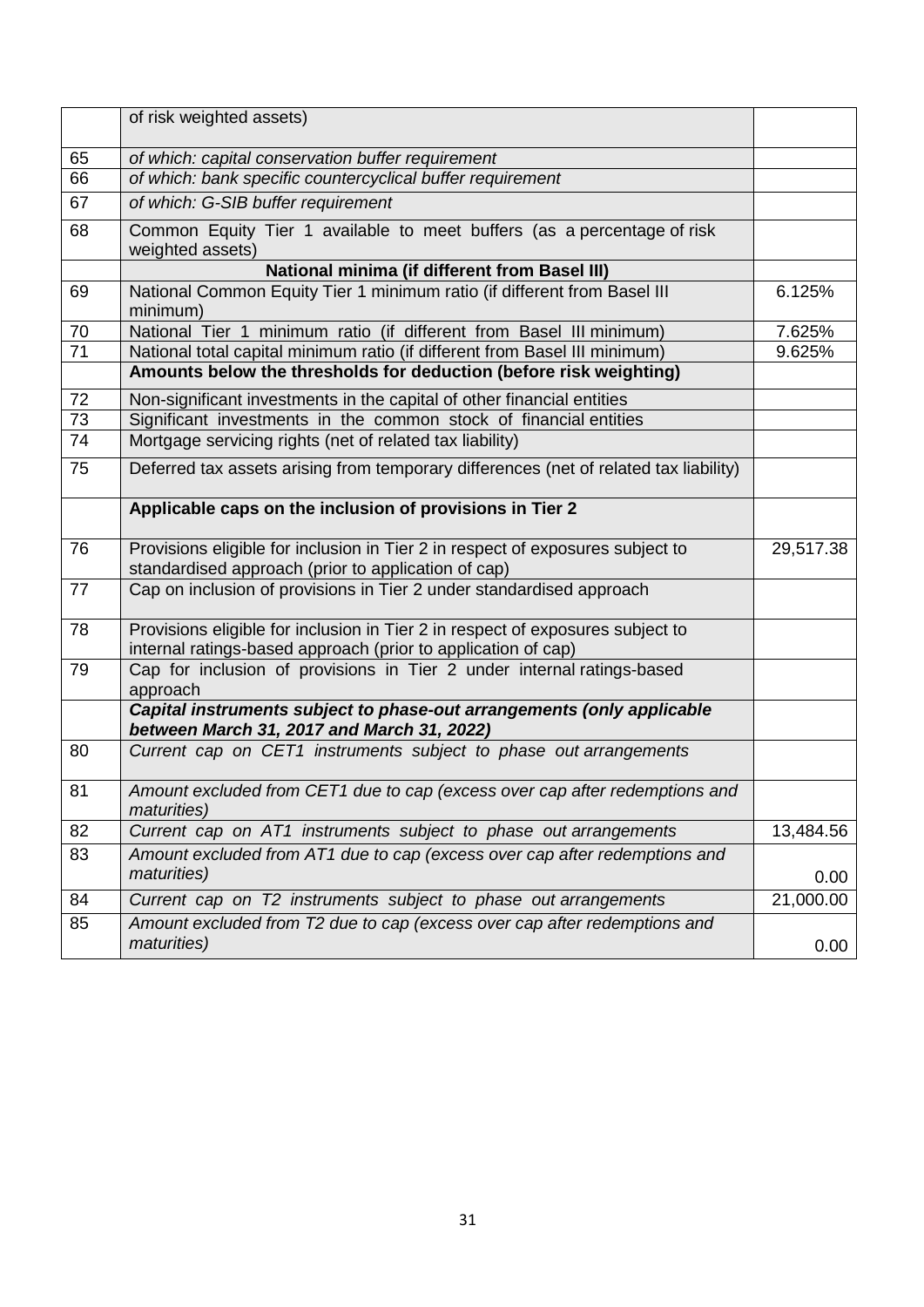|     | (Rs in Million)                                         |                                                              |                                                                          |  |  |
|-----|---------------------------------------------------------|--------------------------------------------------------------|--------------------------------------------------------------------------|--|--|
|     |                                                         | <b>Balance sheet</b><br>as in financial<br><b>statements</b> | <b>Balance sheet</b><br>under<br>regulatory<br>scope of<br>consolidation |  |  |
|     |                                                         | As on<br>reporting date                                      | As on<br>reporting date                                                  |  |  |
| A   | <b>Capital and Liabilities</b>                          |                                                              |                                                                          |  |  |
| Ť   | Paid-up Capital                                         | 10,554.34                                                    | 10,554.34                                                                |  |  |
|     | Reserves & Surplus                                      | 324,834.54                                                   | 324,848.07                                                               |  |  |
|     | Minority Interest                                       | 892.97                                                       | 892.97                                                                   |  |  |
|     | <b>Total Capital</b>                                    | 336,281.85                                                   | 336,295.38                                                               |  |  |
| ii  | Deposits                                                | 5,076,935.35                                                 | 5,077,014.08                                                             |  |  |
|     | of which: Deposits from banks                           | 646,793.79                                                   | 646,793.79                                                               |  |  |
|     | of which: Customer deposits                             | 4,430,141.56                                                 | 4,430,220.30                                                             |  |  |
|     | of which: Other deposits (pl. specify)                  |                                                              |                                                                          |  |  |
| iii | <b>Borrowings</b>                                       | 505,452.01                                                   | 505,452.01                                                               |  |  |
|     | of which: From RBI                                      | 50,000.00                                                    | 50,000.00                                                                |  |  |
|     | of which: From banks                                    | 24,803.58                                                    | 24,803.58                                                                |  |  |
|     | of which: From other institutions & agencies            | 65,485.64                                                    | 65,485.64                                                                |  |  |
|     | of which: Others (pl. specify)                          | 231,035.88                                                   | 231,035.88                                                               |  |  |
|     | of which: Capital instruments                           | 157,474.27                                                   | 157,474.27                                                               |  |  |
| iv  | Other liabilities & provisions                          | 172,650.76                                                   | 155,055.44                                                               |  |  |
|     | <b>Total</b>                                            | 6,091,319.97                                                 | 6,073,816.91                                                             |  |  |
| B   | <b>Assets</b>                                           |                                                              |                                                                          |  |  |
| j.  | Cash and balances with Reserve Bank of India            | 280,014.17                                                   | 279,963.75                                                               |  |  |
|     | Balance with banks and money at call and short notice   | 687,485.33                                                   | 687,564.06                                                               |  |  |
| ii  | Investments:                                            | 1,231,466.11                                                 | 1,214,624.83                                                             |  |  |
|     | of which: Government securities                         | 1,081,114.76                                                 | 1,075,153.26                                                             |  |  |
|     | of which: Other approved securities                     | 1,807.15                                                     | 0.00                                                                     |  |  |
|     | of which: Shares                                        | 14,256.10                                                    | 9,409.87                                                                 |  |  |
|     | of which: Debentures & Bonds                            | 60,970.59                                                    | 58,239.13                                                                |  |  |
|     | of which: Subsidiaries / Joint Ventures / Associates    | 14,664.84                                                    | 15,414.84                                                                |  |  |
|     | of which: Others (Commercial Papers, Mutual Funds etc.) | 58,652.68                                                    | 56,407.73                                                                |  |  |
| iii | Loans and advances                                      | 3,653,610.41                                                 | 3,653,579.84                                                             |  |  |
|     | of which: Loans and advances to banks                   | 389,348.58                                                   | 389,348.58                                                               |  |  |
|     | of which: Loans and advances to customers               | 3,264,261.84                                                 | 3,264,231.26                                                             |  |  |
| iv  | <b>Fixed assets</b>                                     | 83,901.68                                                    | 83,865.16                                                                |  |  |
| v   | Other assets                                            | 154,842.28                                                   | 154,219.27                                                               |  |  |
|     | of which: Goodwill and intangible assets                |                                                              |                                                                          |  |  |
|     | of which: Deferred tax assets                           | 39,983.30                                                    | 39,983.30                                                                |  |  |

# **Table DF-12 Composition of Capital- Reconciliation Requirements**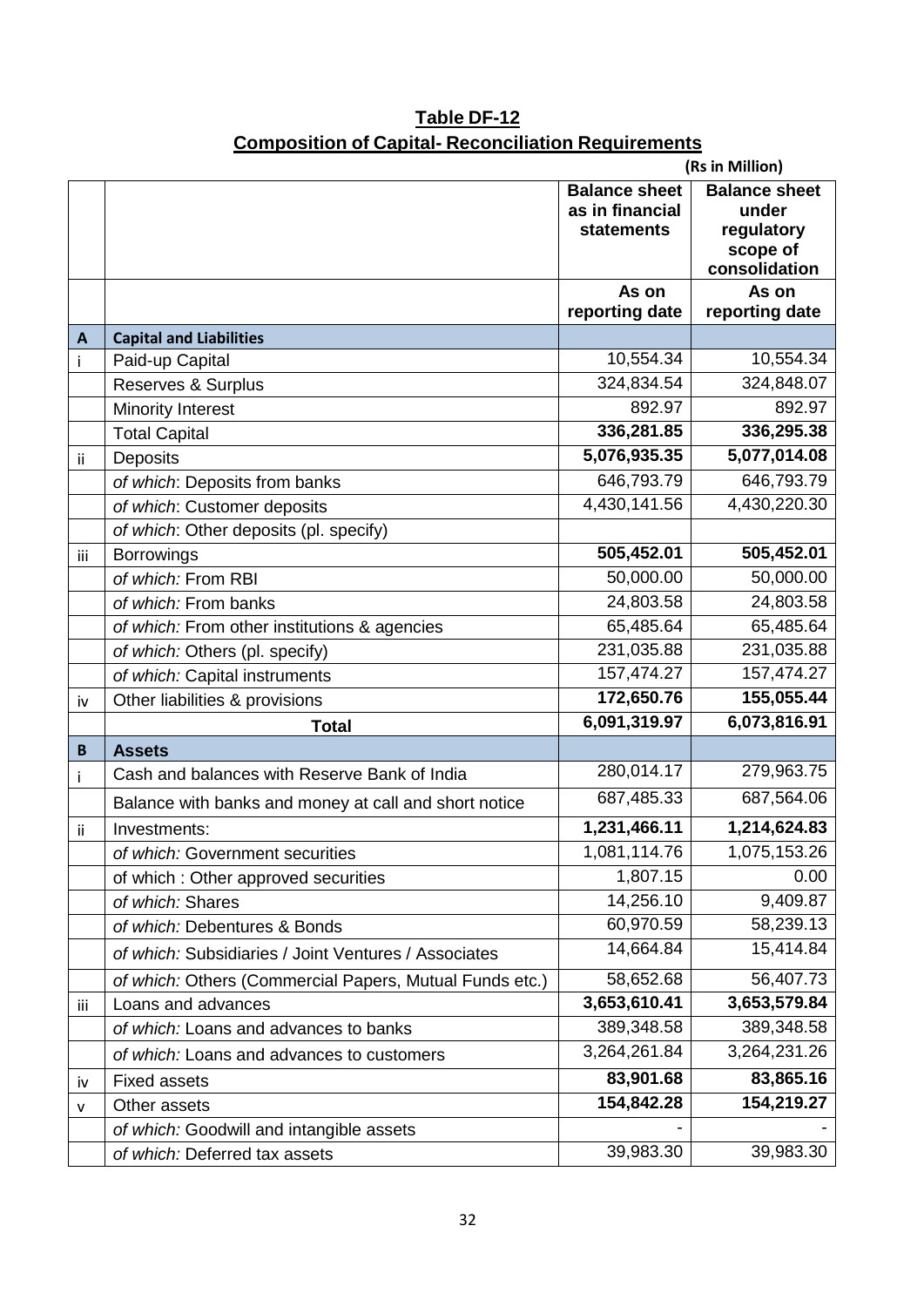| vi  | Goodwill on consolidation              | -            |              |
|-----|----------------------------------------|--------------|--------------|
| vii | Debit balance in Profit & Loss account |              |              |
|     | <b>Total Assets</b>                    | 6,091,319.97 | 6,073,816.91 |

# **Step -2**

|              |                                                                | <b>Balance</b><br>sheet as in<br>financial<br>statements | <b>Balance</b><br>sheet under<br>regulatory<br>scope of<br>consolidation |
|--------------|----------------------------------------------------------------|----------------------------------------------------------|--------------------------------------------------------------------------|
|              |                                                                | As on<br>reporting<br>date                               | As on<br>reporting<br>date                                               |
| $\mathbf{A}$ | <b>Capital &amp; Liabilities</b>                               |                                                          |                                                                          |
|              | Paid-up Capital                                                | 10,554.34                                                | 10,554.34                                                                |
|              | of which: Amount eligible for CET1                             |                                                          |                                                                          |
|              | of which: Amount eligible for AT1                              |                                                          |                                                                          |
| Ť            | Reserves & Surplus                                             | 324,834.54                                               | 324,848.07                                                               |
|              | <b>Minority Interest</b>                                       | 892.97                                                   | 892.97                                                                   |
|              | <b>Total Capital</b>                                           | 336,281.85                                               | 336,295.38                                                               |
|              | Deposits                                                       | 5,076,935.35                                             | 5,077,014.08                                                             |
| ij           | of which: Deposits from banks                                  | 646,793.79                                               | 646,793.79                                                               |
|              | of which: Customer deposits                                    | 4,430,141.56                                             | 4,430,220.30                                                             |
|              | of which: Other deposits (pl. specify)                         |                                                          |                                                                          |
| iij          | <b>Borrowings</b>                                              | 505,452.01                                               | 505,452.01                                                               |
|              | of which: From RBI                                             | 50,000.00                                                | 50,000.00                                                                |
|              | of which: From banks                                           | 24,803.58                                                | 24,803.58                                                                |
|              | of which: From other institutions & agencies                   | 65,485.64                                                | 65,485.64                                                                |
|              | of which: Others (pl. specify)                                 | 231,035.88                                               | 231,035.88                                                               |
|              | of which: Capital instruments                                  | 157,474.27                                               | 157,474.27                                                               |
| iv           | Other liabilities & provisions                                 | 172,650.76                                               | 155,055.44                                                               |
|              | which: DTLs related to goodwill<br>оf                          |                                                          |                                                                          |
|              | to intangible assets<br>which:<br><b>DTLs</b><br>related<br>оf |                                                          |                                                                          |
|              | <b>Total</b>                                                   | 6,091,319.97                                             | 6,073,816.91                                                             |
| B            | <b>Assets</b>                                                  |                                                          |                                                                          |
| İ            | Cash and balances with Reserve Bank of India                   | 280,014.17                                               | 279,963.75                                                               |
|              | Balance with banks and money at call and short<br>notice       | 687,485.33                                               | 687,564.06                                                               |
| ii           | Investments                                                    | 1,231,466.11                                             | 1,214,624.83                                                             |
|              | of which: Government securities                                | 1,081,114.76                                             | 1,075,153.26                                                             |
|              | of which: Other approved securities                            | 1,807.15                                                 | 0.00                                                                     |
|              | of which: Shares                                               | 14,256.10                                                | 9,409.87                                                                 |
|              | of which: Debentures & Bonds                                   | 60,970.59                                                | 58,239.13                                                                |
|              | of which: Subsidiaries / Joint Ventures /                      | 14,664.84                                                | 15,414.84                                                                |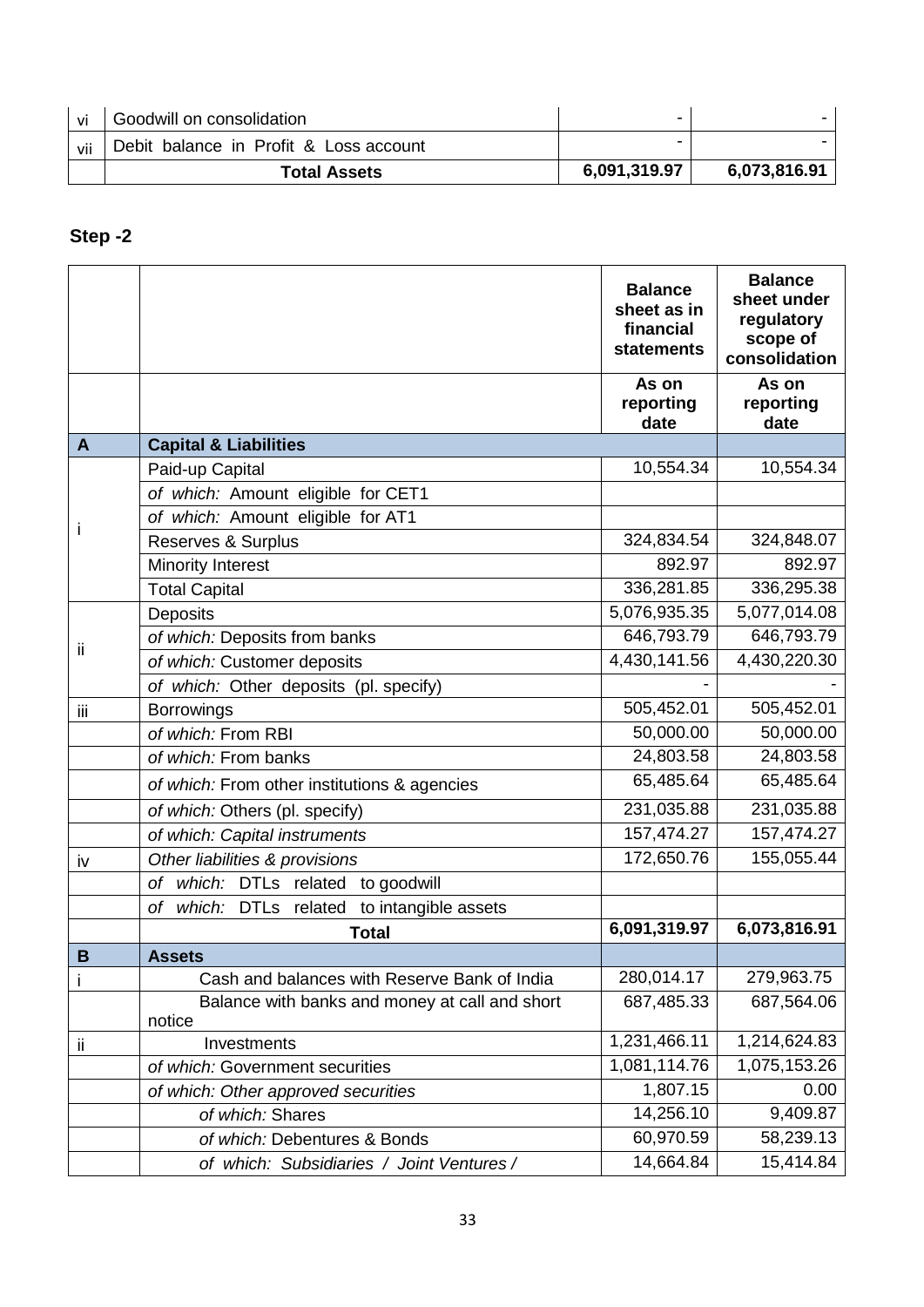|           | Associates                                  |              |              |
|-----------|---------------------------------------------|--------------|--------------|
|           | of which: Others (Commercial Papers, Mutual | 58,652.68    | 56,407.73    |
|           | Funds etc.)                                 |              |              |
| iii       | Loans and advances                          | 3,653,610.41 | 3,653,579.84 |
|           | of which: Loans and advances to banks       | 389,348.58   | 389,348.58   |
|           | of which: Loans and advances to customers   | 3,264,261.84 | 3,264,231.26 |
| <b>iv</b> | <b>Fixed assets</b>                         | 83,901.68    | 83,865.16    |
| v         | Other assets                                | 154,842.28   | 154,219.27   |
|           | of which: Goodwill and intangible assets    |              |              |
|           | Out of which:                               |              |              |
|           | Goodwill                                    |              |              |
|           | (Other intangibles (excluding MSRs)         |              |              |
|           | Deferred tax assets                         | 39,983.30    | 39,983.30    |
| VÌ        | Goodwill on consolidation                   |              |              |
| vii       | Debit balance in Profit & Loss account      |              |              |
|           | <b>Total Assets</b>                         | 6,091,319.97 | 6,073,816.91 |

# **Step -3**

|   | <b>Common Equity Tier 1 capital: instruments and reserves</b>                                                                |                                                           |                                                                                                                                          |
|---|------------------------------------------------------------------------------------------------------------------------------|-----------------------------------------------------------|------------------------------------------------------------------------------------------------------------------------------------------|
|   |                                                                                                                              | Component of<br>regulatory<br>capital reported<br>by bank | Source based on<br>reference<br>numbers/letters of the<br>balance sheet under<br>the regulatory scope<br>of consolidation from<br>step 2 |
|   | Directly issued qualifying common share (and equivalent for<br>non-joint stock companies) capital plus related stock surplus | 205,664.91                                                | e                                                                                                                                        |
| 2 | Retained earnings                                                                                                            | 94,092.95                                                 |                                                                                                                                          |
| 3 | Accumulated other comprehensive income (and other<br>reserves)                                                               | 0.00                                                      |                                                                                                                                          |
| 4 | Directly issued capital subject to phase out from CET1 (only<br>applicable to non-joint stock companies)                     | 0.00                                                      |                                                                                                                                          |
| 5 | Common share capital issued by subsidiaries and held by<br>third parties (amount allowed in group CET1)                      | 892.97                                                    |                                                                                                                                          |
| 6 | Common Equity Tier 1 capital before regulatory adjustments                                                                   | 300,650.83                                                |                                                                                                                                          |
| 7 | Prudential valuation adjustments                                                                                             |                                                           |                                                                                                                                          |
| 8 | Goodwill (net of related tax liability)                                                                                      |                                                           | $a-c$                                                                                                                                    |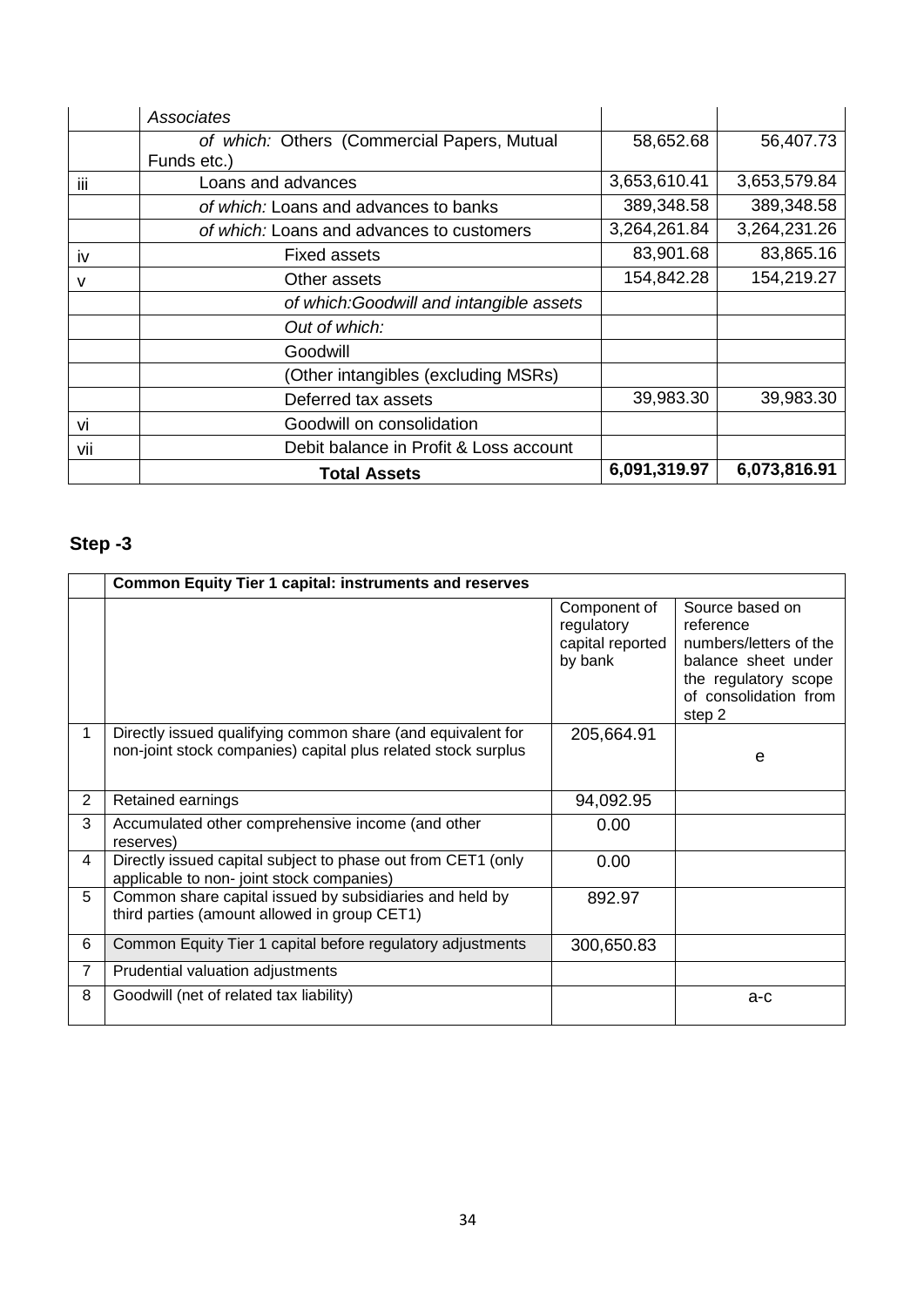|                | Unique identifier (e.g. CUSIP,<br>ISIN or Bloomberg identifier<br>for private placement)   |                                            |                                            | INE084A09126 INE084A09134 INE084A09142 INE084A09167 INE084A09191   |                                            |                                                             | INE084A09225                               | INE084A08052                            |
|----------------|--------------------------------------------------------------------------------------------|--------------------------------------------|--------------------------------------------|--------------------------------------------------------------------|--------------------------------------------|-------------------------------------------------------------|--------------------------------------------|-----------------------------------------|
| $\overline{3}$ | Governing law(s) of the<br>instrument                                                      | <b>Indian Laws</b>                         | <b>Indian Laws</b>                         | <b>Indian Laws</b>                                                 | <b>Indian Laws</b>                         | <b>Indian Laws</b>                                          | <b>Indian Laws</b>                         | <b>Indian Laws</b>                      |
|                | Regulatory treatment                                                                       |                                            |                                            |                                                                    |                                            |                                                             |                                            |                                         |
| $\overline{4}$ | <b>Transitional Basel III rules</b>                                                        | AT <sub>1</sub>                            | AT <sub>1</sub>                            | AT <sub>1</sub>                                                    | AT <sub>1</sub>                            | AT <sub>1</sub>                                             | AT <sub>1</sub>                            | AT <sub>1</sub>                         |
| 5              | Post-transitional Basel III rules                                                          | AT <sub>1</sub>                            | AT <sub>1</sub>                            | AT <sub>1</sub>                                                    | AT <sub>1</sub>                            | AT <sub>1</sub>                                             | AT <sub>1</sub>                            | AT <sub>1</sub>                         |
| 6              | Eligible at solo/group/ group &                                                            | Solo and                                   | Solo and                                   | Solo and Group                                                     | Solo and                                   | Solo and Group Solo and Group                               |                                            | Solo and Group                          |
|                | solo                                                                                       | Group                                      | Group                                      |                                                                    | Group                                      |                                                             |                                            |                                         |
| $\overline{7}$ | Instrument type                                                                            | Perpetual                                  | Perpetual                                  |                                                                    |                                            | Perpetual Debt Perpetual Debt Perpetual Debt Perpetual Debt |                                            | Perpetual Debt                          |
|                |                                                                                            | Debt                                       | Debt                                       | Instrument                                                         | Instrument                                 | Instrument                                                  | Instrument                                 | Instrument                              |
| 8              | Amount recognised in<br>regulatory capital (Rs. in million,<br>as of most recent reporting | 2,400                                      | 600                                        | 930                                                                | 2,400                                      | 1950                                                        | 1800                                       | 25000                                   |
| 9              | Par value of instrument (Rs. in<br>million, as of most recent                              | 4,000                                      | 1,000                                      | 1,550                                                              | 4,000                                      | 3,250                                                       | 3,000                                      | 25000                                   |
| 10             | Accounting classification                                                                  | Borrowing                                  | Borrowing                                  | Borrowing                                                          | Borrowing                                  | <b>Borrowing</b>                                            | <b>Borrowing</b>                           | Borrowing                               |
| 11             | Original date of issuance                                                                  | 27.07.2007                                 | 27.09.2007                                 | 11.10.2007                                                         | 10.02.2009                                 | 09.12.2009                                                  | 09.09.2010                                 | 08.08.2014                              |
| 12             | Perpetual or dated                                                                         | Perpetual                                  | Perpetual                                  | Perpetual                                                          | Perpetual                                  | Perpetual                                                   | Perpetual                                  | Perpetual                               |
| 13             | Original maturity date                                                                     | Perpetual                                  | Perpetual                                  | Perpetual                                                          | Perpetual                                  | Perpetual                                                   | Perpetual                                  | Perpetual                               |
| 14             | Issuer call subject to prior                                                               | Yes                                        | Yes                                        | Yes                                                                | Yes                                        | Yes                                                         | Yes                                        | Yes                                     |
| 15             | Optional call date, contingent<br>call dates and redemption                                | Call<br><b>OptionCall</b>                  | OptionCall                                 | OptionCall                                                         | OptionCall                                 | <b>OptionCall</b>                                           |                                            | <b>OptionCall Option Date</b>           |
|                |                                                                                            | Date                                       | Date                                       | Date                                                               | Date                                       | Date                                                        | Date                                       | 08.08.2024                              |
|                | amount                                                                                     | 27.07.2017                                 | 27.09.2017                                 | 11.10.2017                                                         | 10.02.2019                                 | 09.12.2019                                                  | 09.09.2020                                 | Redemption<br>at                        |
|                |                                                                                            |                                            |                                            | Redemption at Redemption at Redemption at Redemption at Redemption |                                            |                                                             | atRedemption at Par                        |                                         |
|                |                                                                                            | Par                                        | Par                                        | Par                                                                | Par                                        | Par                                                         | Par                                        |                                         |
| 16             | Subsequent call dates, if<br>applicable                                                    | On Anniversary<br>Date after<br>27.07.2017 | On Anniversary<br>Date after<br>27.09.2017 | On Anniversary<br>Date after<br>11.10.2017                         | On Anniversary<br>Date after<br>10.02.2019 | On Anniversary<br>date after<br>09.12.2019                  | On Anniversary<br>date after<br>27.07.2017 | On Anniversary date<br>after 08.08.2024 |
|                | Coupons / dividends                                                                        | Coupon                                     | Coupon                                     | Coupon                                                             | Coupon                                     | Coupon                                                      | Coupon                                     | Coupon                                  |

**Table DF-13 Main Features of Regulatory Capital Instruments**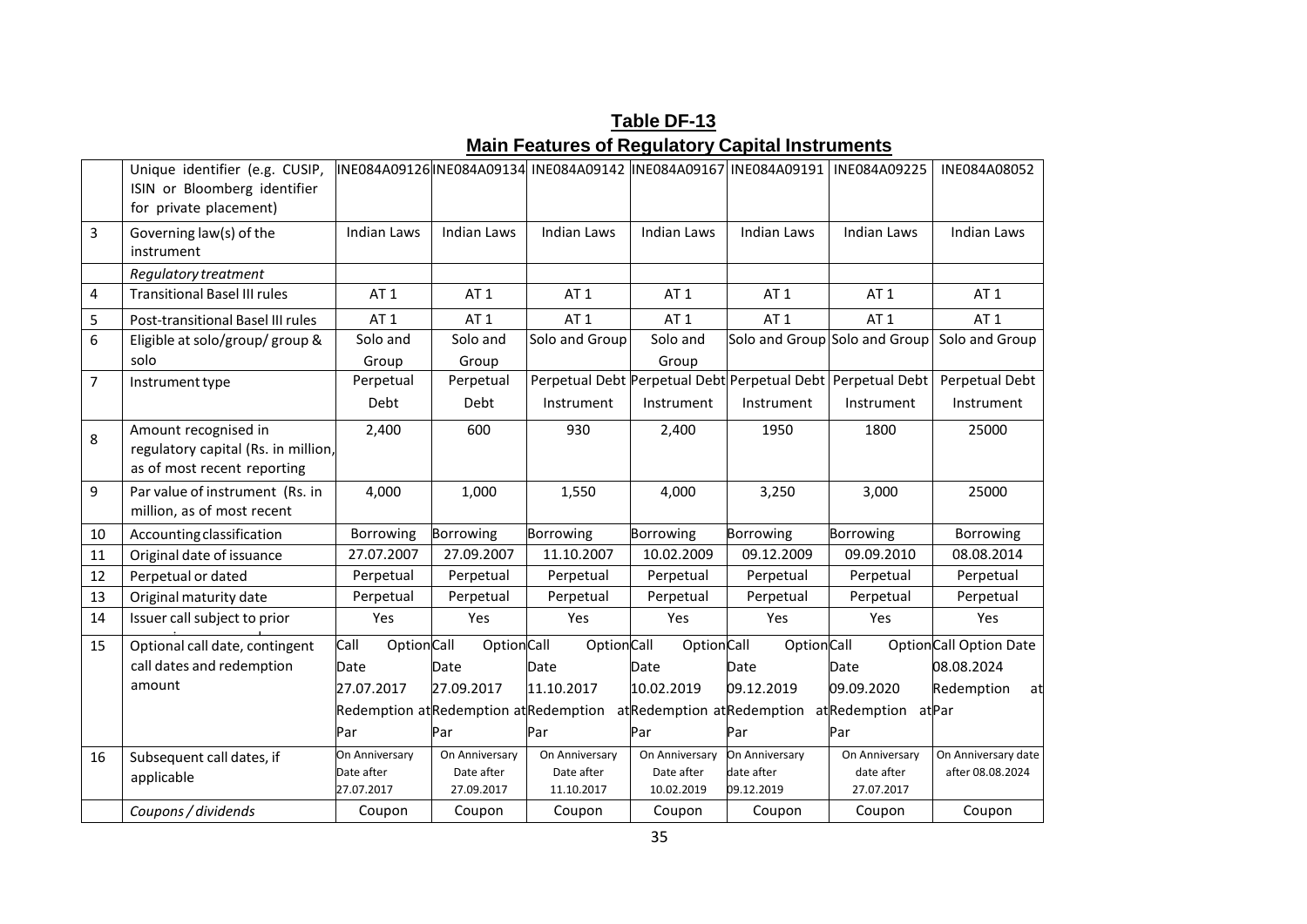| 17 | Fixed or floating                                                | Fixed              | Fixed              | Fixed              | Fixed              | Fixed              | Fixed                                                                      | Fixed                                       |
|----|------------------------------------------------------------------|--------------------|--------------------|--------------------|--------------------|--------------------|----------------------------------------------------------------------------|---------------------------------------------|
| 18 | Coupon rate and any related                                      | <b>Before Call</b> | <b>Before Call</b> | <b>Before Call</b> | <b>Before Call</b> | <b>Before Call</b> | <b>Before Call</b>                                                         | 11% p.a.                                    |
|    | index                                                            | 10.55% if call     | 10.45% if call     | 10.40% if call     | 8.90% if call      |                    | 9.00% if call not 9.05% if call not                                        |                                             |
|    |                                                                  | not exercised      | not exercised      | not exercised      | not exercised      | exercised          | exercised 9.55%                                                            |                                             |
|    |                                                                  | 11.05%             | 10.95%             | 10.90%             | 9.40%              | 9.50%              |                                                                            |                                             |
| 19 | Existence of a dividend stopper                                  | Yes                | Yes                | Yes                | Yes                | Yes                | Yes                                                                        | No                                          |
| 20 | Fully discretionary, partially                                   | Partially          | Partially          | Partially          | Partially          | Partially          | Partially                                                                  | Full                                        |
|    | discretionary or mandatory                                       | Discretionary      | Discretionary      | Discretionary      | Discretionary      | Discretionary      | Discretionary                                                              | Discretionary                               |
| 21 | Existence of step up or other<br>incentive to redeem             | Yes                | Yes                | Yes                | Yes                | Yes                | Yes                                                                        | No                                          |
| 22 | Noncumulative or cumulative                                      | Non                | Non                | Non Cumulative     | Non                |                    |                                                                            | Non CumulativeNon Cumulative Non Cumulative |
|    |                                                                  | Cumulative         | Cumulative         |                    | Cumulative         |                    |                                                                            |                                             |
| 23 | Convertible or non-convertible                                   | Non                | Non                | Non                | Non                | Non                | Non                                                                        | Non Convertible                             |
| 24 | If convertible, conversion                                       | <b>NA</b>          | <b>NA</b>          | <b>NA</b>          | <b>NA</b>          | <b>NA</b>          | <b>NA</b>                                                                  | <b>NA</b>                                   |
| 25 | If convertible, fully or partially                               | <b>NA</b>          | <b>NA</b>          | <b>NA</b>          | <b>NA</b>          | <b>NA</b>          | <b>NA</b>                                                                  | <b>NA</b>                                   |
| 26 | If convertible, conversion rate                                  | <b>NA</b>          | <b>NA</b>          | <b>NA</b>          | <b>NA</b>          | <b>NA</b>          | <b>NA</b>                                                                  | <b>NA</b>                                   |
| 27 | If convertible, mandatory or                                     | <b>NA</b>          | <b>NA</b>          | <b>NA</b>          | <b>NA</b>          | <b>NA</b>          | <b>NA</b>                                                                  | <b>NA</b>                                   |
| 28 | If convertible, specify instrument type<br>convertible into      | <b>NA</b>          | <b>NA</b>          | <b>NA</b>          | <b>NA</b>          | <b>NA</b>          | <b>NA</b>                                                                  | <b>NA</b>                                   |
| 29 | If convertible, specify issuer of<br>instrument it converts into | <b>NA</b>          | <b>NA</b>          | <b>NA</b>          | <b>NA</b>          | <b>NA</b>          | <b>NA</b>                                                                  | <b>NA</b>                                   |
| 30 | Write-down feature                                               | No                 | No                 | No                 | <b>No</b>          | No                 | No                                                                         | Yes                                         |
| 31 | If write-down, write-down                                        | <b>NA</b>          | <b>NA</b>          | <b>NA</b>          | <b>NA</b>          | <b>NA</b>          | <b>NA</b>                                                                  | PONV Trigger                                |
| 32 | If write-down, full or partial                                   | <b>NA</b>          | <b>NA</b>          | <b>NA</b>          | <b>NA</b>          | <b>NA</b>          | <b>NA</b>                                                                  | Any                                         |
| 33 | If write-down, permanent or<br>temporary                         | <b>NA</b>          | <b>NA</b>          | <b>NA</b>          | <b>NA</b>          | <b>NA</b>          | <b>NA</b>                                                                  | Permanent                                   |
| 34 | If temporary write-down,<br>description of write-up<br>mechanism | <b>NA</b>          | <b>NA</b>          | <b>NA</b>          | <b>NA</b>          | <b>NA</b>          | <b>NA</b>                                                                  | <b>NA</b>                                   |
| 35 | Position in subordination                                        | Perpetual          | Perpetual          |                    |                    |                    | Perpetual Debt Perpetual Debt Perpetual Debt Perpetual Debt Perpetual Debt |                                             |
|    | hierarchy in liquidation (specify<br>instrument type immediately | Debt               | Debt               | Instruments        | Instruments        | Instruments        | Instruments                                                                | Instruments                                 |
| 36 | Non-compliant transitioned<br>features                           | Yes                | Yes                | Yes                | Yes                | Yes                | Yes                                                                        | No                                          |
| 37 | If yes, specify non-compliant                                    | No Loss            | No Loss            | No Loss            | No Loss            | No Loss            | No Loss                                                                    | <b>NA</b>                                   |
|    | features                                                         | Absorption         | Absorption         | Absorption         | Absorption         | Absorption         | Absorption                                                                 |                                             |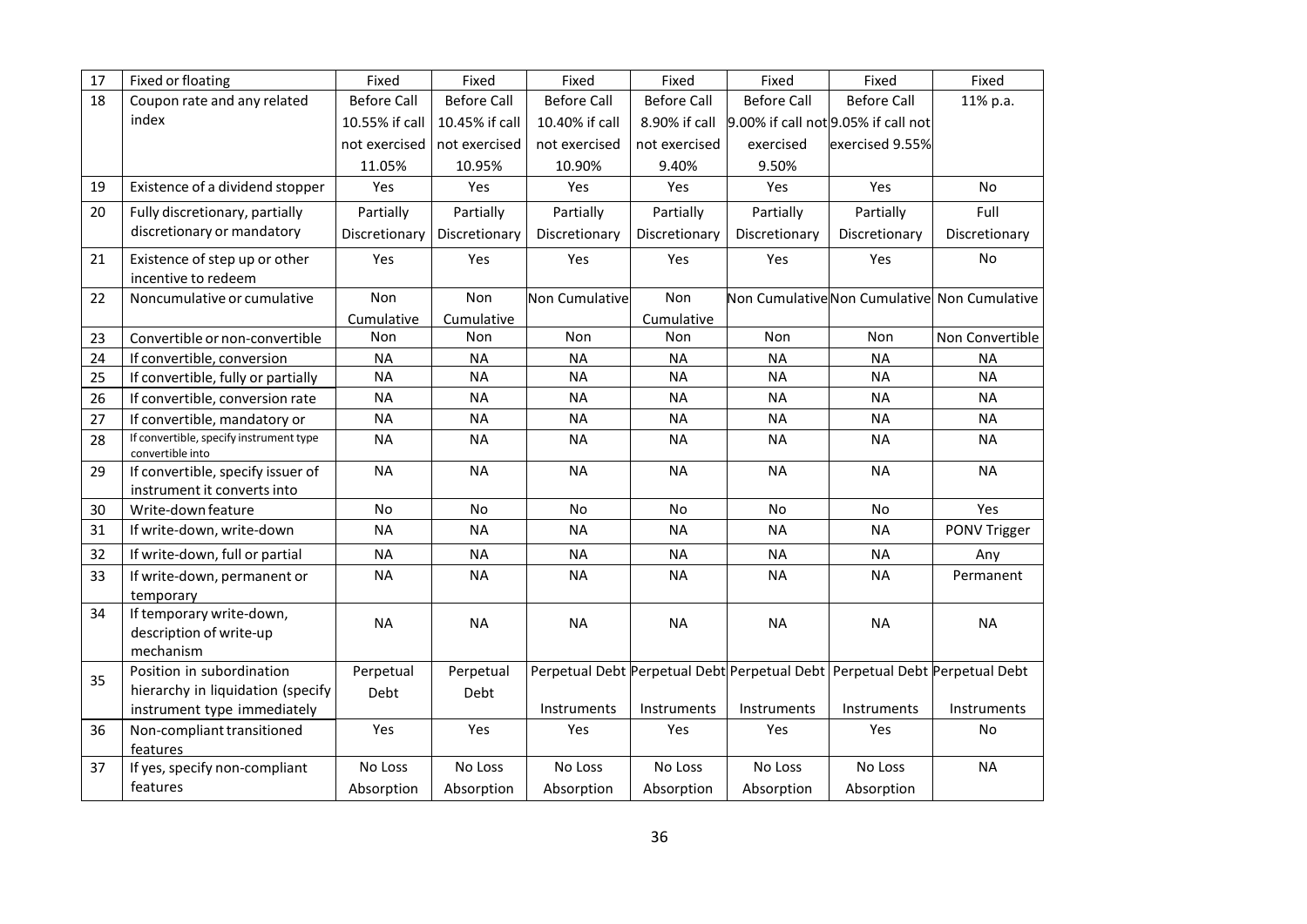| 1              | Issuer                                                                                         | Bank of India          | Bank of India                    | <b>Bank of India</b>         |
|----------------|------------------------------------------------------------------------------------------------|------------------------|----------------------------------|------------------------------|
| $\overline{2}$ | Unique identifier (e.g. CUSIP, ISIN or                                                         | INE084A01016           | INE084A08060                     | INE084A08078                 |
|                | Bloomberg identifier for private placement)                                                    |                        |                                  |                              |
| 3              | Governing law(s) of the instrument                                                             | <b>Indian Laws</b>     | <b>Indian Laws</b>               | <b>Indian Laws</b>           |
|                | Reaulatory treatment                                                                           |                        |                                  |                              |
| 4              | <b>Transitional Basel III rules</b>                                                            | CET <sub>1</sub>       | Tier 2                           | <b>Additional Tier 1</b>     |
| 5              | Post-transitional Basel III rules                                                              | CET <sub>1</sub>       | Eligible                         | <b>Additional Tier 1</b>     |
| 6              | Eligible at solo/group/group & solo                                                            | Solo and Group         | Solo and Group                   | Solo and Group               |
| $\overline{7}$ | Instrument type                                                                                | <b>Common Shares</b>   | Tier 2 Debt                      | Perpetual Debt               |
|                |                                                                                                |                        | Instruments                      | Instrument                   |
| 8              | Amount recognised in regulatory capital (Rs. in 10,554.34                                      |                        | 30,000                           | 10000                        |
|                | million, as of most recent reporting date)                                                     |                        |                                  |                              |
| 9              | Par value of instrument (Rs. Mn)                                                               | <b>NA</b>              | 30,000                           | 10000                        |
| 10             | Accounting classification                                                                      | Equity Share Cap.      | <b>Borrowings</b>                | Borrowing                    |
| 11             | Original date of issuance                                                                      | Various                | 31/12/2015                       | 22.06.2016                   |
| 12             | Perpetual or dated                                                                             | Perpetual              | <b>Dated</b>                     | Perpetual                    |
| 13             | Original maturity date                                                                         | <b>NA</b>              | 31/12/2025                       | Perpetual                    |
| 14             | Issuer call subject to prior supervisory approval                                              | <b>No</b>              | No                               | Yes                          |
| 15             | Optional call date, contingent call dates and                                                  | <b>NA</b>              | <b>NA</b>                        | <b>Call Option Date</b>      |
| 16             | Subsequent call dates, if applicable                                                           | <b>NA</b>              | <b>NA</b>                        | On Anniversary               |
|                | Coupons / dividends                                                                            | Dividend               | Coupon                           | Coupon                       |
| 17             | Fixed or floating dividend/coupon                                                              | <b>NA</b>              | Fixed                            | Fixed                        |
| 18             | Coupon rate and any related index                                                              | <b>NA</b>              | 8.52%                            | 11.50% p.a.                  |
| 19             | Existence of a dividend stopper                                                                | <b>NA</b>              | Yes                              | Yes                          |
| 20             | Fully discretionary, partially discretionary or                                                | <b>NA</b>              | Fully                            | Full                         |
|                | mandatory                                                                                      |                        | Discretionary                    | Discretionary                |
| 21             | Existence of step up or other incentive to                                                     | No                     | No                               |                              |
| 22             | Noncumulative or cumulative                                                                    | Non-Cumulative         | Non-Convertible                  | Non                          |
| 23             | Convertible or non-convertible                                                                 | <b>NA</b>              | Non-Convertible                  | Non                          |
| 24             | If convertible, conversion trigger(s)                                                          | <b>NA</b>              | <b>NA</b>                        | <b>NA</b>                    |
| 25             | If convertible, fully or partially                                                             | <b>NA</b>              | NΑ                               | <b>NA</b>                    |
| 26             | If convertible, conversion rate                                                                | <b>NA</b>              | <b>NA</b>                        | <u>NA</u>                    |
| 27<br>28       | If convertible, mandatory or optional conversion NA<br>If convertible, specify instrument type | NΑ                     | <b>NA</b><br><b>NA</b>           | <b>NA</b><br>NA              |
|                |                                                                                                |                        |                                  |                              |
| 29             | If convertible, specify issuer of instrument it                                                | <b>NA</b>              | <b>NA</b>                        | <b>NA</b>                    |
| 30             | Write-down feature                                                                             | <b>NO</b>              | Yes                              | Yes                          |
| 31<br>32       | If write-down, write-down trigger(s)<br>If write-down, full or partial                         | <b>NA</b>              | Decided by RBI                   | PONV Trigger                 |
| 33             | If write-down, permanent or temporary                                                          | <b>NA</b><br><b>NA</b> | Decided by RBI<br>Decided by RBI | Any<br>Either, as            |
|                |                                                                                                |                        |                                  |                              |
| 34             | If temporary write-down, description of write-                                                 | <b>NA</b>              | <b>NA</b>                        | directed by RBL<br><b>NA</b> |
|                | up mechanism                                                                                   |                        |                                  |                              |
|                | Position in subordination hierarchy in                                                         | All other              | All other                        | Perpetual Debt               |
| 35             | liquidation (specify instrument type                                                           | depositors             | depositors                       | Instruments                  |
|                | immediately senior to instrument)                                                              |                        |                                  |                              |
|                |                                                                                                | and creditors of       | and creditors of                 |                              |
|                |                                                                                                | the                    | the Bank                         |                              |
| 36             | Non-compliant transitioned features                                                            | No                     | Compiled                         | <b>No</b>                    |
| 37             | If yes, specify non-compliant features                                                         | <b>NA</b>              |                                  | <b>NA</b>                    |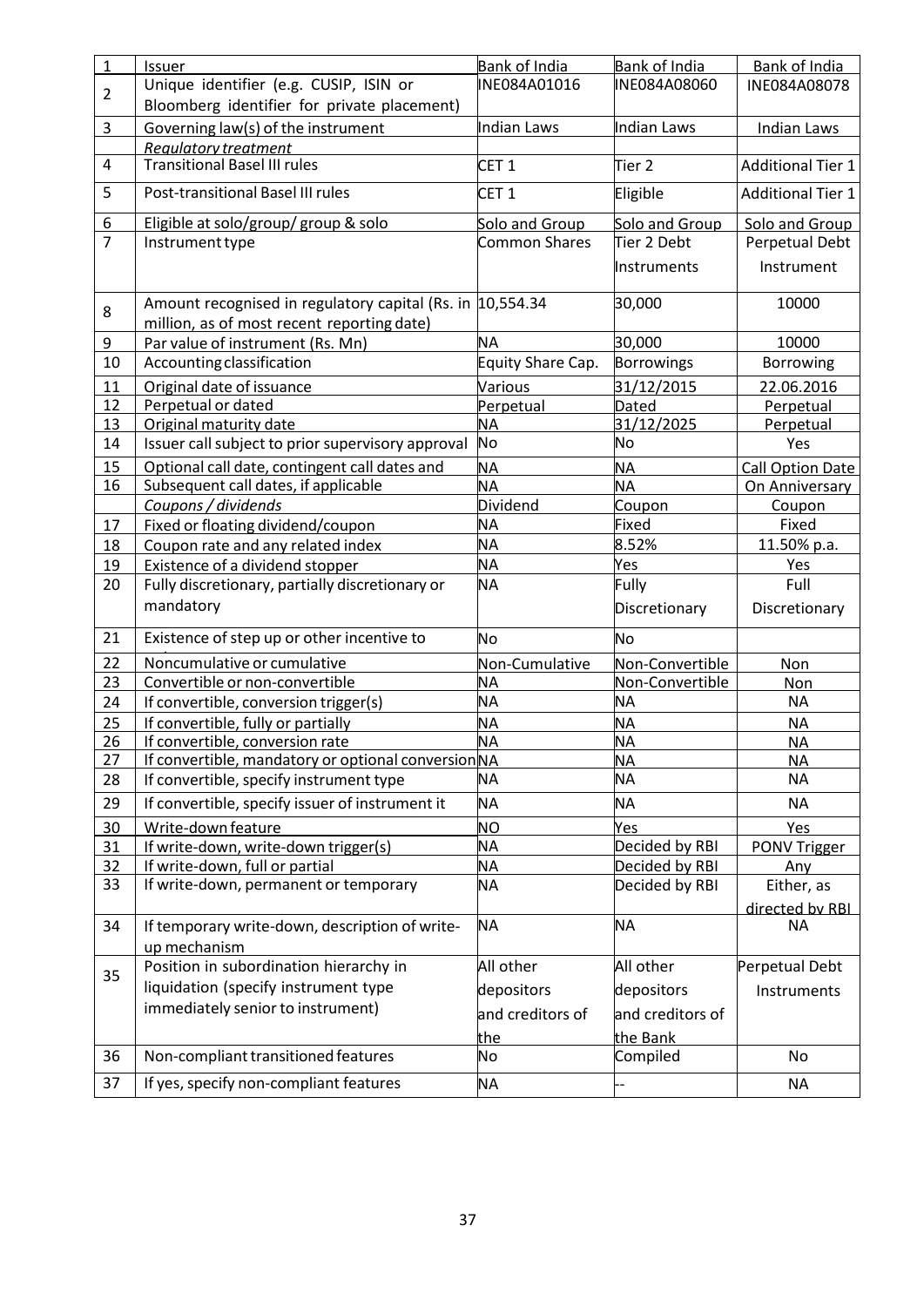| $\overline{1}$ | <b>Issuer</b>                                                                                 | <b>Bank of India</b>                | Bank of India                              | Bank of India                         | Bank of India                       | Bank of India                       |
|----------------|-----------------------------------------------------------------------------------------------|-------------------------------------|--------------------------------------------|---------------------------------------|-------------------------------------|-------------------------------------|
| $\overline{c}$ | Unique identifier (e.g. CUSIP, ISIN or Bloomberg<br>identifier for private placement)         | INE084A09159                        | INE084A09175                               | INE084A09183                          | INE084A09209                        | INE084A09217                        |
| 3              | Governing law(s) of the instrument                                                            | <b>Indian Laws</b>                  | <b>Indian Laws</b>                         | Indian Laws                           | Indian Laws                         | <b>Indian Laws</b>                  |
|                | Regulatory treatment                                                                          |                                     |                                            |                                       |                                     |                                     |
| $\overline{4}$ | <b>Transitional Basel III rules</b>                                                           | Tier 2                              | Tier 2                                     | Tier 2                                | Tier 2                              | Tier 2                              |
| 5              | Post-transitional Basel III rules                                                             | Ineligible                          | Ineligible                                 | Ineligible                            | Ineligible                          | Ineligible                          |
| 6              | Eligible at solo/group/ group & solo                                                          | Solo and Group                      | Solo and Group                             | Solo and Group                        | Solo and Group                      | Solo and Group                      |
| $\overline{7}$ | Instrument type                                                                               | Upper Tier 2<br>Canital Instruments | Upper Tier 2<br>Canital Instruments        | Upper Tier 2<br>Canital Instruments   | Upper Tier 2<br>Canital Instruments | Upper Tier 2<br>Capital Instruments |
| 8              | Amount recognised in regulatory capital (Rs. in million, as of<br>most recent reporting date) | 3000                                | 3,000                                      | 3.000                                 | 6.000                               | 6,000                               |
| 9              | Par value of instrument (Rs. Mn)                                                              | 5.000                               | 5,000                                      | 5.000                                 | 10.000                              | 10,000                              |
| 10             | Accounting classification                                                                     | <b>Borrowings</b>                   | <b>Borrowings</b>                          | <b>Borrowings</b>                     | <b>Borrowings</b>                   | <b>Borrowings</b>                   |
| 11             | Original date of issuance                                                                     | 16/10/2008                          | 28/07/2009                                 | 28/08/2009                            | 20/01/2010                          | 11/06/2010                          |
| 12             | Perpetual or dated                                                                            | Dated                               | Dated                                      | Dated                                 | Dated                               | Dated                               |
| 13             | Original maturity date                                                                        | 16/10/2023                          | 28/07/2024                                 | 28/08/2024                            | 20/01/2025                          | 10/06/2025                          |
| 14             | Issuer call subject to prior supervisory approval                                             | Yes                                 | Yes                                        | Yes                                   | Yes                                 | Yes                                 |
| 15             | Ontional call date contingent call dates and redemntion                                       | 16/10/2018                          | 28/07/2019                                 | 28/08/2019                            | 20/01/2020                          | 11/06/2020                          |
| 16             | Subsequent call dates if annicable                                                            | <b>NA</b>                           | <b>NA</b>                                  | <b>NA</b>                             | <b>NA</b>                           | <b>NA</b>                           |
| 17             | Coupons / dividends<br>Fixed or floating dividend/coupon                                      | Coupon<br>Fixed                     | Coupon<br>Fixed                            | Coupon<br>Fixed                       | Coupon<br>Fixed                     | Coupon<br>Fixed                     |
| 18             | Coupon rate and any related index                                                             | 11.15%                              | 8.45%                                      | 8.50%                                 | 8.54%                               | 8.48%                               |
| 19             | Existence of a dividend stopper                                                               | Yes                                 | Yes                                        | Yes                                   | Yes                                 | Yes                                 |
| 20             | Fully discretionary, partially discretionary or mandatory                                     | Mandatory                           | Mandatory                                  | Mandatory                             | Mandatory                           | Mandatory                           |
| 21             | Existence of step up or other incentive to redeem                                             | No                                  | No                                         | <b>No</b>                             | <b>No</b>                           | No                                  |
| 22             | Noncumulative or cumulative                                                                   | Cumulative                          | Cumulative                                 | Cumulative                            | Cumulative                          | Cumulative                          |
| 23             | Convertible or non-convertible                                                                | Nonconvertible                      | Nonconvertible                             | Nonconvertible                        | Nonconvertible                      | Nonconvertible                      |
| 24             | If convertible, conversion trigger(s)                                                         | <b>NA</b>                           | <b>NA</b>                                  | <b>NA</b>                             | <b>NA</b>                           | <b>NA</b>                           |
| 25             | If convertible, fully or partially                                                            | <b>NA</b>                           | <b>NA</b>                                  | <b>NA</b>                             | <b>NA</b>                           | <b>NA</b>                           |
| 26             | If convertible, conversion rate                                                               | <b>NA</b>                           | <b>NA</b>                                  | <b>NA</b>                             | <b>NA</b>                           | <b>NA</b>                           |
| 27             | If convertible, mandatory or optional conversion                                              | <b>NA</b>                           | <b>NA</b>                                  | <b>NA</b>                             | <b>NA</b>                           | <b>NA</b>                           |
| 28             | If convertible, specify instrument type convertible into                                      | <b>NA</b>                           | <b>NA</b>                                  | <b>NA</b>                             | <b>NA</b>                           | <b>NA</b>                           |
| 29             | If convertible, specify issuer of instrument it converts into                                 | <b>NA</b>                           | <b>NA</b>                                  | <b>NA</b>                             | <b>NA</b>                           | <b>NA</b>                           |
| 30             | Write-down feature                                                                            | No                                  | No                                         | No                                    | No                                  | <b>No</b>                           |
| 31             | If write-down, write-down trigger(s)                                                          | <b>NA</b>                           | <b>NA</b>                                  | <b>NA</b>                             | <b>NA</b>                           | <b>NA</b>                           |
| 22             | If write-down full or partial                                                                 | <b>NA</b>                           | <b>NA</b>                                  | <b>NA</b>                             | <b>NA</b>                           | <b>NA</b>                           |
| 33             | If write-down, permanent or temporary                                                         | <b>NA</b>                           | <b>NA</b>                                  | <b>NA</b>                             | <b>NA</b>                           | <b>NA</b>                           |
| 34             | If temporary write-down, description of write-up mechanism                                    | <b>NA</b>                           | <b>NA</b>                                  | <b>NA</b>                             | <b>NA</b>                           | <b>NA</b>                           |
| 35             | Position in subordination hierarchy in liquidation (specify                                   | All other depositors                | All other depositors All other depositors  |                                       | All other depositors                | All other depositors                |
|                | instrument type immediately senior to instrument)                                             | and creditors of the                | and creditors of the land creditors of the |                                       | and creditors of the Bank           | and creditors of the Bank           |
|                |                                                                                               | <b>Bank</b>                         | <b>Bank</b>                                | <b>Bank</b>                           | <b>Bank</b>                         |                                     |
| 36             | Non-compliant transitioned features                                                           | Yes                                 | Yes                                        | Yes                                   | Yes                                 | Yes                                 |
| 37             | If yes, specify non-compliant features                                                        | No Loss Absorption                  | No Loss Absorption                         | No Loss Absorption No Loss Absorption |                                     | No Loss Absorption                  |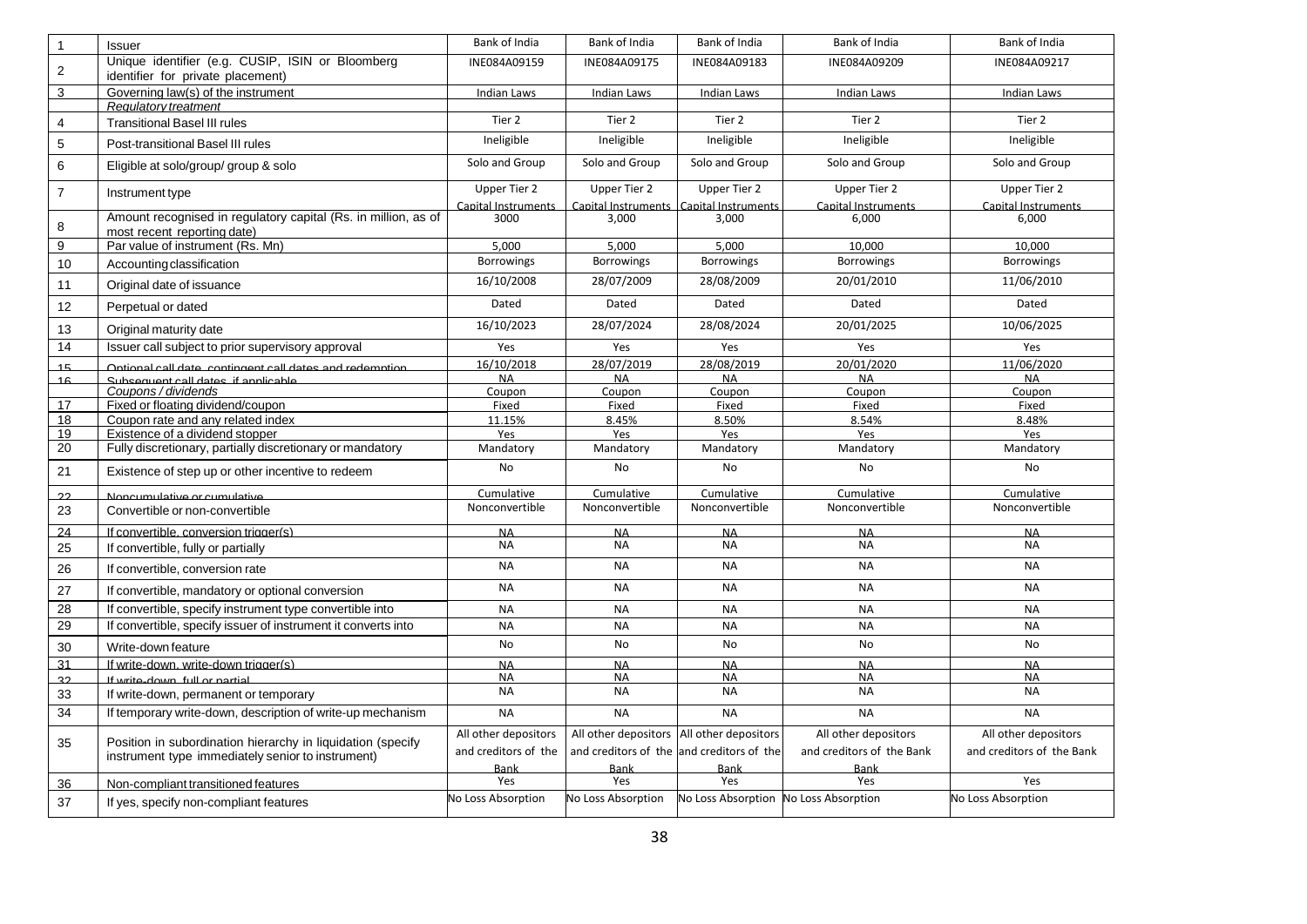| $\mathbf{1}$   | Issuer                                          | Bank of India              | Bank of India              | Bank of India                                 | Bank of India                                     |
|----------------|-------------------------------------------------|----------------------------|----------------------------|-----------------------------------------------|---------------------------------------------------|
| $\overline{2}$ | Unique identifier (e.g. CUSIP, ISIN or          | INE084A08037               | INE084A08045               | INE084A08086                                  | INE 084A080894                                    |
|                | Bloomberg identifier for private                |                            |                            |                                               |                                                   |
| $\overline{3}$ | Governing law(s) of the instrument              | Indian Laws                | Indian Laws                | <b>Indian Laws</b>                            | <b>Indian Laws</b>                                |
|                | Regulatory treatment                            |                            |                            |                                               |                                                   |
| 4              | <b>Transitional Basel III rules</b>             | Tier 2                     | Tier 2                     | <b>Additional Tier 1</b>                      | Tier 2                                            |
| 5              | Post-transitional Basel III rules               | Eligible                   | Eligible                   | <b>Additional Tier 1</b>                      | Ineligible                                        |
| 6              | Eligible at solo/group/ group & solo            | Solo and Group             | Solo and Group             | Solo and Group                                | Solo and Group                                    |
| $\overline{7}$ | Instrument type                                 | Tier 2 Debt                | Tier 2 Debt                | Perpetual Debt                                | Lower Tier 2 Instruments                          |
| 8              | Amount recognised in regulatory                 | 10,000                     | 5,000                      | 5000                                          | 15000                                             |
|                | capital (Rs. in million, as of most             |                            |                            | 5000                                          | 15000                                             |
| 9              | Par value of instrument (Rs. Mn)                | 10,000                     | 5,000                      | Borrowing                                     | <b>Borrowings</b>                                 |
| 10             | Accounting classification                       | <b>Borrowings</b>          | Borrowings                 | 23.06.2016                                    | 07/07/2016                                        |
| 11             | Original date of issuance                       | 25/09/2013                 | 30/09/2013                 | Perpetual                                     | Dated                                             |
| 12             | Perpetual or dated                              | Dated                      | Dated                      | Perpetual                                     | 07/07/2026                                        |
| 13             | Original maturity date                          | 25/09/2023                 | 30/09/2023                 | Yes                                           | Yes                                               |
| 14             | Issuer call subject to prior supervisory        | No                         | No                         | Call Option Date                              | 07/07/2021                                        |
| 15             | Optional call date, contingent call dates       | <b>NA</b>                  | <b>NA</b>                  | On Anniversary Date afterOn every anniversary |                                                   |
| 16             | Subsequent call dates, if applicable            | NA.                        | <b>NA</b>                  | 23.06.2026                                    | date (i.e. 7 <sup>th</sup> July) till             |
|                |                                                 |                            |                            |                                               | redemption, subject to                            |
|                |                                                 |                            |                            |                                               | RBI approval                                      |
|                | Coupons / dividends                             | Coupon                     | Coupon                     | Coupon                                        | Coupon                                            |
| 17             | Fixed or floating dividend/coupon               | Fixed                      | Fixed                      | Fixed                                         | Fixed                                             |
| 18             | Coupon rate and any related index               | 9.80%                      | 9.80%                      | 11.50% p.a.                                   | 8.57%                                             |
| 19             | Existence of a dividend stopper                 | Yes                        | Yes                        | Yes                                           | Yes                                               |
| 20             | Fully discretionary, partially                  | <b>Fully Discretionary</b> | <b>Fully Discretionary</b> | Full                                          | <b>Fully Discretionary</b>                        |
| 21             | Existence of step up or other incentive         | <b>No</b>                  | <b>No</b>                  |                                               | No                                                |
| 22             | Noncumulative or cumulative                     | Non-Cumulative             | Non-Cumulative             | Non                                           | Non-cumulative                                    |
| 23             | Convertible or non-convertible                  | Nonconvertible             | Nonconvertible             | Non                                           | Non-convertible                                   |
| 24             | If convertible, conversion trigger(s)           | <b>NA</b>                  | <b>NA</b>                  | <b>NA</b>                                     | <b>NA</b>                                         |
| 25             | If convertible, fully or partially              | <b>NA</b>                  | <b>NA</b>                  | <b>NA</b>                                     | <b>NA</b>                                         |
| 26             | If convertible, conversion rate                 | <b>NA</b>                  | <b>NA</b>                  | <b>NA</b>                                     | <b>NA</b>                                         |
| 27             | If convertible, mandatory or optional           | <b>NA</b>                  | <b>NA</b>                  | NA                                            | NA                                                |
| 28             | If convertible, specify instrument type         | <b>NA</b>                  | <b>NA</b>                  | <b>NA</b>                                     | <b>NA</b>                                         |
| 29             | If convertible, specify issuer of instrument it | <b>NA</b>                  | <b>NA</b>                  | <b>NA</b>                                     | <b>NA</b>                                         |
| 30             | Write-down feature                              | Yes                        | Yes                        | Yes                                           | No                                                |
| 31             | If write-down, write-down trigger(s)            | Decided by RBI             | Decided by RBI             | PONV Trigger                                  | Decided by RBI                                    |
| 32             | If write-down, full or partial                  | Decided by RBI             | Decided by RBI             | Any                                           | Decided by RBI                                    |
| 33             | If write-down, permanent or                     | Decided by RBI             | Decided by RBI             | Either, as directed by RBI                    | Decided by RBI                                    |
| 34             | If temporary write-down, description of         | <b>NA</b>                  | ΝA                         | <b>NA</b>                                     | <b>NA</b>                                         |
|                | write-up mechanism                              |                            |                            |                                               |                                                   |
| 35             | Position in subordination hierarchy in          | All other depositors       | All other depositors       | Perpetual Debt<br>Instruments                 | All other depositors<br>and creditors of the Bank |
|                | liquidation (specify instrument type            | and creditors of the       | & creditors of the         |                                               |                                                   |
|                | immediately senior to instrument)               | <b>Bank</b>                | Bank                       |                                               |                                                   |
| 36             | Non-compliant transitioned features             | <b>Basel III</b>           | <b>Basel III</b>           | No                                            | Compiled                                          |
| 37             | If yes, specify non-compliant features          | No Loss Absorption         | No Loss Absorption         | <b>NA</b>                                     | Ц.                                                |
|                |                                                 | Feature                    | Feature                    |                                               |                                                   |
|                |                                                 |                            |                            |                                               |                                                   |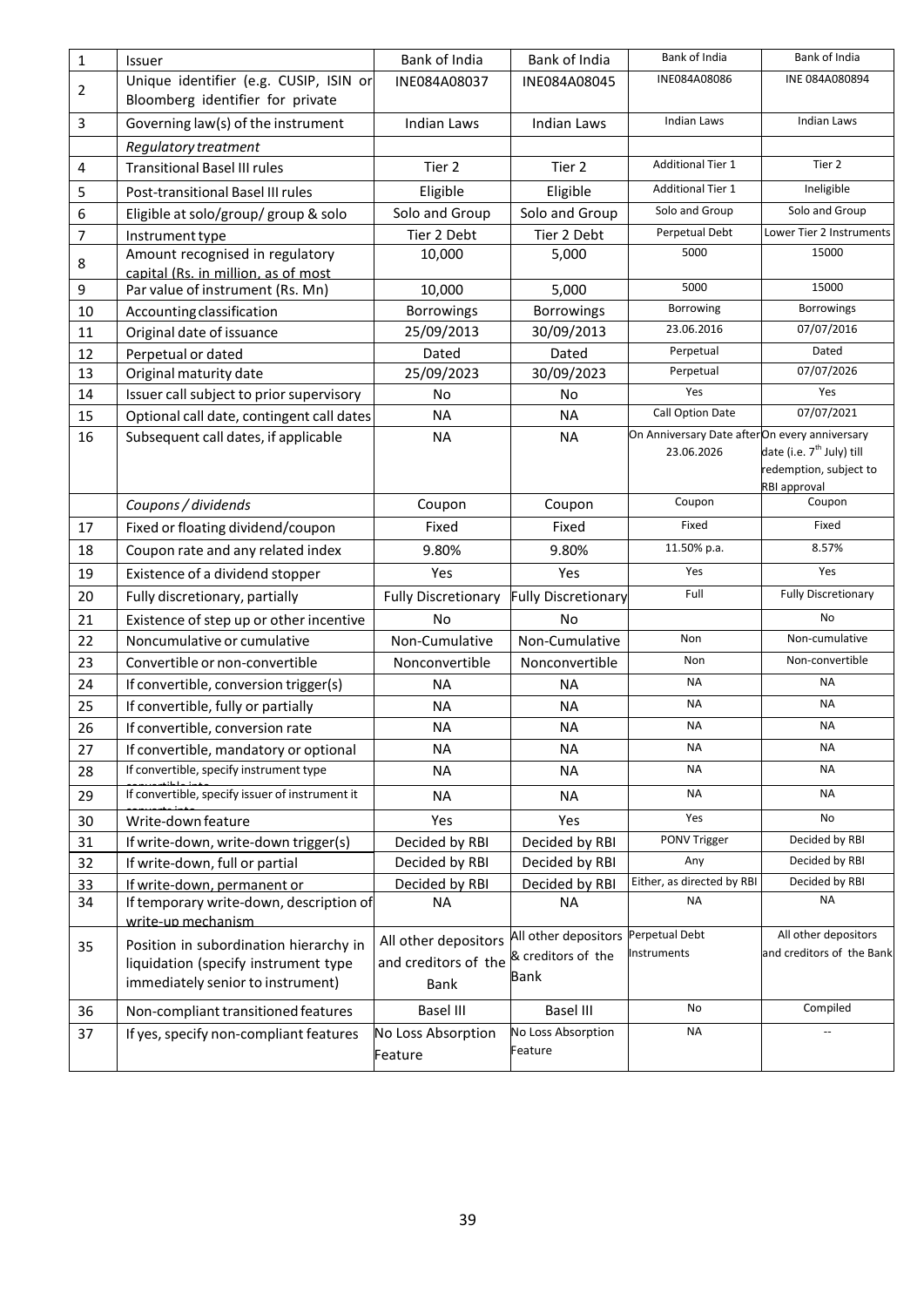|                | Disclosure template for main features of regulatory capital instruments                                          |                                                                                                                                                                            |  |  |  |  |
|----------------|------------------------------------------------------------------------------------------------------------------|----------------------------------------------------------------------------------------------------------------------------------------------------------------------------|--|--|--|--|
| 1              | <b>Issuer</b>                                                                                                    | Bank of India, Jersey Branch                                                                                                                                               |  |  |  |  |
| $\overline{c}$ | Unique identifier (e.g. CUSIP, ISIN or Bloomberg identifier for private<br>placement)                            | XS0294208235                                                                                                                                                               |  |  |  |  |
| 3              | Governing law(s) of the instrument                                                                               | English                                                                                                                                                                    |  |  |  |  |
|                | Regulatory treatment                                                                                             |                                                                                                                                                                            |  |  |  |  |
| $\overline{4}$ | <b>Transitional Basel III rules</b>                                                                              | AT 1 ]                                                                                                                                                                     |  |  |  |  |
| 5              | Post-transitional Basel III rules                                                                                | Eligible ]                                                                                                                                                                 |  |  |  |  |
| $\overline{6}$ | Eligible at solo/group/ group & solo                                                                             | Solo & Group                                                                                                                                                               |  |  |  |  |
| 7              | Instrument type                                                                                                  | IPDI (Hybrid Tier 1)                                                                                                                                                       |  |  |  |  |
| 8              | Amount recognised in regulatory capital (Rs. in million, as of most recent<br>reporting date)                    | USD 76.50 million ]                                                                                                                                                        |  |  |  |  |
| 9              | Par value of instrument                                                                                          | USD 85 million                                                                                                                                                             |  |  |  |  |
| 10             | Accounting classification                                                                                        | [Debt]                                                                                                                                                                     |  |  |  |  |
| 11             | Original date of issuance                                                                                        | 27 March '07                                                                                                                                                               |  |  |  |  |
| 12             | Perpetual or dated                                                                                               | Perpetual                                                                                                                                                                  |  |  |  |  |
| 13             | Original maturity date                                                                                           | <b>NA</b>                                                                                                                                                                  |  |  |  |  |
| 14             | Issuer call subject to prior supervisory approval                                                                | Yes                                                                                                                                                                        |  |  |  |  |
| 15             | Optional call date, contingent call dates and redemption amount                                                  | 3 April 2017                                                                                                                                                               |  |  |  |  |
| 16             | Subsequent call dates, if applicable                                                                             | Every coupon date after 3<br>April 2017                                                                                                                                    |  |  |  |  |
|                | Coupons / dividends                                                                                              |                                                                                                                                                                            |  |  |  |  |
| 17             | Fixed or floating dividend/coupon                                                                                | <b>Fixed</b>                                                                                                                                                               |  |  |  |  |
| 18             | Coupon rate and any related index                                                                                | 6.994%                                                                                                                                                                     |  |  |  |  |
| 19             | Existence of a dividend stopper                                                                                  | <b>NA</b>                                                                                                                                                                  |  |  |  |  |
| 20             | Fully discretionary, partially discretionary or mandatory                                                        | Partially discretionary                                                                                                                                                    |  |  |  |  |
| 21             | Existence of step up or other incentive to redeem                                                                | Step up                                                                                                                                                                    |  |  |  |  |
| 22             | Noncumulative or cumulative                                                                                      | Non cumulative                                                                                                                                                             |  |  |  |  |
| 23             | Convertible or non-convertible                                                                                   | Non convertible                                                                                                                                                            |  |  |  |  |
| 24             | If convertible, conversion trigger(s)                                                                            | <b>NA</b>                                                                                                                                                                  |  |  |  |  |
| 25             | If convertible, fully or partially                                                                               | <b>NA</b>                                                                                                                                                                  |  |  |  |  |
| 26             | If convertible, conversion rate                                                                                  | <b>NA</b>                                                                                                                                                                  |  |  |  |  |
| 27             | If convertible, mandatory or optional conversion                                                                 | <b>NA</b>                                                                                                                                                                  |  |  |  |  |
| 28             | If convertible, specify instrument type convertible into                                                         | <b>NA</b>                                                                                                                                                                  |  |  |  |  |
| 29             | If convertible, specify issuer of instrument it converts into                                                    | <b>NA</b>                                                                                                                                                                  |  |  |  |  |
| 30             | Write-down feature                                                                                               | <b>NA</b>                                                                                                                                                                  |  |  |  |  |
| 31             | If write-down, write-down trigger(s)                                                                             | <b>NA</b>                                                                                                                                                                  |  |  |  |  |
| 32             | If write-down, full or partial                                                                                   | <b>NA</b>                                                                                                                                                                  |  |  |  |  |
| 33             | If write-down, permanent or temporary                                                                            | <b>NA</b>                                                                                                                                                                  |  |  |  |  |
| 34             | If temporary write-down, description of write-up mechanism                                                       | <b>NA</b>                                                                                                                                                                  |  |  |  |  |
| 35             | Position in subordination hierarchy in liquidation (specify instrument type<br>immediately senior to instrument) | Preference and equity<br>shareholders                                                                                                                                      |  |  |  |  |
| 36             | Non-compliant transitioned features                                                                              | Yes                                                                                                                                                                        |  |  |  |  |
| 37             | If yes, specify non-compliant features                                                                           | 1. Includes step up on call<br>date. 2. Bol does not have full<br>discretion to cancel coupon. 3.<br>Principal loss absorption at<br>PONV and CET1 trigger not<br>included |  |  |  |  |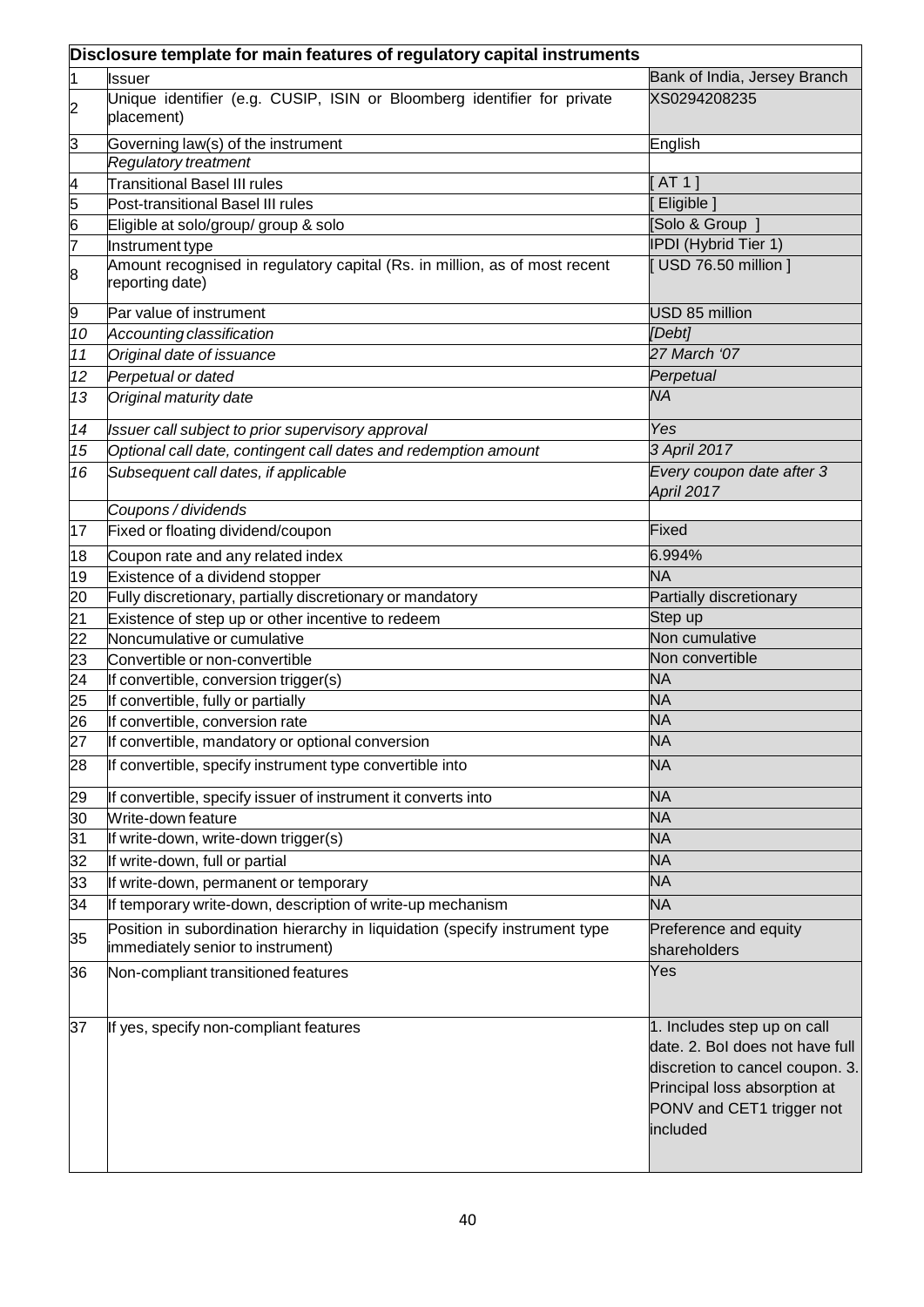# **Table DF 14 : - Full terms and Condition of Regulatory Capital Instrument**

Disclosed separately under Regulatory Disclosure Section on our website.

### **Table DF : -15 : Disclosure Requirement for Remuneration**

The remuneration of Board of Directors and Top executives are decided by the Government of India. In addition to that there is one performance linked Incentive Scheme for whole time directors. The scheme is formulated on the basis of Statement of Intent (SOI) which is signed by the Government of India.

## **Table DF : -16 : Equities Disclosure for Banking Books**

| <b>Qualitative Disclosure</b>                                                                                                                                                                                                                                                                                          |                                                                                                                                                                                                                                                                                                                                                                                                                                                                                                                                                                                                                                                                                                                                                                                                                                                                                                          |  |  |
|------------------------------------------------------------------------------------------------------------------------------------------------------------------------------------------------------------------------------------------------------------------------------------------------------------------------|----------------------------------------------------------------------------------------------------------------------------------------------------------------------------------------------------------------------------------------------------------------------------------------------------------------------------------------------------------------------------------------------------------------------------------------------------------------------------------------------------------------------------------------------------------------------------------------------------------------------------------------------------------------------------------------------------------------------------------------------------------------------------------------------------------------------------------------------------------------------------------------------------------|--|--|
|                                                                                                                                                                                                                                                                                                                        |                                                                                                                                                                                                                                                                                                                                                                                                                                                                                                                                                                                                                                                                                                                                                                                                                                                                                                          |  |  |
| 1.<br>equity risk, including:                                                                                                                                                                                                                                                                                          | The general qualitative disclosure requirement (Para 2.1 of this annex) with respect to                                                                                                                                                                                                                                                                                                                                                                                                                                                                                                                                                                                                                                                                                                                                                                                                                  |  |  |
| Differentiation between holdings on which capital gains<br>are expected and those taken under other objectives<br>including for relationship and strategic reasons; and                                                                                                                                                | All equity investment in Banking<br>Books is in Subsidiaries /Joint<br>venture and Associates. These are<br>strategic in nature.                                                                                                                                                                                                                                                                                                                                                                                                                                                                                                                                                                                                                                                                                                                                                                         |  |  |
| Discussion of important policies covering the valuation<br>and accounting of equity holdings in the banking book.<br>This includes the accounting techniques and valuation<br>methodologies used, including key assumptions and<br>practices affecting valuation as well as significant<br>changes in these practices. | Investments classified under Held<br>to Maturity category need not be<br>marked to market and will be<br>carried at acquisition cost unless it<br>is more than the face value, in<br>which case the premium should be<br>amortized<br>over<br>the<br>period<br>remaining to maturity. Since the<br>has<br><b>Bank</b><br>consistently<br>been<br>following the Weighted Average<br>Cost (WAC) method of accounting,<br>the WAC will be the acquisition<br>cost for the purpose of shifting and<br>also for the calculation of premium<br>amortization.<br>for<br><b>Bank</b><br>is<br>recognizing<br>any<br>diminution, other than temporary,<br>in the value of their investments in<br>subsidiaries/ joint ventures, which<br>included<br>under<br>Held<br>are<br>to<br>Maturity category and provide<br>there for. Such diminution is<br>determined and provided for each<br>investment individually. |  |  |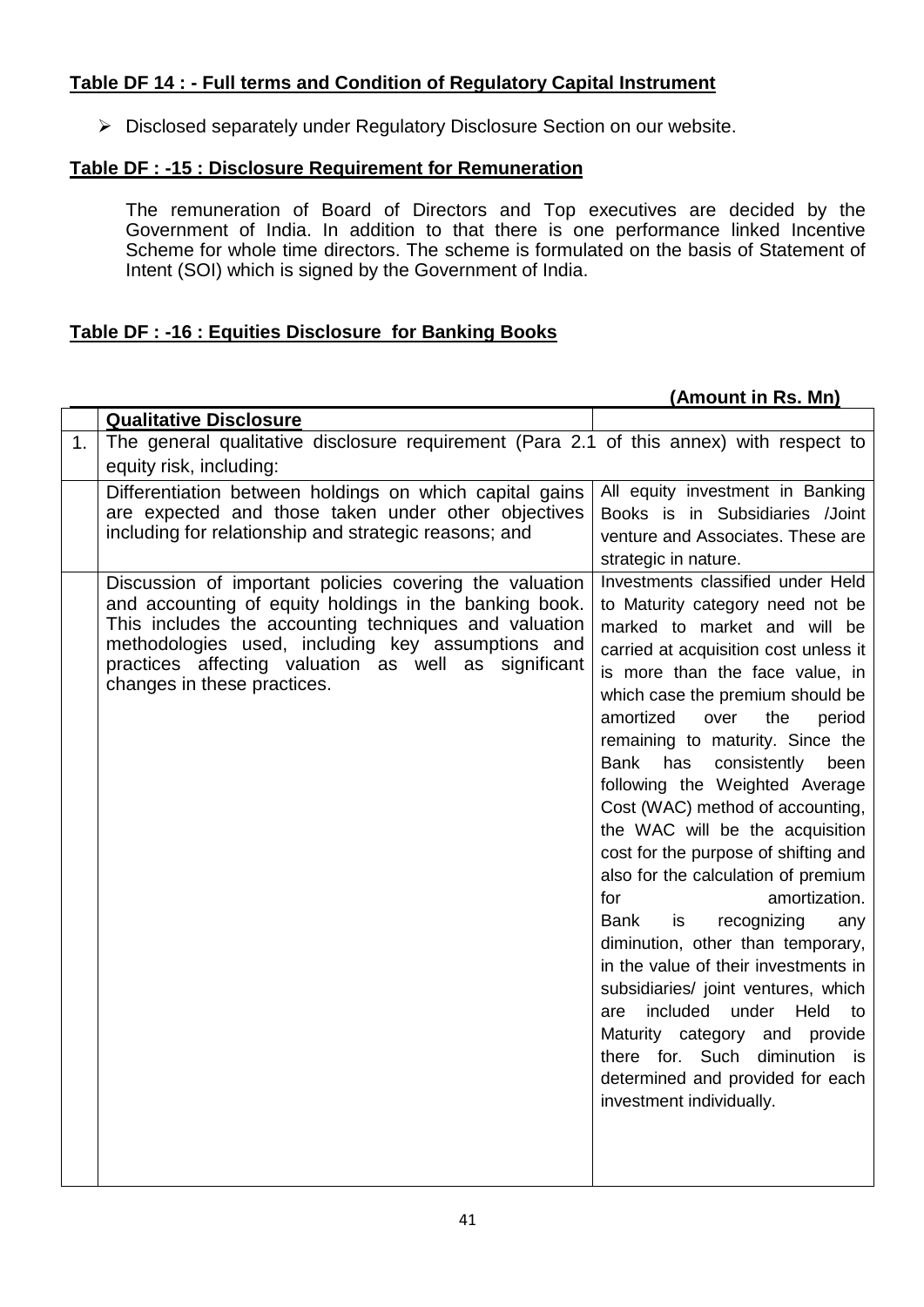|                | <b>Quantitative Disclosures</b>                                 |           |
|----------------|-----------------------------------------------------------------|-----------|
| 1 <sub>1</sub> | Value disclosed in the balance sheet of investments, as well as |           |
|                | the fair value of those investments; for quoted securities, a   |           |
|                | comparison to publicly quoted share values where the share      |           |
|                | price is materially different from fair value                   |           |
|                | Book value of investment                                        | 11,872.40 |
|                | Value as per Balance sheet                                      | 11,853.80 |
| 2.             | The types and nature of investments, including the amount that  |           |
|                | can be classified as:                                           |           |
|                | • Publicly traded;                                              |           |
|                | • Privately held                                                | 11,853.80 |
| 3.             | The cumulative realized gains (losses) arising from sales and   |           |
|                | liquidations in the reporting period.                           |           |
| 4.             | Total unrealized gains (losses)13                               |           |
| 5.             | Total latent revaluation gains (losses)14                       |           |
| 6.             | Any amounts of the above included in Tier 1 and/or Tier 2       |           |
|                | capital.                                                        |           |
| 7.             | Capital requirements broken down by appropriate equity          | N.A.      |
|                | groupings, consistent with the bank's methodology, as well as   |           |
|                | the aggregate amounts and the type of equity investments        |           |
|                | subject to any supervisory transition or grandfathering         |           |
|                | provisions regarding regulatory capital requirements            |           |

# **Table DF 17- Summary Comparison of Accounting Assets vs. Leverage Ratio Exposure Measure**

|                | Item                                                              | (Rs. in Million) |
|----------------|-------------------------------------------------------------------|------------------|
| 1              | Total consolidated assets as per published financial statements   | 6,091,319.09     |
| $\overline{2}$ | Adjustment for investments in banking, financial, insurance or    | $(-)16,237.50$   |
|                | commercial entities that are consolidated for accounting          |                  |
|                | purposes but outside the scope of regulatory consolidation        |                  |
| 3              | Adjustment for fiduciary assets recognized on the balance sheet   |                  |
|                | pursuant to the operative accounting framework but excluded       |                  |
|                | from the leverage ratio exposure measure                          |                  |
| 4              | Adjustments for derivative financial instruments                  | 37,430.00        |
| 5              | Adjustment for securities financing transactions (i.e. repos and  |                  |
|                | similar secured lending)                                          |                  |
| 6              | Adjustment for off-balance sheet items (i.e. conversion to credit | 523,370.00       |
|                | equivalent amounts of off- balance sheet exposures)               |                  |
| $\overline{7}$ | Other adjustments                                                 |                  |
| 8              | Leverage ratio exposure                                           | 6,635,881.59     |

# **Table DF-18: Leverage Ratio Common Disclosure Template**